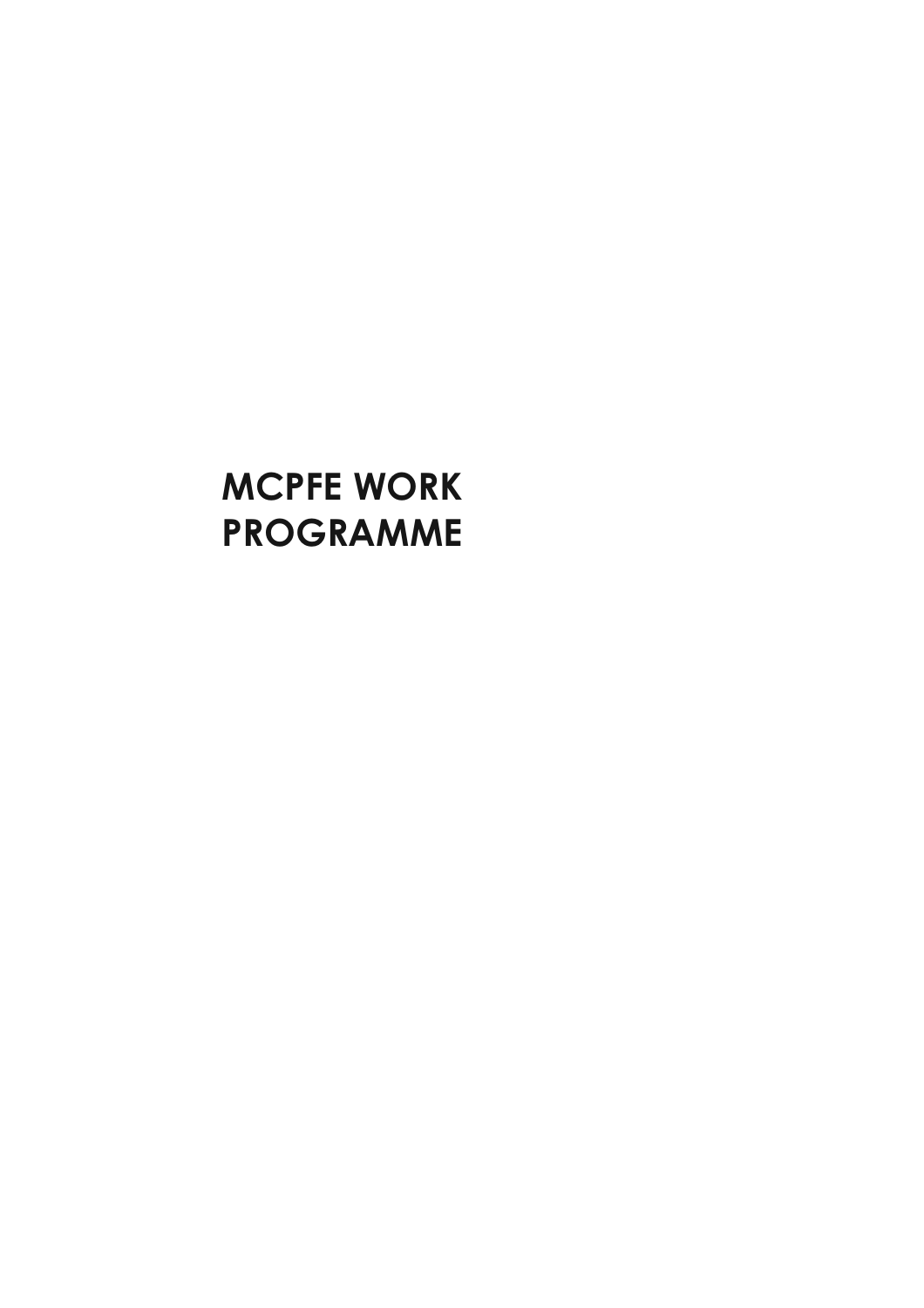



# **MCPFE WORK PROGRAMME**

**Pan-European Follow-up of the Fourth Ministerial Conference on the Protection of Forests in Europe 28-30 April 2003, Vienna, Austria**

**Adopted at the MCPFE Expert Level Meeting 16-17 October 2003, Vienna, Austria Updated at the MCPFE Expert Level Meeting 14-15 October 2004, Warsaw, Poland**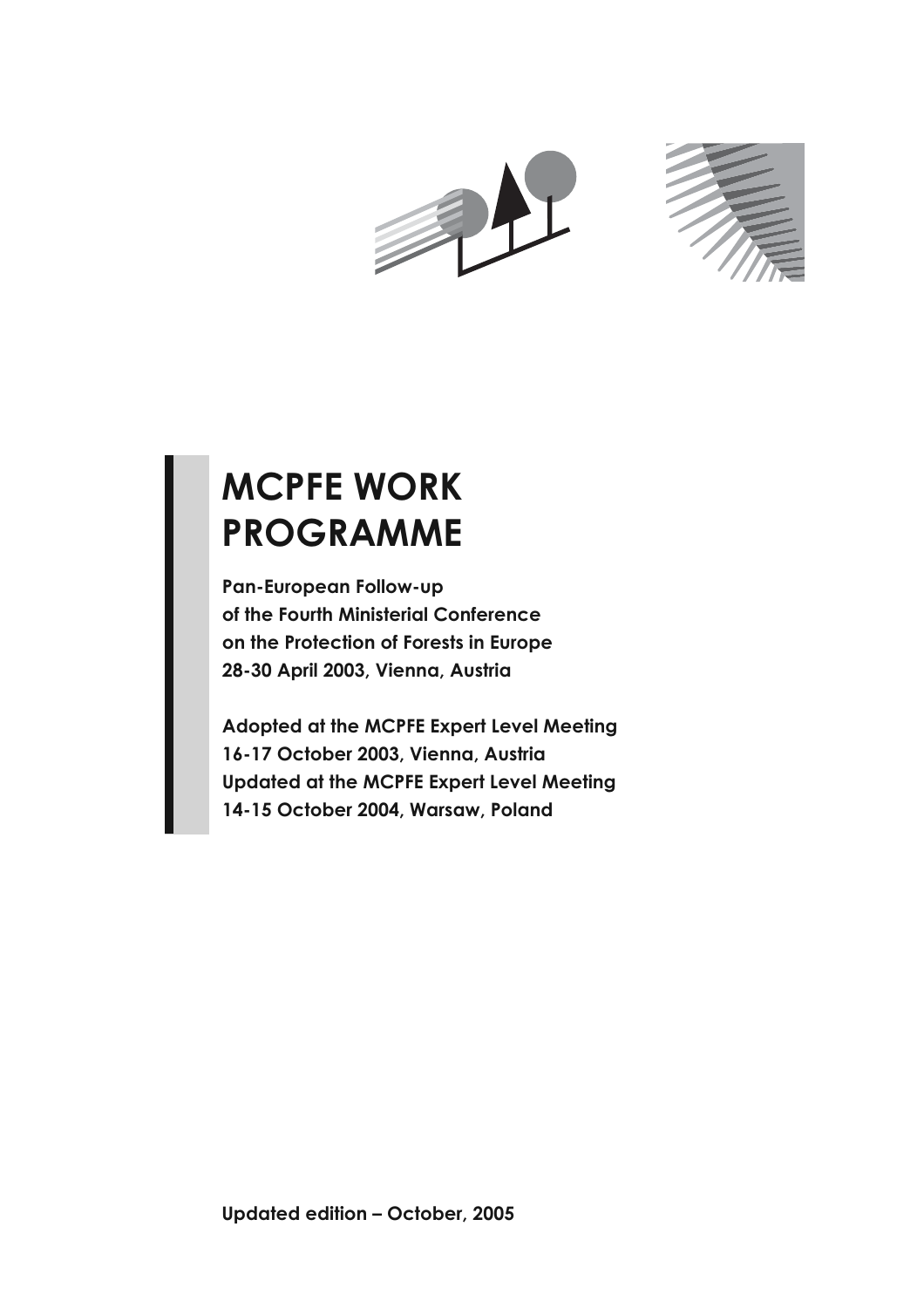

Ministerial Conference on the Protection of Forests in Europe Laison Unit Warsaw

ul. Bitwy Warszawskiej 1920 r. nr 3 00-973 Warszawa, Poland tel. +48 22 331 70 31 tel/fax. +48 22 331 70 32 e-mail: liaison.unit@lu-warsaw.pl

www.mcpfe.org

I

Design, layout and production agencja@meander.net.pl

© Ministerial Conference on the Protection of Forests in Europe, 2005

ISBN 83-922396-0-1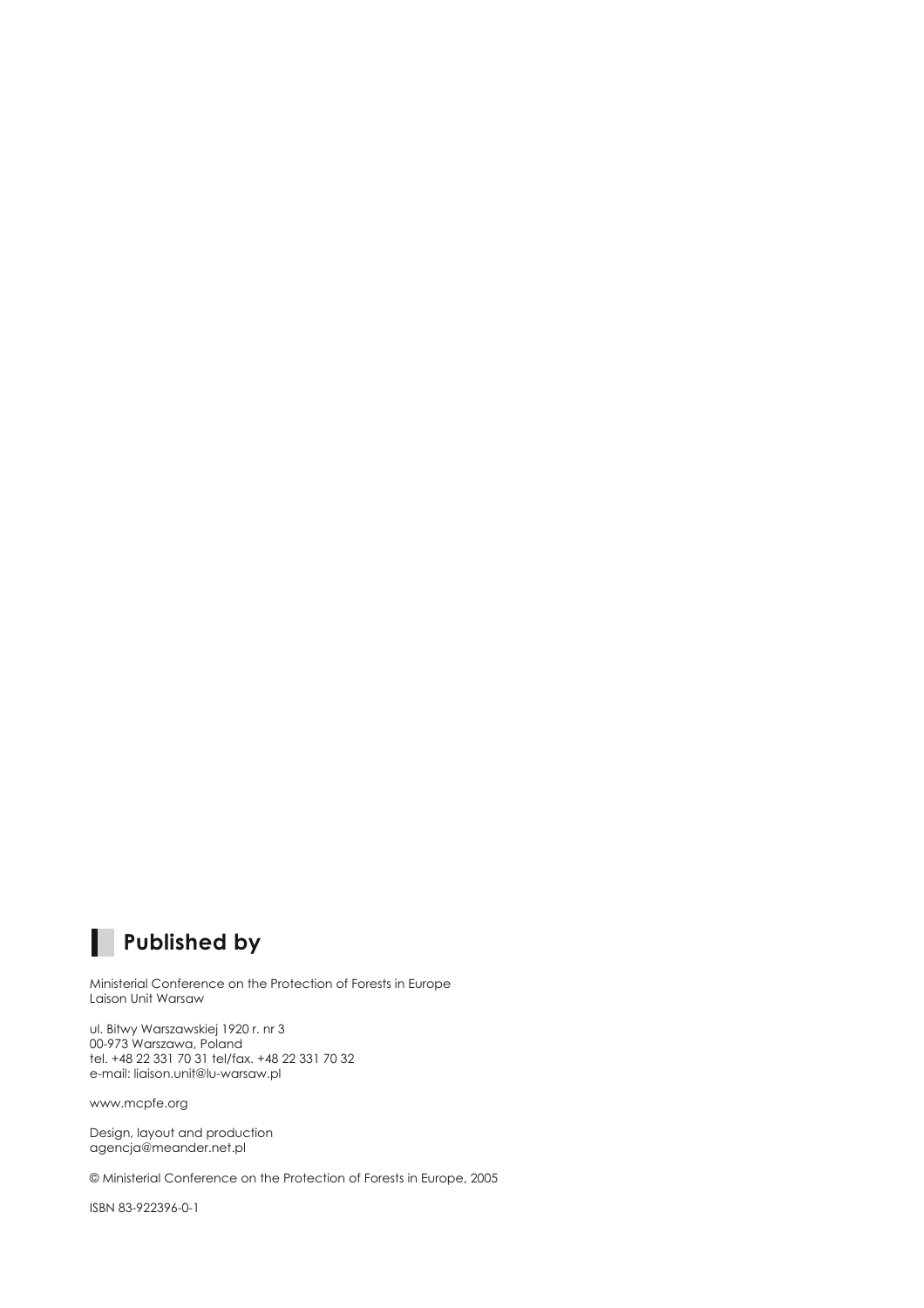# **CONTENTS**

| IMPLEMENTATION OF THE STRASBOURG, HELSINKI AND LISBON RESOLUTIONS  11                                          |    |
|----------------------------------------------------------------------------------------------------------------|----|
|                                                                                                                |    |
| REGULAR MCPFE WORK (attractional contract and an extenditional contract and all the contract of the contract o |    |
|                                                                                                                |    |
|                                                                                                                |    |
|                                                                                                                |    |
| ANNEX 1:                                                                                                       | 29 |
| ANNEX 2:                                                                                                       |    |
| ANNEX 3:                                                                                                       |    |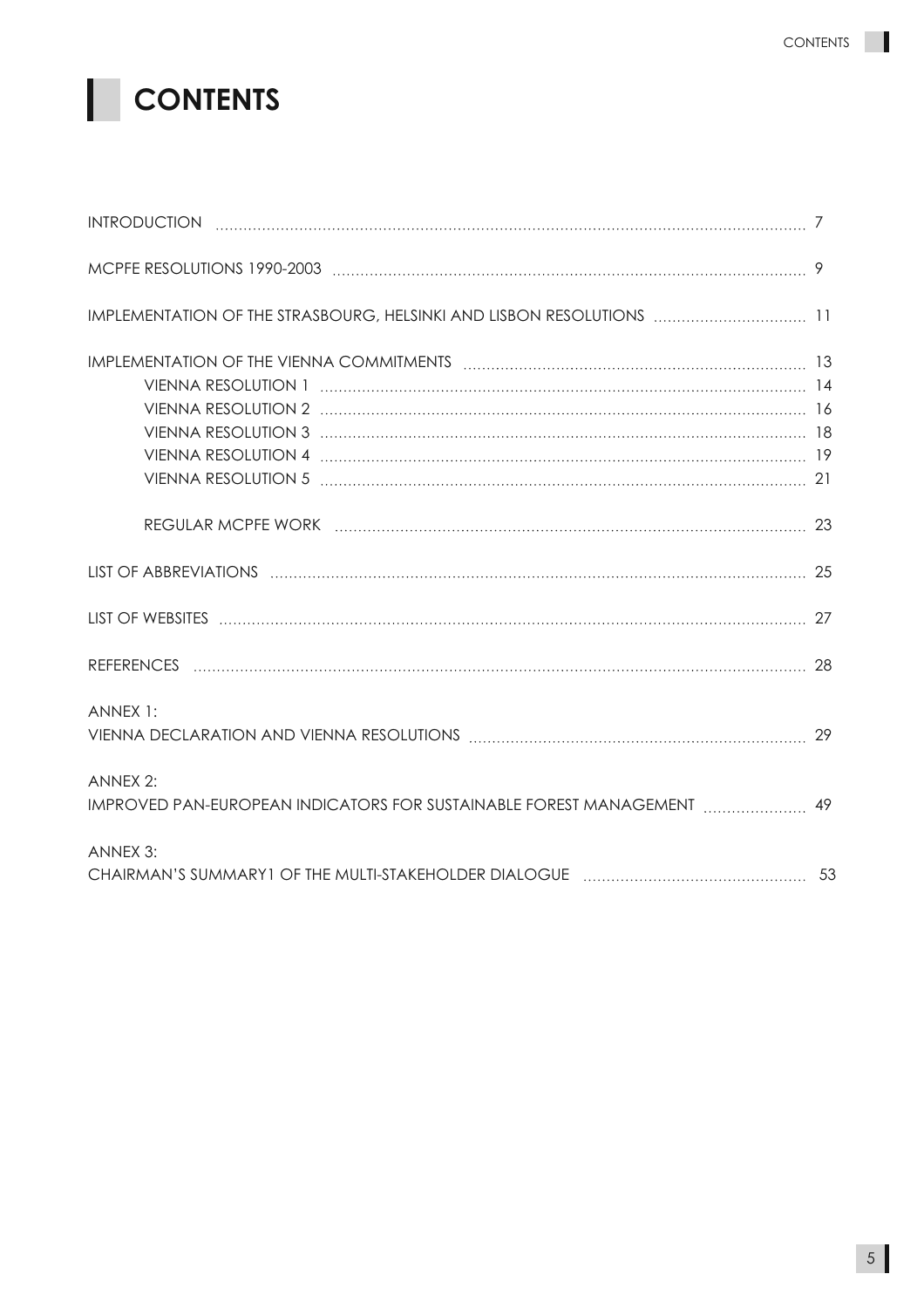## **INTRODUCTION**

The Fourth Ministerial Conference on the Protection of Forests in Europe was convened from 28 to 30 April 2003 in Vienna, Austria [1]. At this Conference, ministers and high-level representatives of 40 European countries and the European Community signed the Vienna Declaration and five Vienna Resolutions (Annex 1), as well as they endorsed "Improved Pan-European Indicators for Sustainable Forest Management" (Annex 2). These high-level political commitments provide important specifications for actions dedicated to the protection and sustainable management of forests in Europe in the coming years.

While all commitments of the Vienna Conference are implemented at the national level, added value can be generated through joint implementation of some actions at the pan-European level. The European ministers responsible for forests decided to "develop a work programme for the implementation of the commitments of the Fourth Ministerial Conference on the Protection of Forests in Europe and the reinforced implementation of previous commitments, in co-operation with all relevant organisations, institutions and processes." (Vienna Declaration, para 26).

The MCPFE Work Programme is structured according to the three pillars of sustainable forest management (SFM), and aims to contribute to the sustainable development of society at large. All MCPFE Resolutions (Figure 1) - and in particular the Vienna Declaration and the five Vienna Resolutions (Figure 2) - are put in relation to the concept of SFM, indicating the main pan-European issues inherent in each Resolution. In addition, the MCPFE Work Programme gives an overview of the follow-up work as regards MCPFE Resolutions adopted at previous Conferences [2], which is carried out by international co-ordinators.

The main part of the MCPFE Work Programme deals with the implementation of the commitments signed at the Vienna Conference. It comprises thirty pan-European actions for implementation. Information on the regular work of the MCPFE is also provided.

Many actions address both pan-European commitments made in the five Vienna Resolutions and a related commitment formulated in the Vienna Declaration. The respective links between the pan-European commitments under the Vienna Resolutions and the Vienna Declaration are highlighted. In addition, linkages to previously adopted Resolutions are given.

The co-operation with all relevant organisations, institutions and processes involved in the MCPFE is an important prerequisite for the successful implementation of the MCPFE Work Programme. Therefore, information on the synergies with the various actors involved in the MCPFE is given in relation to the actions.

The pan-European actions of the MCPFE Work Programme also cover the issues raised in the multi-stakeholder dialogue (MSD) at the Vienna Conference. The chairman's summary of the MSD is provided in Annex 3.

The pan-European actions included in the MCPFE Work Programme also aim to contribute to the further implementation of global commitments, such as those agreed within the WSSD, UNFF, CBD, UNFCCC and UNCCD frameworks; as well as to maintain linkages with other regional processes and initiatives as noted in the Vienna Declaration and the Vienna Resolutions.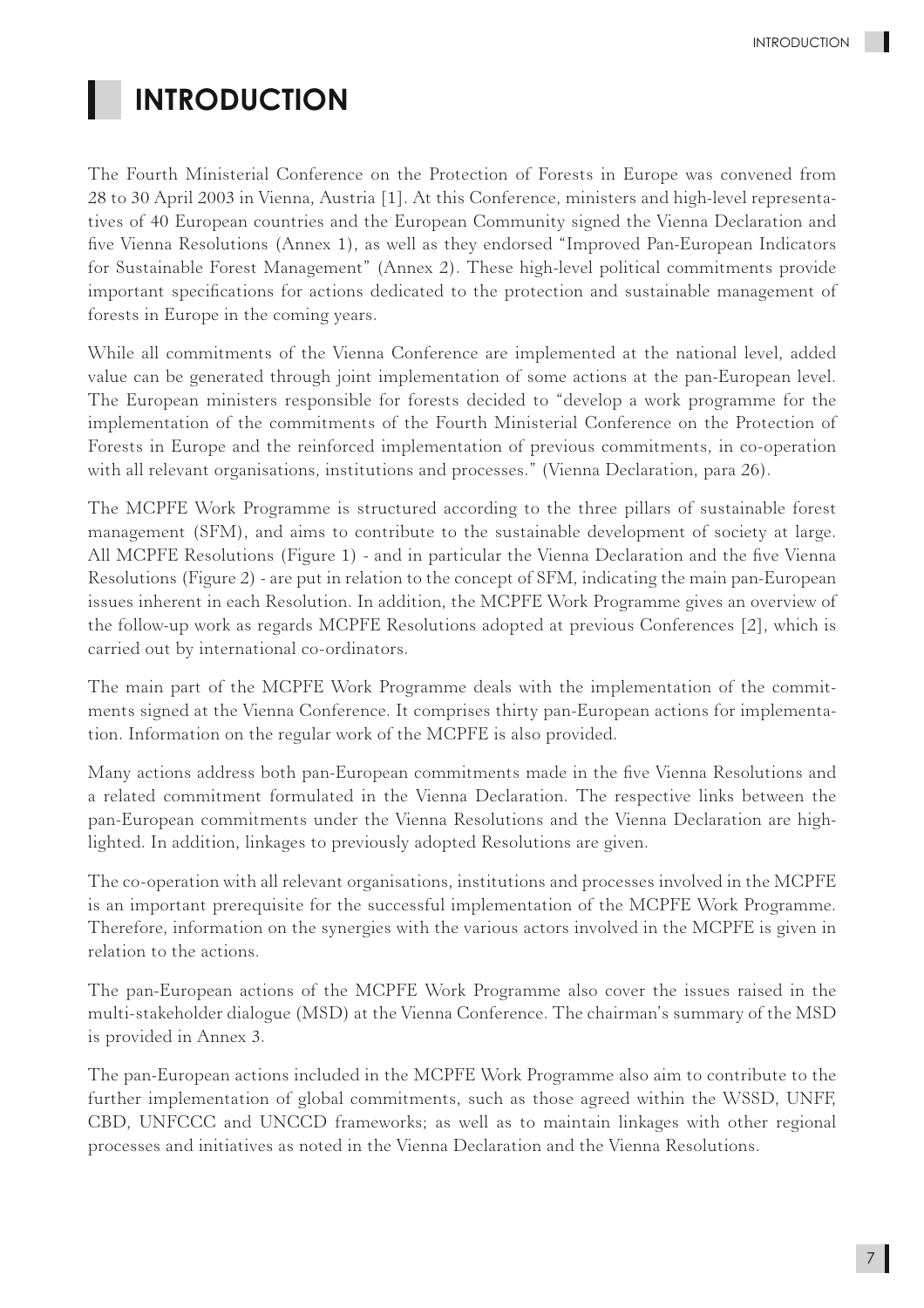The MCPFE Work Programme was adopted at the MCPFE Expert Level Meeting (ELM) held on 16-17 October 2003 in Austria, and updated at the subsequent MCPFE ELM held on 14-15 October 2004, in Poland.

Starting from April 2005, information updated every 3 months on progress with the implementation of the MCPFE Work Programme (including possible modifications of actions, their time frames and actors involved) is to be available at the MCPFE website www.mcpfe.org/www.mcpfe.net.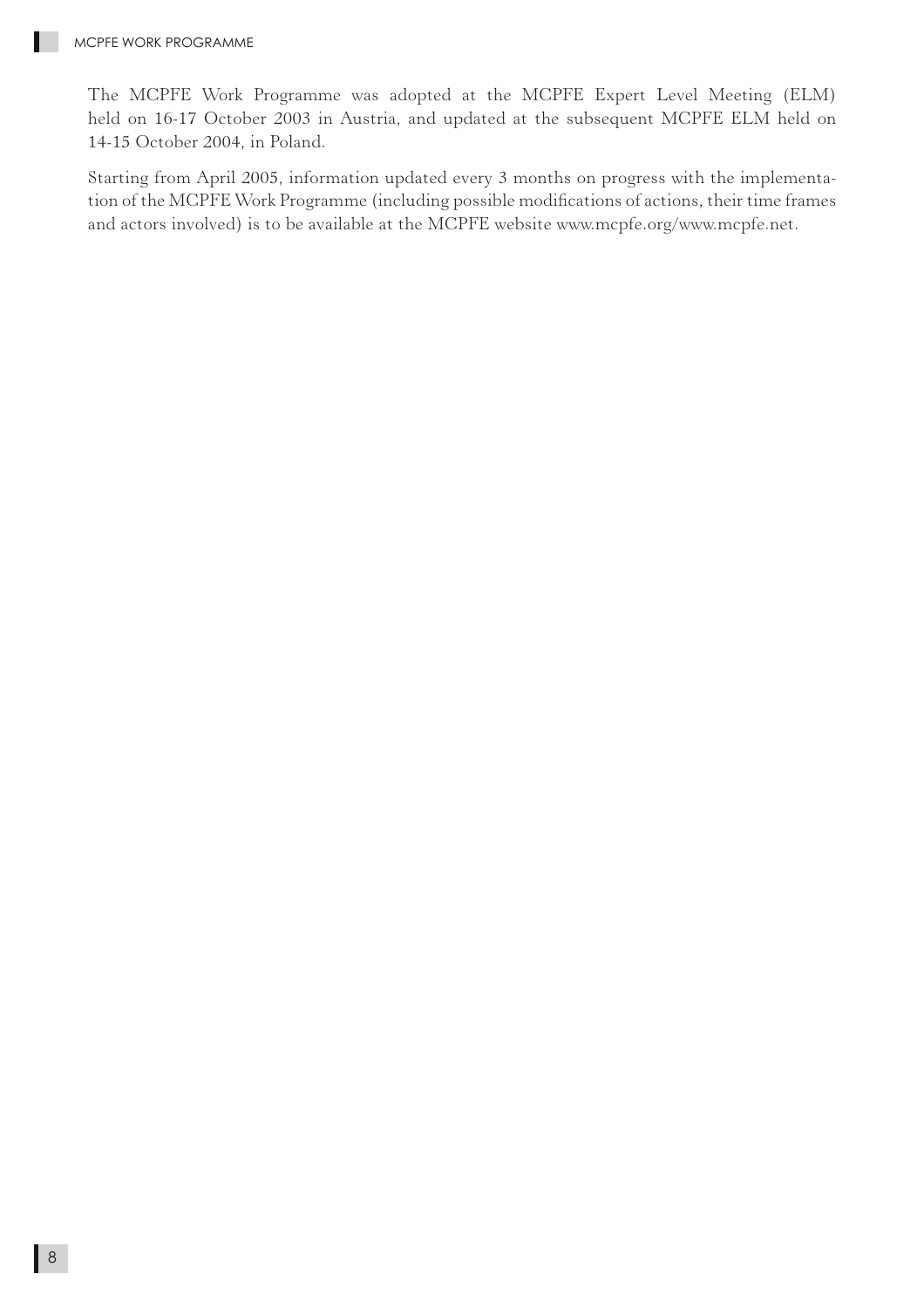# **MCPFE RESOLUTIONS 1990-2003**

Since 1990, seventeen Resolutions have been adopted at four Ministerial Conferences. An overview presenting these MCPFE commitments in relation to the three pillars of sustainable forest management is presented in Figure 1.<sup>1</sup>

Figure 1: Resolutions of Ministerial Conferences 1990-2003



<sup>&</sup>lt;sup>1</sup> Please note that the titles of the Resolutions are short titles.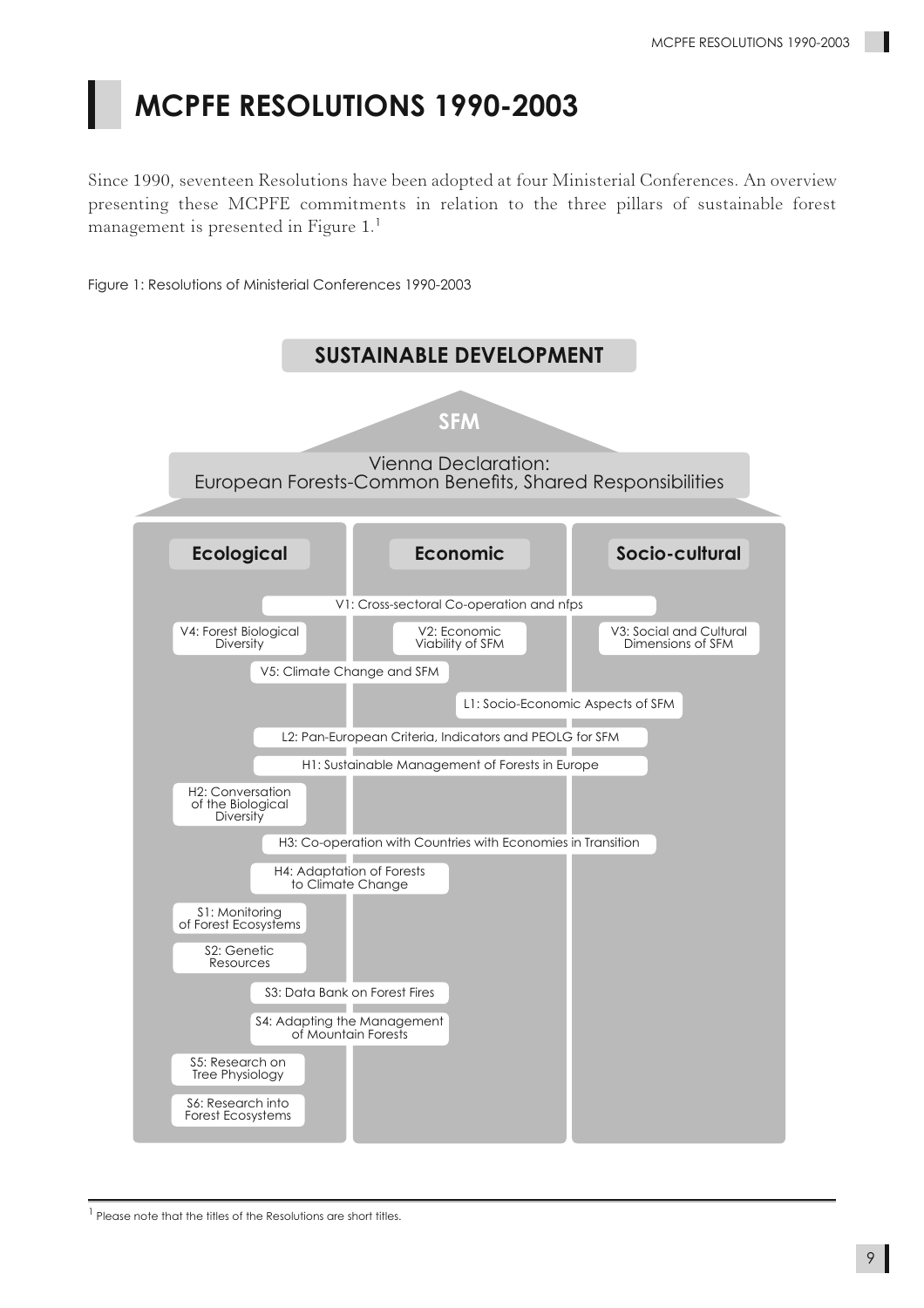# **IMPLEMENTATION OF STRASBOURG, HELSINKI AND LISBON RESOLUTIONS**

The implementation of the Resolutions adopted at the Conferences in Strasbourg in 1990, Helsinki in 1993 and Lisbon in 1998 is ongoing. The respective pan-European aspects of each Resolution are co-ordinated via the international organisations and institutions indicated in Table 1.

The Resolutions adopted at the Strasbourg, Helsinki and Lisbon Ministerial Conferences also form the basis for the commitments taken on at the Vienna Conference.

|  | Table 1: Implementation of previous MCPFE Resolutions and international co-ordinators |  |  |  |  |
|--|---------------------------------------------------------------------------------------|--|--|--|--|
|--|---------------------------------------------------------------------------------------|--|--|--|--|

| <b>MCPFE Resolution</b>                                                                                            | International<br>Co-ordinator                        | Further pan-European implementation <sup>2</sup>                                                                                                        |
|--------------------------------------------------------------------------------------------------------------------|------------------------------------------------------|---------------------------------------------------------------------------------------------------------------------------------------------------------|
| Strasbourg 1990                                                                                                    |                                                      |                                                                                                                                                         |
| S1: European Network of Permanent<br>Sample Plots for Monitoring of Forest<br>Ecosystems                           | <b>ICP</b> Forests in<br>co-operation<br>with CEC    | Continued monitoring of effects of air pollution and other<br>stress factors on forests, within framework of ICP Forests<br>monitoring programme        |
| \$2: Conservation of Forest Genetic<br>Resources                                                                   | <b>IPGRI</b>                                         | Continued scientific and technical collaboration in frame-<br>work of European Forest Genetic Resources Programme<br>- EUFORGEN (phase II: 2000-2004)   |
| S3: Decentralized European Data Bank<br>on Forest Fires                                                            | <b>UNECE</b><br>in co-operation<br>with CEC          | Continued collection of data and information about<br>forest fires (UNECE Forest Fire Statistics; Community<br>Information System on Forest Fires)      |
| S4: Adapting the Management of<br>Mountain Forests to New Environ-<br>mental Conditions                            | <b>EOMF</b> in<br>co-operation with<br>FAO and IUFRO | Further co-operation and continued implementation<br>activities (e.g. Action Plan for the S4)                                                           |
| S5: Expansion of the EUROSILVA Net-<br>work of Research on Tree Physiology                                         | University of Oulu,<br>Finland                       | COST Action 6 "EUROSILVA" completed, but several<br>co-operative research activities originating from it;<br>research also on-going in context of IUFRO |
| S6: European Network for Research into<br>Forest Ecosystems                                                        | Swedish University<br>of Agricultural<br>Sciences    | COST Action E 25 "European Network for a Long-term<br>Forest Ecosystem and Landscape Research Programme"<br>(ENFORS)                                    |
| Helsinki 1993                                                                                                      |                                                      |                                                                                                                                                         |
| H1: General Guidelines for the Sustain-<br>able Management of Forests in<br>Europe                                 | <b>MCPFE Ligison Unit</b>                            | Further implementation in the context<br>of Vienna Resolutions                                                                                          |
| H <sub>2</sub> : General Guidelines for the Con-<br>servation of the Biodiversity of<br>European Forests           | <b>MCPFE Ligison Unit</b>                            | Further implementation in the context<br>of Vienna Resolutions                                                                                          |
| H3: Forestry Co-operation with Coun-<br>tries with Economies in Transition                                         | <b>UNECE</b>                                         | Adding of new information reported by national<br>correspondents to the H3 Database                                                                     |
| H4: Strategies for a Process of Long-<br>Term Adaptation of Forests in<br>Europe to Climate Change                 | <b>IUFRO</b>                                         | Extension of IUFRO Research Series by several more<br>state-of-knowledge reports                                                                        |
| Lisbon 1998                                                                                                        |                                                      |                                                                                                                                                         |
| L1: People, Forests and Forestry<br>- Enhancement of Socio-Economic<br>Aspects of Sustainable Forest<br>Management | <b>MCPFE Ligison Unit</b>                            | Further implementation in the context<br>of Vienna Resolutions                                                                                          |
| L2: Pan-European Criteria, Indicators<br>and Operational Level Guidelines<br>for Sustainable Forest Management     | <b>MCPFE Liaison Unit</b>                            | Further implementation in the context<br>of Vienna Resolutions                                                                                          |

<sup>2</sup> Information derived from: "Implementation of MCPFE Commitments – National and Pan-European Activities 1998-2003", published by MCPFE Liaison Unit Vienna, Austria, in 2003.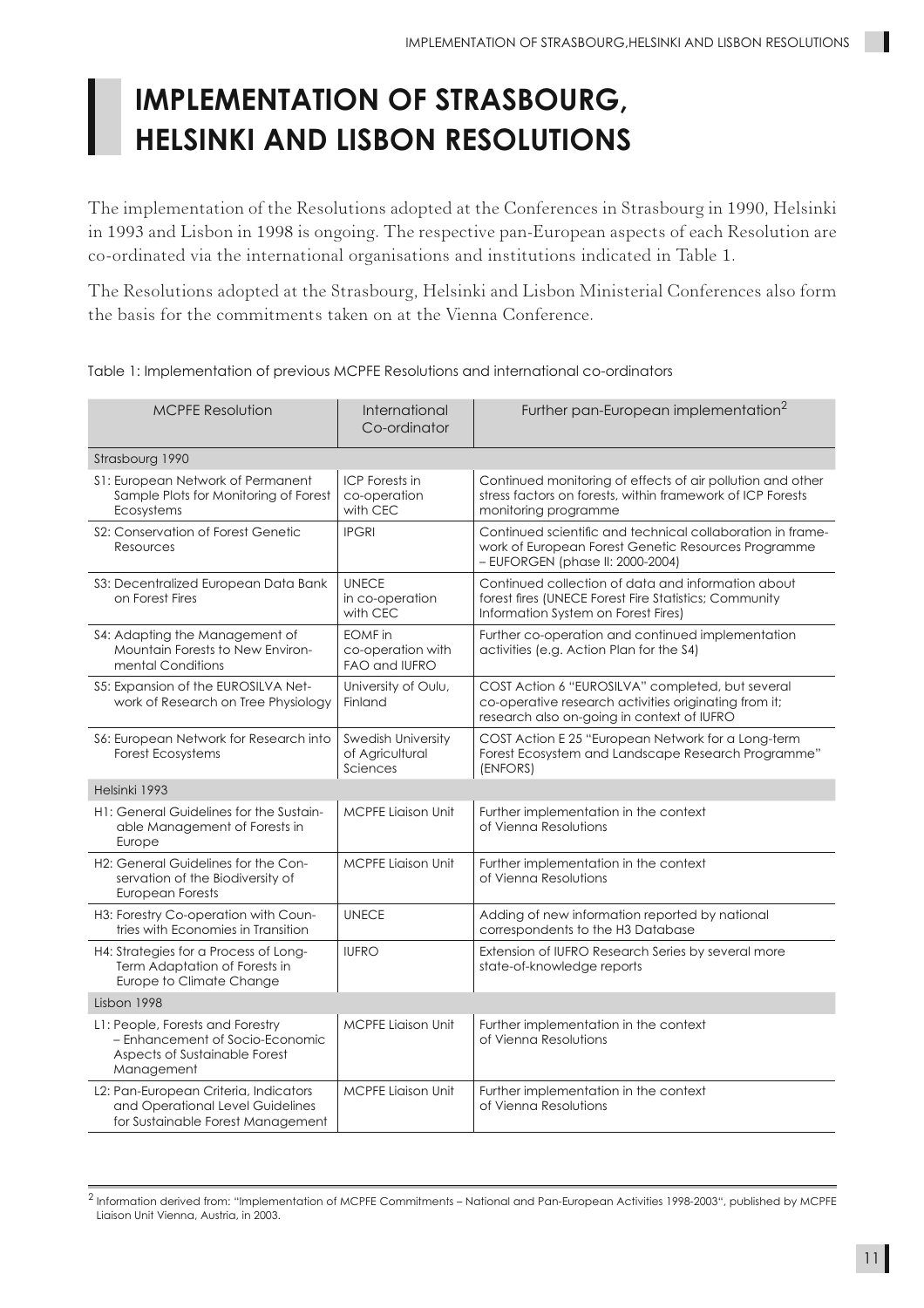## **IMPLEMENTATION OF THE VIENNA COMMITMENTS**

The commitments of the Fourth Ministerial Conference on the Protection of Forests in Europe, which form the basis for the MCPFE Work Programme are presented in Fig. 2, as is their relationship with the three pillars of sustainability.

Figure 2: Commitments of the Vienna Conference



The pan-European actions, leading actors and suggested time-frames for implementation of the MCPFE work programme are described in the following tables. They follow the structure of the five Vienna resolutions  $(V1 - V5)$ , and the relevant pan-European commitments of each resolution. Reference is also made to the respective pan-European commitments in the Vienna Declaration (VD), and to related previous resolutions.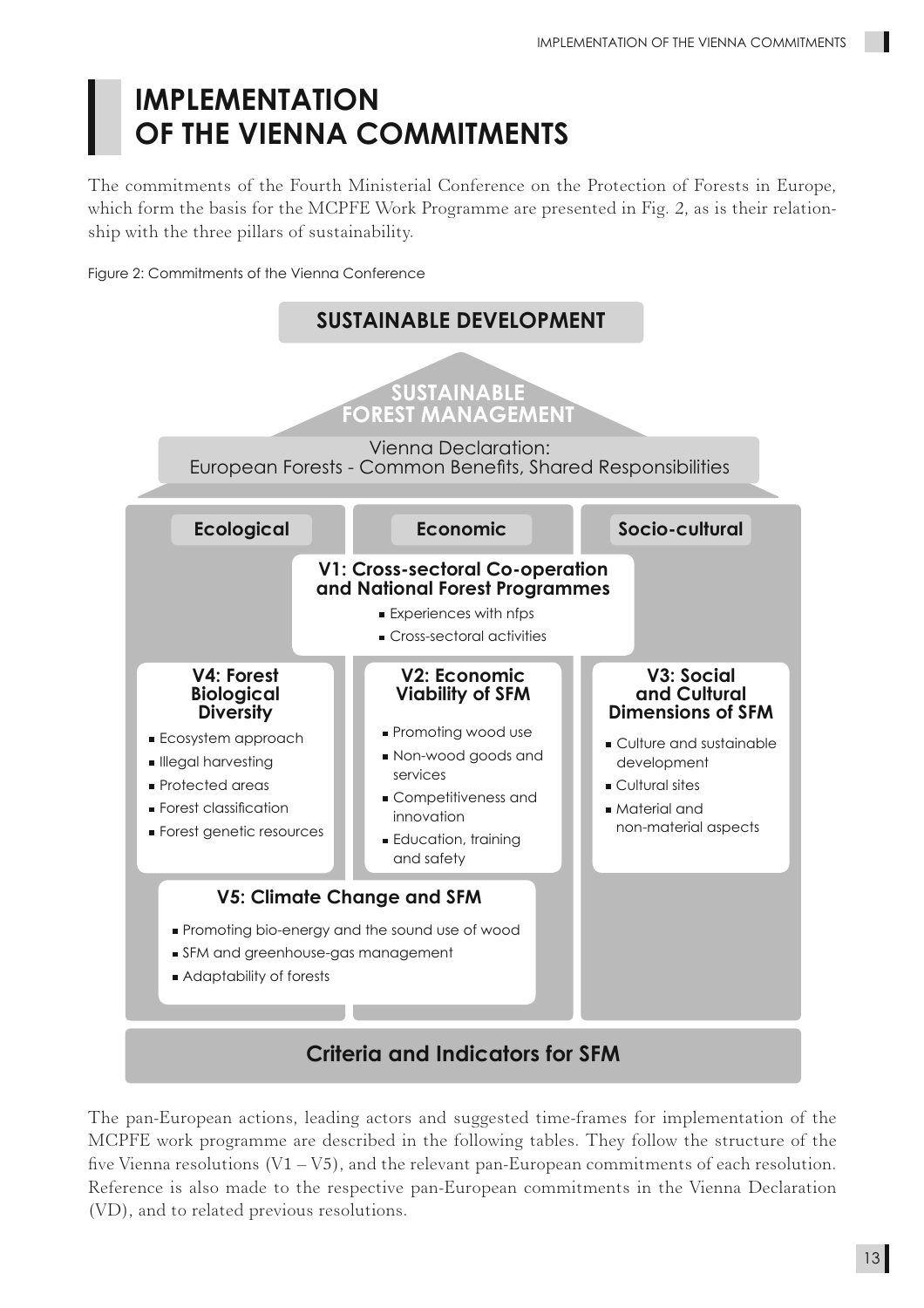### **VIENNA RESOLUTION 1**

#### **Strengthen Synergies for Sustainable Forest Management in Europe through Cross-sectoral Co-operation and National Forest Programmes**

At the Vienna Conference, the ministers responsible for forests recognised the mutual interdependencies between forest-sector policies and other sectoral policies. They expressed their commitment to strengthen synergies for sustainable forest management in Europe by means of enhanced cross-sectoral co-operation and partnerships, and identified national forest programmes as an important tool.

The pan-European actions for the implementation of Vienna Resolution 1 and of the related commitments in the Vienna Declaration aim to improve the understanding of forest-relevant crosssectoral issues at the pan-European level, to enhance inter-sectoral co-ordination of policy and co-operation on these issues and to facilitate an exchange of experience on national forest programmes.

| Focus                          | <b>Actions</b>                                                                                                                                                                                                                                       | Leading<br>actors                                           | Time<br>frame | Status<br>by 03/05 | Commitment                                              |
|--------------------------------|------------------------------------------------------------------------------------------------------------------------------------------------------------------------------------------------------------------------------------------------------|-------------------------------------------------------------|---------------|--------------------|---------------------------------------------------------|
| Experiences<br>with nfps       | Workshop to exchange country<br>experiences gained in the nfp<br>process, on practical application<br>of "MCPFE Approach to NFPs in<br>Europe" and the use of C&I for<br>SFM as a component of the nfp<br>process                                    | <b>MCPFE</b><br>Liaison Unit                                | 2004          | Completed          | V1 para 10;<br>VD paras 16, 25;<br>Lisbon GD            |
| <b>Progress</b>                | The workshop took place on 22-24 November, 2004 in Gdańsk, Poland. It was organized by the MCPFE<br>Liaison Unit Warsaw in co-operation with Poland (the State Forests).                                                                             |                                                             |               |                    |                                                         |
|                                | <b>Financial support for participants from Central and Eastern Europe was provided by the Government</b><br>of The Netherlands and the FAO National Forest Programme Facility.                                                                       |                                                             |               |                    |                                                         |
|                                | The issues concerning the development, implementation and/or evaluation of the national forest<br>programmes consistent with the MCPFE approach to nfps in Europe were reviewed.                                                                     |                                                             |               |                    |                                                         |
|                                | The conclusions and recommendations of the workshop are included in the brochure: "National Forest<br>Programmes in Europe", published by the LUW in 2005.                                                                                           |                                                             |               |                    |                                                         |
|                                | The conclusions and recommendations were presented at the ELM, held on 5-6 September, 2005.                                                                                                                                                          |                                                             |               |                    |                                                         |
| Cross-secto-<br>ral activities | ■ Workshop on implications for poli-<br>cies of results of the European For-<br>est Sector Outlook Study (EFSOS)                                                                                                                                     | Switzerland,<br>UNECE/FAO                                   | 2004          | Completed          | V1 paras $5, 6$ ;<br>VD paras 13, 14, 15                |
|                                | Workshop on forest relevant cross-<br>sectoral issues at the pan-Europe-<br>an level and improved inter-secto-<br>ral policy co-ordination                                                                                                           | Switzerland,<br>Latvia, MCPFE<br>Liaison Unit,<br>UNECE/FAO | 2005          | In preparation     | V1 paras $5, 6$ ;<br>V2 para 15;<br>VD paras 13, 14, 15 |
| <b>Progress</b>                | UNECE/FAO Workshop on policy consequences of the European Forest Sector Outlook Study (EFSOS) took<br>place on 20-21 June, 2005 in Budapest, Hungary. The conclusions and recommendations were presented<br>at the ELM, held on 5-6 September, 2005. |                                                             |               |                    |                                                         |
|                                | The workshop on forest-relevant cross-sectoral issues at the pan-European level and improved<br>inter-sectoral policy co-ordination was convened on 17-19 October, 2005, in Riga, Latvia.                                                            |                                                             |               |                    |                                                         |

Table 2: Pan-European actions for the implementation of Vienna Resolution 1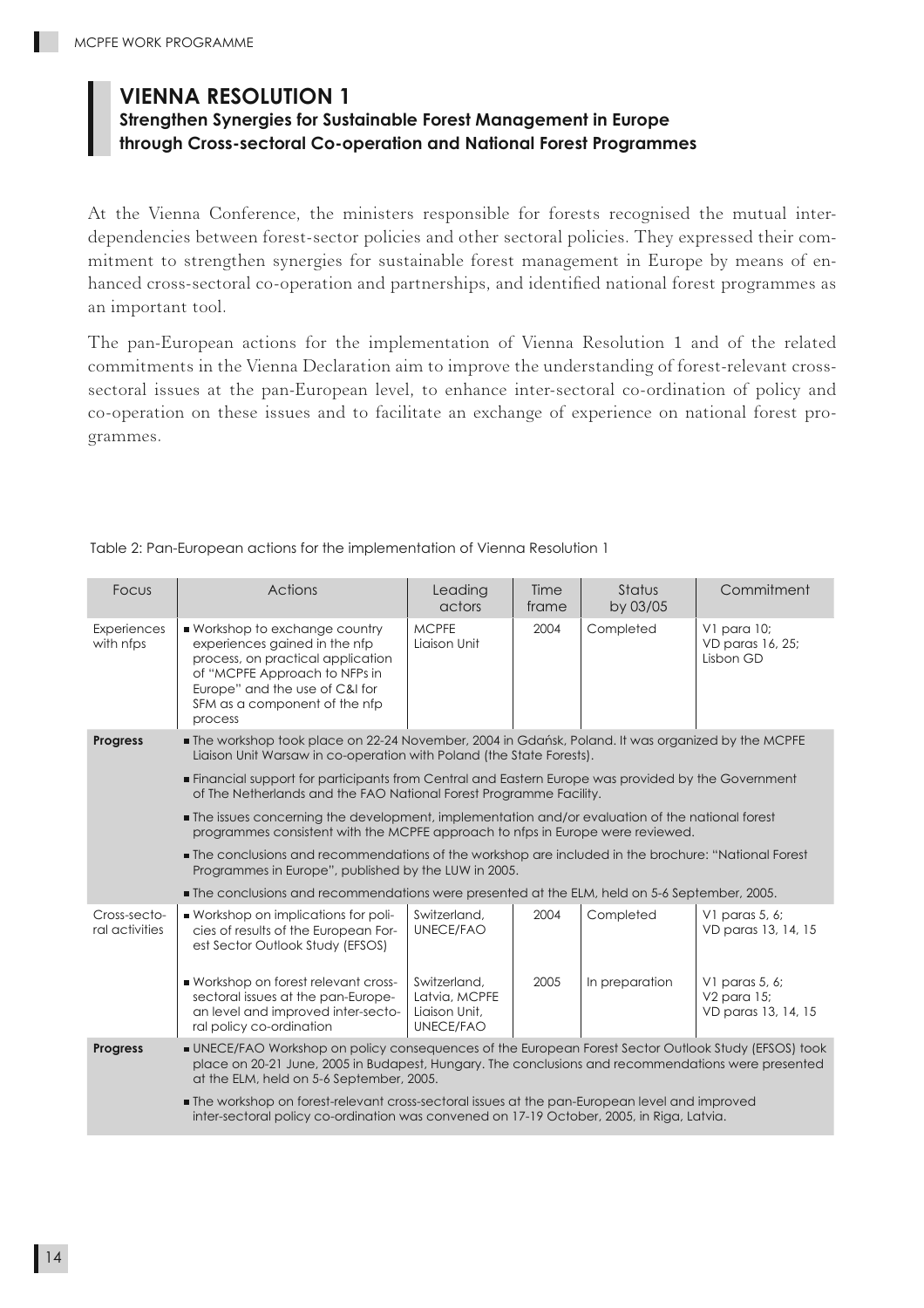$\blacksquare$ 

| Illegal<br>harvesting | Due to the cross-sectoral nature of the issue of combating illegal harvesting the ELM agreed on moving<br>this action from V4 to V1 in the Work Programme with references to the commitments made in the Vienna<br>Declaration and Resolutions V2 and V4 (VD: para 20; V2: para 7; V4: para 7).                                                                                                                                                                                                                                                        |                                                                                    |      |                |                                                        |
|-----------------------|--------------------------------------------------------------------------------------------------------------------------------------------------------------------------------------------------------------------------------------------------------------------------------------------------------------------------------------------------------------------------------------------------------------------------------------------------------------------------------------------------------------------------------------------------------|------------------------------------------------------------------------------------|------|----------------|--------------------------------------------------------|
|                       | Scientific analysis of information<br>on illegal harvesting of forest<br>products, and related trade at<br>pan-European level                                                                                                                                                                                                                                                                                                                                                                                                                          | EFI, IIASA, CITES<br>secretariat,<br>CEC, UNECE/<br><b>FAO Timber</b><br>Committee | 2004 | Completed      | $V2$ para 7;<br>V4 para 7;<br>V4 Annex:<br>VD para 20  |
|                       | ■ Workshop on combating illegal<br>harvesting of forest products, and<br>related trade in Europe                                                                                                                                                                                                                                                                                                                                                                                                                                                       | <b>MCPFE Ligison</b><br>Unit, PEBLDS<br>secretariat,<br>CEC, UNECE/<br>FAO, EFI    | 2005 | In preparation | $V2$ para 7;<br>VD para 20;<br>V4 para 7;<br>V4 Annex: |
| <b>Progress</b>       | • The "Study on the issues of illegal logging and related trade of timber and other forest products in<br>Europe" was finalised and will serve as a background document for the workshop on combating illegal<br>harvesting of forest products and related trade in Europe. It will also contribute to the elaboration of a<br>common understanding of terminology used in relation to this topic.<br>The workshop on combating illegal harvesting of forests products and related trade in Europe was held<br>on 3-4 November, 2005 in Madrid, Spain. |                                                                                    |      |                |                                                        |
|                       |                                                                                                                                                                                                                                                                                                                                                                                                                                                                                                                                                        |                                                                                    |      |                |                                                        |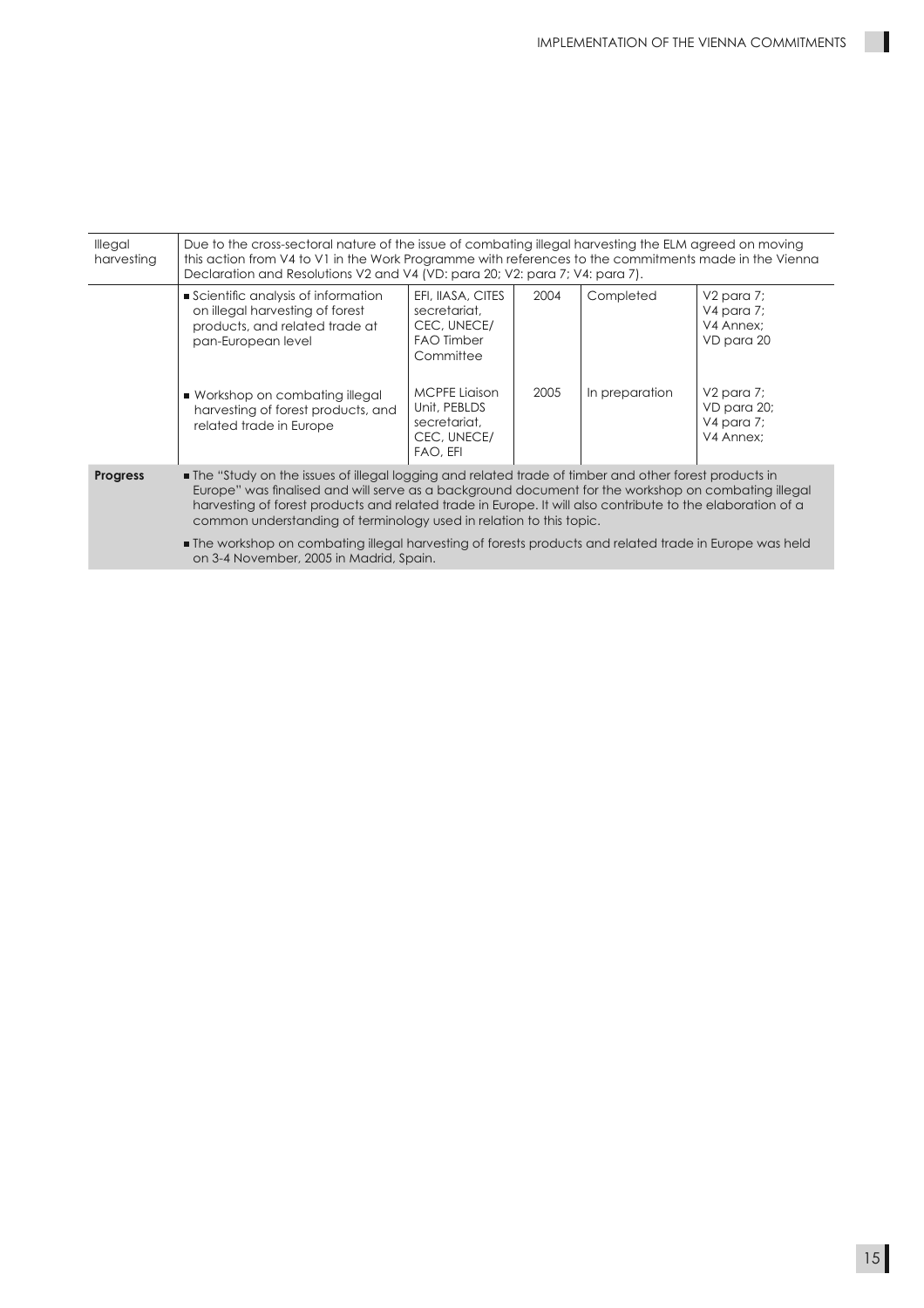## **VIENNA RESOLUTION 2**

## **Enhancing Economic Viability of Sustainable Forest Management in Europe**

The enhancing of the economic viability of SFM in Europe was a key topic at the Vienna Conference. The ministers responsible for forests recognised the importance of improving the conditions for SFM, which have led to economic challenges for the forest sector in many regions in Europe. They noted that economic viability is of crucial importance if forests and their multiple benefits for society are to be maintained, and contributions made to sustainable development and to human livelihoods, especially in rural areas.

The pan-European actions for the implementation of Vienna Resolution 2 and related commitments in the Vienna Declaration aim to put in place the better conditions necessary for a viable, competitive forestry sector, as well as to contribute to rural development.

| Focus                                                                                                                                                                                      | Actions                                                                                                                                                                                                                                                | Leading<br>actors                                                        | Time<br>frame | Status by<br>03/05          | Commitment                                                                     |  |
|--------------------------------------------------------------------------------------------------------------------------------------------------------------------------------------------|--------------------------------------------------------------------------------------------------------------------------------------------------------------------------------------------------------------------------------------------------------|--------------------------------------------------------------------------|---------------|-----------------------------|--------------------------------------------------------------------------------|--|
| Promoting<br>wood use                                                                                                                                                                      | <b>Publication of reports:</b><br>• "Europeans and Their Forests"<br>- What Do Europeans Think<br>about Forests and SFM?"<br>• "European Consumers and<br>Their Attitudes towards Wood,<br>Substitute Materials and<br>the Image of Forest Industries" | UNECE/<br>FAO-FCN,<br><b>MCPFE</b><br>UNECE/<br>FAO-FCN,<br><b>MCPFE</b> | 2003<br>2004  | Completed<br>In preparation | V2 para 8;<br>$V5$ para 5;<br>L1<br>V <sub>2</sub> para 8;<br>V5 para 5;<br>L1 |  |
|                                                                                                                                                                                            | ■ Workshop on best PR practices<br>concerning the sound use of<br>wood and wood promotion<br>campaigns                                                                                                                                                 | UNECE/<br><b>FAO-FCN</b>                                                 | 2004          | Planned                     | V <sub>2</sub> para 8;<br>$V5$ para 5;<br>$LI$ ; H1                            |  |
| <b>Progress</b><br>■ Publication of the report "Europeans and Their Forests – What Do Europeans Think about Forests and<br>SFM?" was finalized by the Liaison Unit Vienna in August, 2003. |                                                                                                                                                                                                                                                        |                                                                          |               |                             |                                                                                |  |
|                                                                                                                                                                                            | Publication of the report "European Consumers and Their Attitudes towards Wood, Substitute Materials<br>and the Image of Forest Industries" was postponed.                                                                                             |                                                                          |               |                             |                                                                                |  |

Table 3: Pan-European actions for the implementation of Vienna Resolution 2

Organization of the workshop on best PR practices is postponed.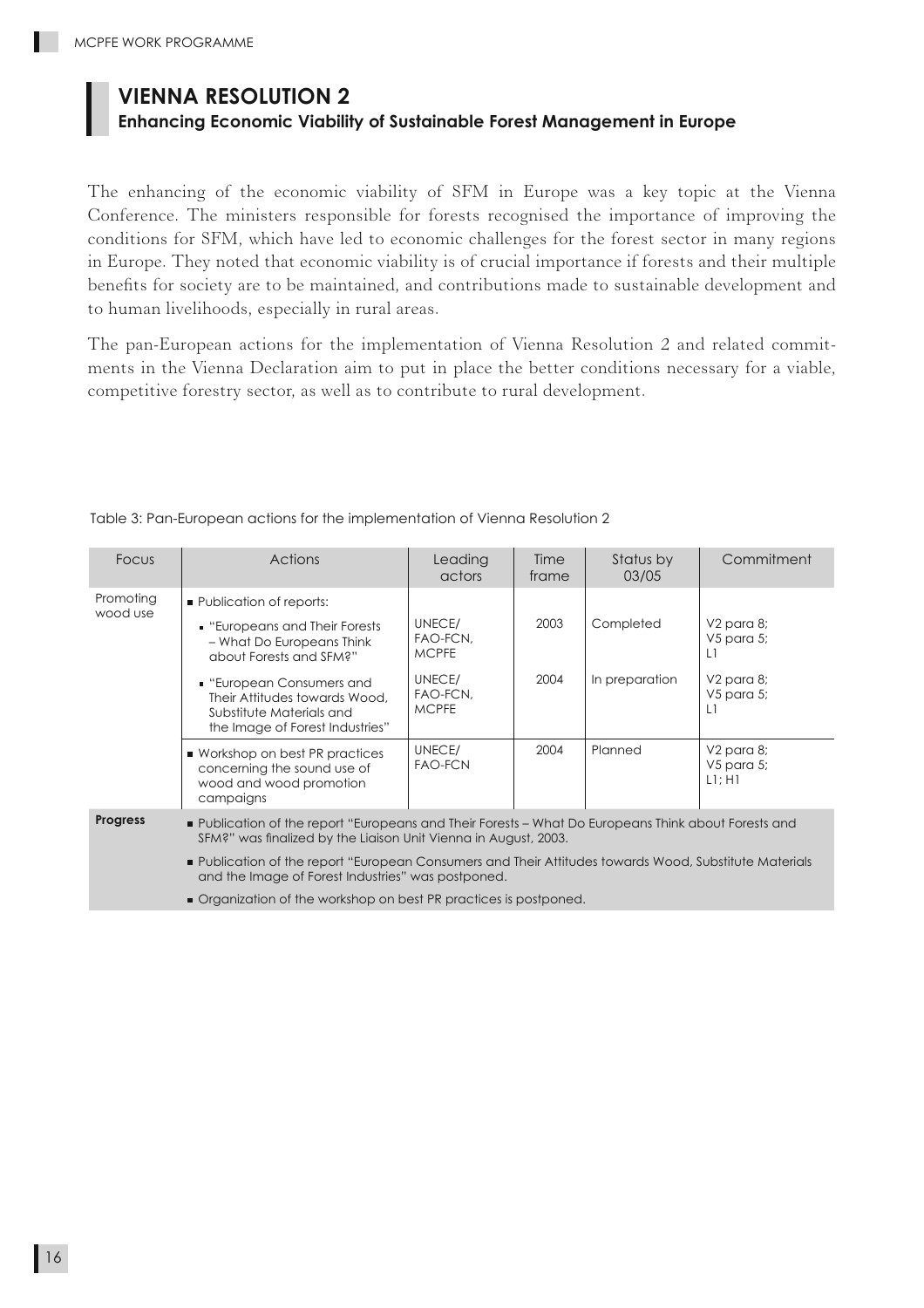| Non-wood<br>goods and<br>services      | International Seminar on "New<br>Roles and Modes of Operation<br>of Forest Services"                                                                                                                                                                                                                                                                                                                                                                  | The<br>Netherlands,<br>Joint FAO/<br>ECE/ILO Expert<br>Network <sup>3</sup>  | 2004 | Cancelled      | V <sub>2</sub> para 11                            |  |  |
|----------------------------------------|-------------------------------------------------------------------------------------------------------------------------------------------------------------------------------------------------------------------------------------------------------------------------------------------------------------------------------------------------------------------------------------------------------------------------------------------------------|------------------------------------------------------------------------------|------|----------------|---------------------------------------------------|--|--|
|                                        | ■ Workshop on valuation of the<br>full range of goods and services<br>of forests and their marketing:<br>Progress and issues                                                                                                                                                                                                                                                                                                                          | <b>MCPFE Ligison</b><br>Unit, EFI                                            | 2006 | Planned        | V2 paras 9, 10;<br>VD paras 7, 25;<br>L1          |  |  |
| Competitive-<br>ness and<br>innovation | Seminar on co-operation of pri-<br>vate forest owners (working title)                                                                                                                                                                                                                                                                                                                                                                                 | CEPF, USSE                                                                   | 2004 | In preparation | V2 paras 18, 19;<br>VD para 12                    |  |  |
|                                        | Seminar on policies fostering<br>investment and innovation in<br>support of rural development                                                                                                                                                                                                                                                                                                                                                         | <b>MCPFE Liaison</b><br>Unit, EFI                                            | 2005 | In preparation | V2 paras 7, 11, 16;<br>VD para 19;<br>L1          |  |  |
|                                        | ■ Workshop on encouraging the<br>establishment of and organisa-<br>tion in associations for SMEs and<br>the workforce, including self-<br>employed and informal workers                                                                                                                                                                                                                                                                               | ENFE, Joint<br><b>FAO/ECE/ILO</b><br><b>Expert Network</b>                   | 2004 | Completed      | V2 para 19;                                       |  |  |
| <b>Progress</b>                        | ■ Organisation of the seminar on co-operation of private forest owners is postponed until 2006.                                                                                                                                                                                                                                                                                                                                                       |                                                                              |      |                |                                                   |  |  |
|                                        | The seminar on policies fostering investment and innovation in support of rural development is tentatively<br>scheduled for 19-31 March, 2006 in Slovenia.                                                                                                                                                                                                                                                                                            |                                                                              |      |                |                                                   |  |  |
|                                        | The workshop on encouraging the establishment of and organisation in associations for SMEs and the<br>workforce, as entitled "Sustainable Development of Competitive of Forest Operations in Europe", was<br>convened on 16 September, 2005 in Krakow, Poland.                                                                                                                                                                                        |                                                                              |      |                |                                                   |  |  |
|                                        | The workshop was organized jointly by the European Network of Forest Entrepreneurs (ENFE) and Polish<br>Association of Forest Entrepreneurs. Financial support was provided by the UK Forestry Commission and<br>Polish National Forest Holding State Forests. The LUW provided a presentation on the role of forestry<br>contractors in the pan-European approach to sustainable forestry as well as assisted the organizers in<br>preparatory work. |                                                                              |      |                |                                                   |  |  |
| Education,<br>training<br>and safety   | ■ International Seminar on "Safety<br>in Small-Scale Private Forestry"                                                                                                                                                                                                                                                                                                                                                                                | Switzerland,<br>France, Joint<br><b>FAO/ECE/ILO</b><br><b>Expert Network</b> | 2007 | Planned        | V2 paras 13, 14;<br>L1                            |  |  |
|                                        | <b>First international conference of</b><br>forest training centres                                                                                                                                                                                                                                                                                                                                                                                   | France, Joint<br><b>FAO/ECE/ILO</b><br><b>Expert Network</b>                 | 2005 | Completed      | V2 paras 12, 13, 14;<br>VD para 17;<br>L1; H2; H3 |  |  |
| <b>Progress</b>                        | The 1st International Forestry Training Centres Conference was held on 16-18 February, 2005,<br>at La Bastide des Jourdans, France.                                                                                                                                                                                                                                                                                                                   |                                                                              |      |                |                                                   |  |  |
|                                        | In result of the meeting the participants agreed that SFM needed a sustainable workforce. Among<br>other things the linking of forestry networks, establishing of a common database and more effective<br>disseminating of information on developments in education were recommended.                                                                                                                                                                 |                                                                              |      |                |                                                   |  |  |
|                                        | ■ New partnerships have been formed, based on the Leonardo programme by the European Commission.                                                                                                                                                                                                                                                                                                                                                      |                                                                              |      |                |                                                   |  |  |
|                                        | New networking platform was established at the website: www.eduforest.org                                                                                                                                                                                                                                                                                                                                                                             |                                                                              |      |                |                                                   |  |  |

 $^3$  The Joint FAO/ECE/ILO Committee on Forest Technology, Management and Training developed into the Joint FAO/ECE/ILO Experts Network to implement sustainable forest management (October, 2004). It builds on the activities of the Joint FAO/ECE/ILO Committee on Forest Technology, Management and Training. In what follows it is always abbreviated to Joint FAO/ECE/ILO Expert Network.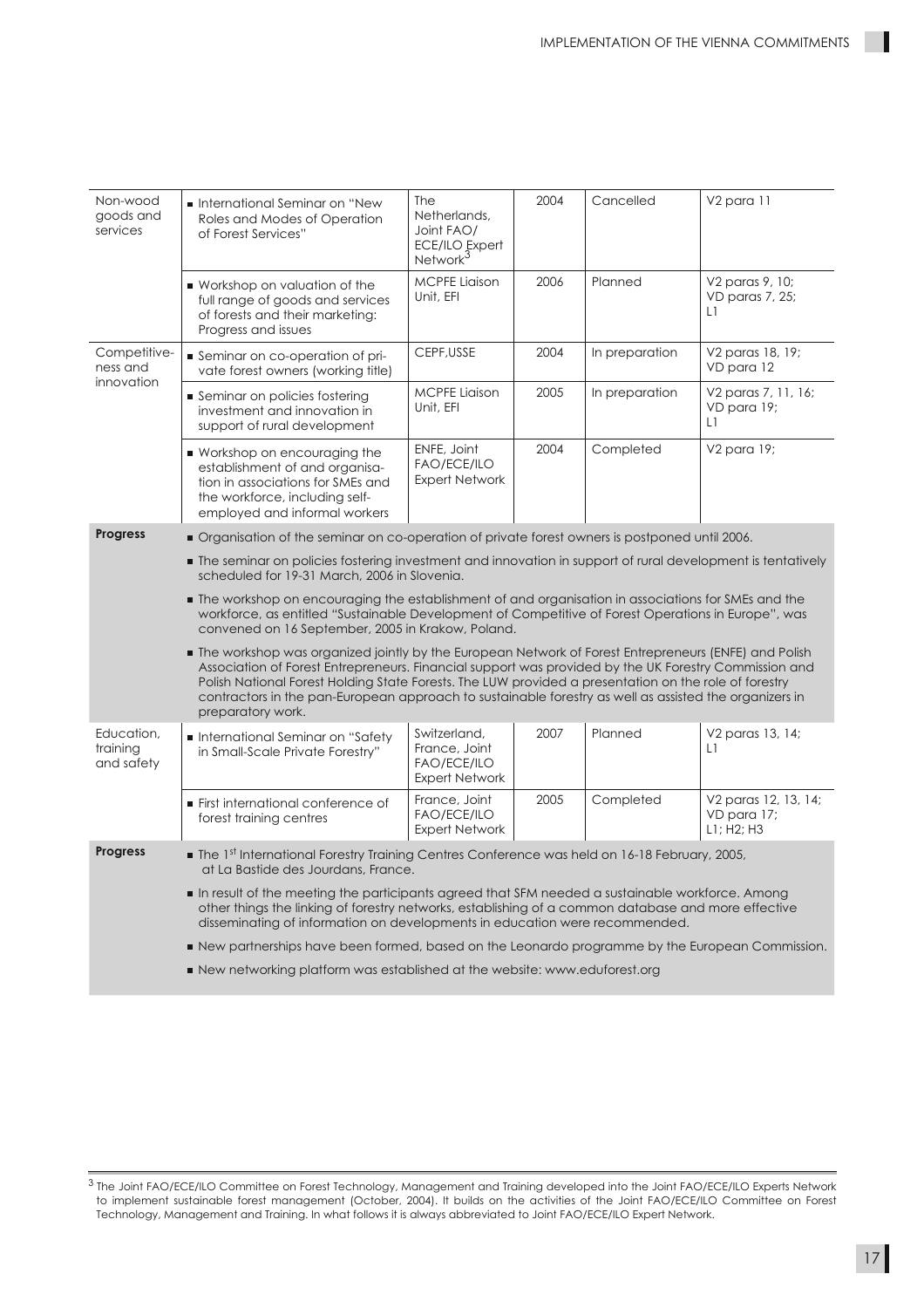## **VIENNA RESOLUTION 3**

### **Preserving and Enhancing the Social and Cultural Dimensions of Sustainable Forest Management in Europe**

Through the Vienna Conference, the cultural values of forests have gained increased attention. However, many aspects to the social and cultural dimensions within SFM and sustainable development need further clarification.

The actions of Vienna Resolution 3 and the related commitments in the Vienna Declaration aim to improve knowledge and understanding of the social and cultural dimensions to sustainable forest management.

| Focus                                                                                                                                                                                                 | <b>Actions</b>                                                                                                                                                            | Leading<br>actors                                                                                      | Time<br>frame | Status by<br>03/05 | Commitment                                             |
|-------------------------------------------------------------------------------------------------------------------------------------------------------------------------------------------------------|---------------------------------------------------------------------------------------------------------------------------------------------------------------------------|--------------------------------------------------------------------------------------------------------|---------------|--------------------|--------------------------------------------------------|
| Culture and<br>sustainable<br>develop-<br>ment                                                                                                                                                        | Seminar on the role of forest-<br>related social and cultural<br>aspects in sustainable<br>development in Europe                                                          | Sweden,<br>Austria, Joint<br><b>FAO/ECE/ILO</b><br><b>Expert Network</b><br>EFI, MCPFE<br>Liaison Unit | 2004          | Completed          | V3 paras 8, 11;<br>VD para 11;<br>Lisbon GD;<br>LI; H1 |
| <b>Progress</b>                                                                                                                                                                                       | The Seminar on Forest and our Cultural Heritage was held on 13-15 June, 2005 in Sunne, Sweden.                                                                            |                                                                                                        |               |                    |                                                        |
|                                                                                                                                                                                                       | . The outcome of the seminar that includes recommendations was presented at the ELM,<br>held on 5-6 September, 2005.                                                      |                                                                                                        |               |                    |                                                        |
|                                                                                                                                                                                                       | • The results of the questionnaire on data availability on Indicator 6.11 carried out by the LUW supported<br>the seminar discussions and were also presented at the ELM. |                                                                                                        |               |                    |                                                        |
|                                                                                                                                                                                                       | ■ The seminar proceedings are to be published by Sweden in co-operation with the LUW.                                                                                     |                                                                                                        |               |                    |                                                        |
| Cultural sites                                                                                                                                                                                        | Contribution to pan-European<br>Indicator 6.11: Enquiry on forest-<br>related cultural sites through<br>questionnaires and analysis and<br>management of obtained data    | <b>MCPFE Liaison</b><br>Unit, UNECE/<br>FAO, UNESCO                                                    | 2006          | Ongoing            | V3 para 10;<br>VD paras 17, 25                         |
| <b>Progress</b><br>• The results of the questionnaire on data availability on Indicator 6.11 serve as a basis for elaboration<br>of a reporting format for Indicator 6.11 in the MCPFE Report on SFM. |                                                                                                                                                                           |                                                                                                        |               |                    |                                                        |
| Material and<br>non-material<br>aspects                                                                                                                                                               | • Publication on material and<br>non-material social and cultural<br>dimensions of SFM                                                                                    | <b>MCPFE</b><br>Liaison Unit                                                                           | 2007          | Planned            | V3 paras 6, 8; L1                                      |

#### Table 4: Pan-European actions for the implementation of Vienna Resolution 3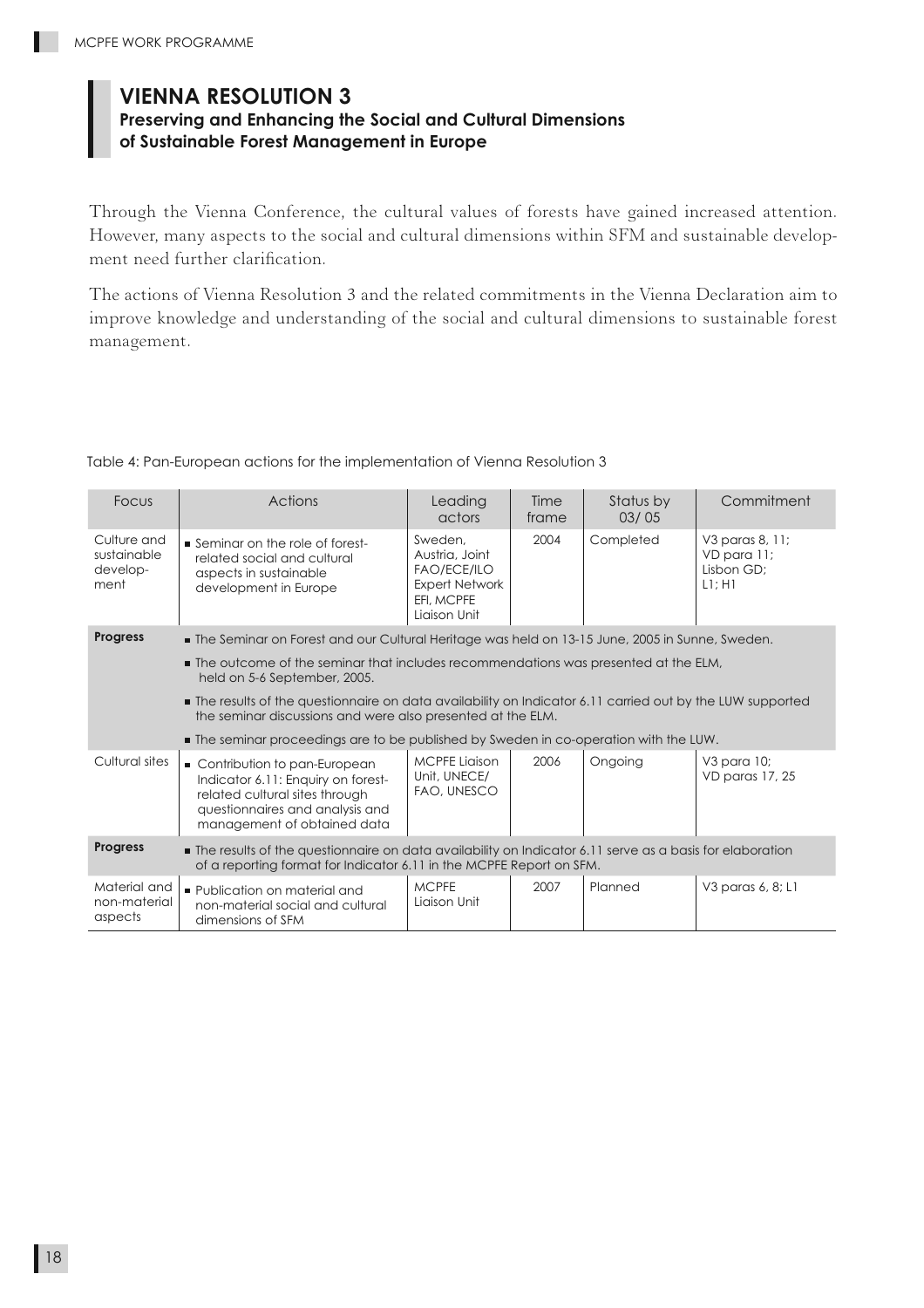### **VIENNA RESOLUTION 4 Conserving and Enhancing Forest Biological Diversity in Europe**

At the Vienna Conference, the ministers responsible for forests reaffirmed that the conservation and appropriate enhancement of biological diversity are essential elements in their sustainable management. Their commitments build on former MCPFE work and global decisions, especially within the framework of the CBD and the UNFF.

The pan-European actions for the implementation of Vienna Resolution 4 and related commitments in the Vienna Declaration aim to tackle the pan-European priorities as regards the conservation and appropriate enhancement of forest biodiversity.

| Focus                 | <b>Actions</b>                                                                                                                                                                                                                                                                                                              | Leading<br>actors                                                                                         | Time<br>frame | Status by<br>03/05 | Commitment                        |
|-----------------------|-----------------------------------------------------------------------------------------------------------------------------------------------------------------------------------------------------------------------------------------------------------------------------------------------------------------------------|-----------------------------------------------------------------------------------------------------------|---------------|--------------------|-----------------------------------|
| Ecosystem<br>approach | MCPFE ad hoc working group to<br>develop a pan-European under-<br>standing on the linkage between<br>the ecosystem approach and<br><b>SFM</b>                                                                                                                                                                               | MCPFE, PEBLDS                                                                                             | 2003-2004     | Completed          | V4 para 8;<br>V4 Annex:<br>H1: H2 |
|                       | Integration of the pan-European<br>understanding of the linkage be-<br>tween the ecosystem approach<br>and SFM into relevant processes<br>at global level                                                                                                                                                                   | <b>MCPFE Liaison</b><br>Unit, PEBLDS<br>joint secretar-<br>iat, CBD Sec-<br>retariat, UNFF<br>Secretariat | 2004-2007     | Ongoing            | V4 para 8;<br>V4 Annex:<br>H1: H2 |
| <b>Progress</b>       | The MCPFE and EfE/PEBLDS ad hoc Working Group on Development of the pan-European Understanding<br>of the linkage between the Ecosystem Approach and Sustainable Forest Management was held on 19-21<br>April, 2004 in Krakow, in co-operation with Poland (the State Forests).                                              |                                                                                                           |               |                    |                                   |
|                       | • The participants of the Working Group agreed that the MCPFE approach to the relationships and<br>linkages between SFM and the EA represented a concrete effort at bringing the EA to the implemen-<br>tation level, and one which should be continued with so that the common goals of SFM and the EA<br>may be achieved. |                                                                                                           |               |                    |                                   |
|                       | Outcome of the MCPFE and EfE/PEBLDS ad hoc Working Group was published by the LUW in<br>the brochure: "Sustainable Forest Management and the Ecosystem Aproach".                                                                                                                                                            |                                                                                                           |               |                    |                                   |
|                       | The "Joint position of the MCPFE and PEBLDS/EfE on the Pan-European understanding of the linkage<br>between the Ecosystem Approach and Sustainable Forest Management" was elaborated and adopted<br>by the ELM, held on 5-6 September, 2005.                                                                                |                                                                                                           |               |                    |                                   |
| Illegal<br>harvesting | Due to the cross-sectoral nature of the issue of combating illegal harvesting the ELM agreed on moving<br>this action from V4 to V1 in the Work Programme with references to the commitments made in<br>the Vienna Declaration and Resolutions V2 and V4 (VD: para 20; V2: para 7; V4: para 7).                             |                                                                                                           |               |                    |                                   |
| Protected<br>areas    | Analysis of European networks of<br>protected forest areas concern-<br>ing the comprehensiveness, rep-<br>resentativeness and adequacy<br>of protected forests with regard<br>to the conservation goal                                                                                                                      | COST E27,<br>MCPFE,<br>PEBLDS, CEC,<br>CoE, UNEP,<br><b>IUCN</b>                                          | 2005          | Ongoing            | V4 paras 10, 11;<br>V4 Annex: H2  |
| Progress              | If was agreed at the ELM that the MCPFE signatory countries should actively support and participate<br>in COST E27.                                                                                                                                                                                                         |                                                                                                           |               |                    |                                   |
|                       | UCN was included among the actors involved in the implementation of this action.                                                                                                                                                                                                                                            |                                                                                                           |               |                    |                                   |

Table 5: Pan-European actions for the implementation of Vienna Resolution 4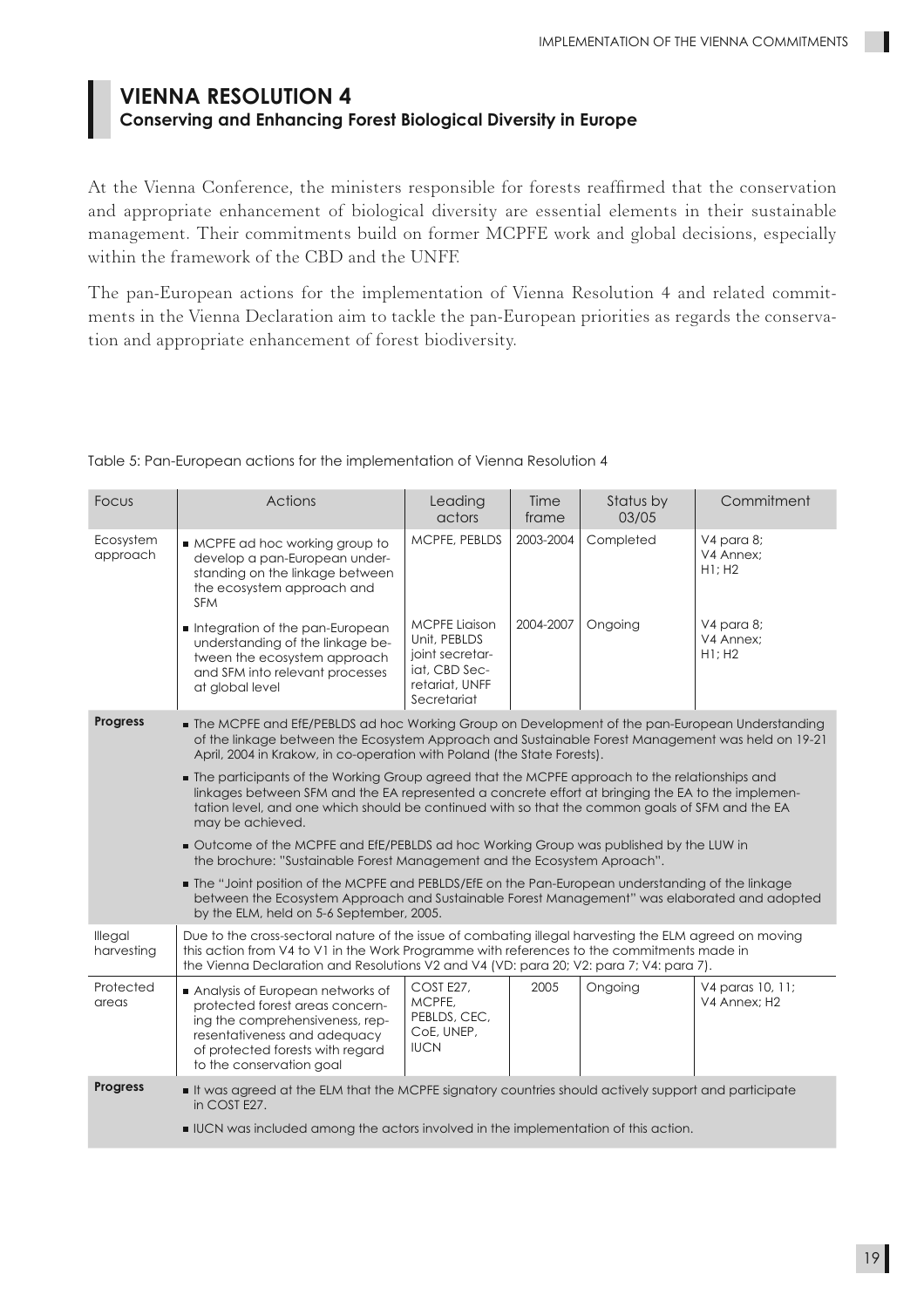ш

| Forest<br>classific-<br>ation                                                                                                                                                                           | Workshop on a pan-European un-<br>derstanding of forest classification<br>in co-ordination with UNECE/FAO<br>and EEA                                                                                                                               | <b>MCPFE Liaison</b><br>Unit, IUCN,<br>UNECE/FAO,<br>CEC-EEA | 2006      | Planned | V4 para 13;<br>VD para 25;<br>H1: H2 |  |  |
|---------------------------------------------------------------------------------------------------------------------------------------------------------------------------------------------------------|----------------------------------------------------------------------------------------------------------------------------------------------------------------------------------------------------------------------------------------------------|--------------------------------------------------------------|-----------|---------|--------------------------------------|--|--|
| Forest<br>genetic<br>resources                                                                                                                                                                          | • Promotion of the conservation<br>of forest genetic resources as<br>an integral part of SFM and a<br>continuation of pan-European<br>collaboration in this area through<br>the EUFORGEN Networks                                                  | <b>IPGRI, FAO</b>                                            | 2004      | Ongoing | V4 paras 5, 16;<br>VD para 22; \$2   |  |  |
|                                                                                                                                                                                                         | An international forest training<br>programme on forest genetic<br>resources as part of the col-<br>laborative capacity-building<br>programme on "Conservation<br>and use of biological diversity<br>for development".                             | Austria,<br>Sweden,<br><b>IPGRI</b>                          | 2004-2008 | Ongoing | V4 para 16;<br>VD para 17; \$2; H2   |  |  |
| <b>Progress</b>                                                                                                                                                                                         | • Technical Guidelines for genetic conservation and use have been developed for 16 tree species.<br>Phase III EUFORGEN (2005-2009) was endorsed by its Steering Committee and presented at the ELM, held<br>on 5-6 September, 2006 Warsaw, Poland. |                                                              |           |         |                                      |  |  |
|                                                                                                                                                                                                         | <b>PGRI, the Austrian Federal Office and the Research Centre for Forests (BFW) initiated an international</b><br>capacity-building programme on forest biodiversity with financial support from the Government<br>of Austria.                      |                                                              |           |         |                                      |  |  |
| • Promoting the conservation of forests genetic resources as an integral part of SFM through the EUFORGEN<br>Networks was presented by IPGRI at the ELM, held on 5 – 6 September, 2005, Warsaw, Poland. |                                                                                                                                                                                                                                                    |                                                              |           |         |                                      |  |  |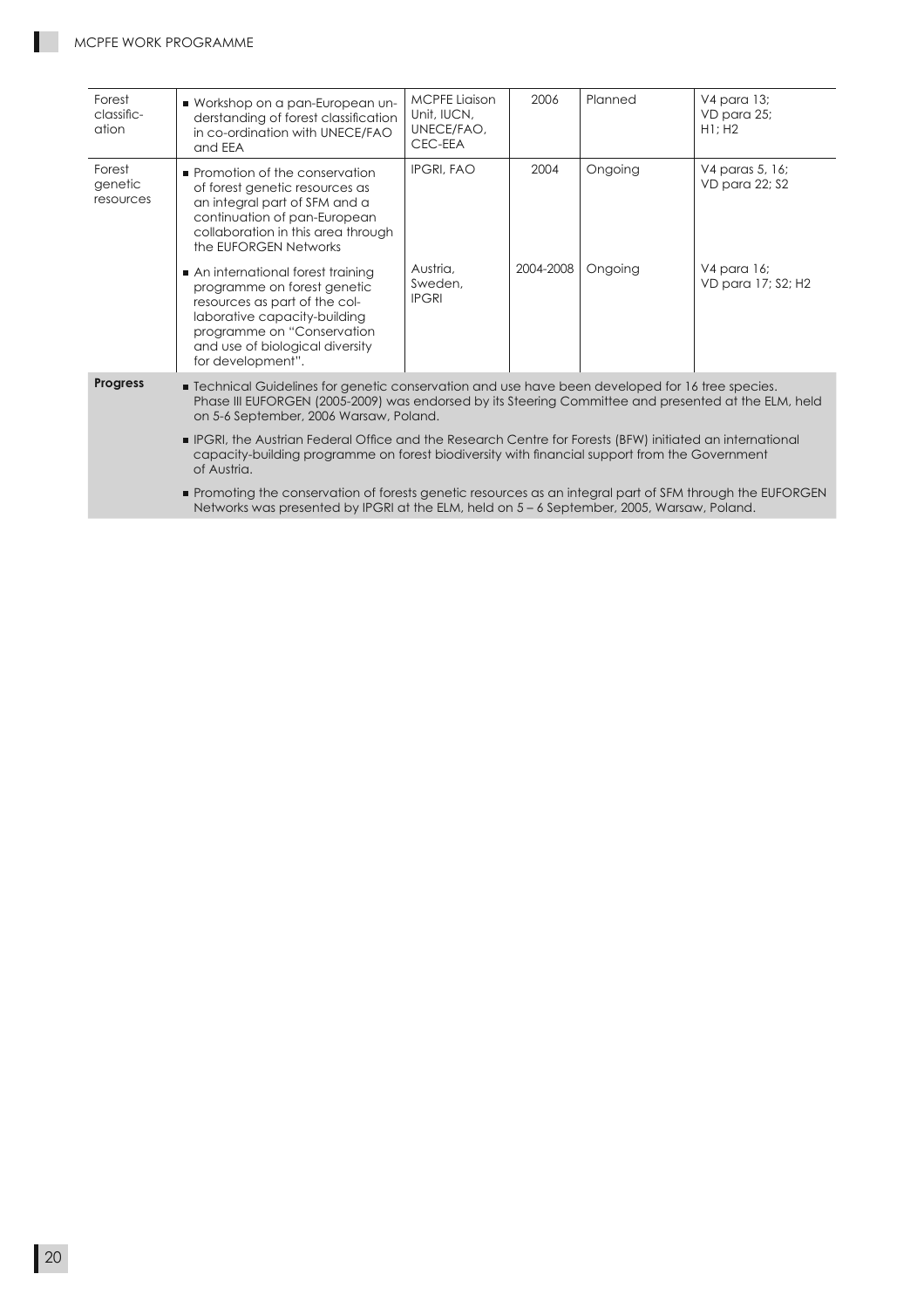### **VIENNA RESOLUTION 5 Climate Change and Sustainable Forest Management in Europe**

In Vienna Resolution 5, the ministers responsible for forests recognised the threats posed thereto, and to their ability to provide multiple benefits for society, by human-induced climate change, as well as the role of European forests in the global carbon cycle.

The pan-European actions for the implementation of Vienna Resolution 5 and the related commitments in the Vienna Declaration aim to enhance the contribution forests make to reducing net greenhouse-gas emissions, to encourage SFM practices in carbon-sequestration measures and to further increase the adaptability of forests to climate change.

| Focus                                                     | Actions                                                                                                                                                                                                                | Leading<br>actors                                                         | Time<br>frame | Status by<br>03/05 | Commitment                                                   |
|-----------------------------------------------------------|------------------------------------------------------------------------------------------------------------------------------------------------------------------------------------------------------------------------|---------------------------------------------------------------------------|---------------|--------------------|--------------------------------------------------------------|
| Promoting<br>bioenergy<br>and the<br>sound use<br>of wood | Workshop on resource mobilisa-<br>tion and comprehensive wood<br>utilisation strategies in support of<br><b>SFM</b>                                                                                                    | <b>MCPFE Liaison</b><br>Unit, EFI, IIASA,<br><b>CEPI</b>                  | 2005          | In preparation     | V5 para 5;<br>V2 para 8;<br>VD para 9;<br>L1:HA              |
| <b>Progress</b>                                           | The workshop on resource mobilisation and comprehensive wood utilisation strategies in support of SFM is<br>tentatively scheduled for 2006.                                                                            |                                                                           |               |                    |                                                              |
| SFM and<br>greenhouse-<br>gas man-<br>agement             | <b>Elaboration of a proposal for rec-</b><br>ommendations for site selection<br>for afforestation and reforestation<br>in the context of UNFCCC                                                                        | <b>MCPFE Liaison</b><br>Unit, PEBLDS<br>Secretariat,<br><b>IUCN, UNEP</b> | 2004          | Ongoing            | V5 para 6;<br>V4 paras 11, 12, 15;<br>V4 Annex: H1           |
|                                                           | Workshop on pan-European rec-<br>ommendations for afforestation<br>and reforestation in the context<br>of UNFCCC                                                                                                       | MCPFE Liaison<br>Unit, PEBLDS<br>Secretariat                              | 2006          | Planned            | VD paras 17, 21;<br>V5 para 6;<br>V4 para 4;<br>V4 Annex: H1 |
| <b>Progress</b>                                           | The ELM, held on 5-6 September, 2005 was presented recommendations provided by the IUCN publica-<br>tion "Afforestation and Reforestation for Climate Change Mitigation: Potentials for Pan-European Action".          |                                                                           |               |                    |                                                              |
|                                                           | • The recommendations were adopted as a basis for elaborating the pan-European recommendations for<br>afforestation and reforestation.                                                                                 |                                                                           |               |                    |                                                              |
|                                                           | The recommendations will be discussed at the workshop "Pan-European recommendations for afforesta-<br>tion and reforestation in the context of UNFCCC" to be convened in 2006.                                         |                                                                           |               |                    |                                                              |
| Adaptability                                              | <b>Publication of books:</b>                                                                                                                                                                                           | <b>IUFRO</b>                                                              | 2005          |                    |                                                              |
| of forests                                                |                                                                                                                                                                                                                        |                                                                           |               | Planned            | V5 para 8;                                                   |
|                                                           | <b>Forests and Carbon</b><br>Sequestration"                                                                                                                                                                            |                                                                           |               |                    | VD para 17; H4                                               |
|                                                           | <b>Environmental Change</b><br>and Forest management"                                                                                                                                                                  |                                                                           |               |                    |                                                              |
|                                                           | Workshop on the role of forest<br>genetic diversity on improving<br>the adaptability of forests to<br>climate change and in main-<br>taining the productivity of forests<br>under changing environmental<br>conditions | <b>IPGRI, IUFRO</b>                                                       | 2005          | Planned            | V5 paras 8, 10;<br>VD para 22; \$2                           |

Table 6: Pan-European actions for implementation of Vienna Resolution 5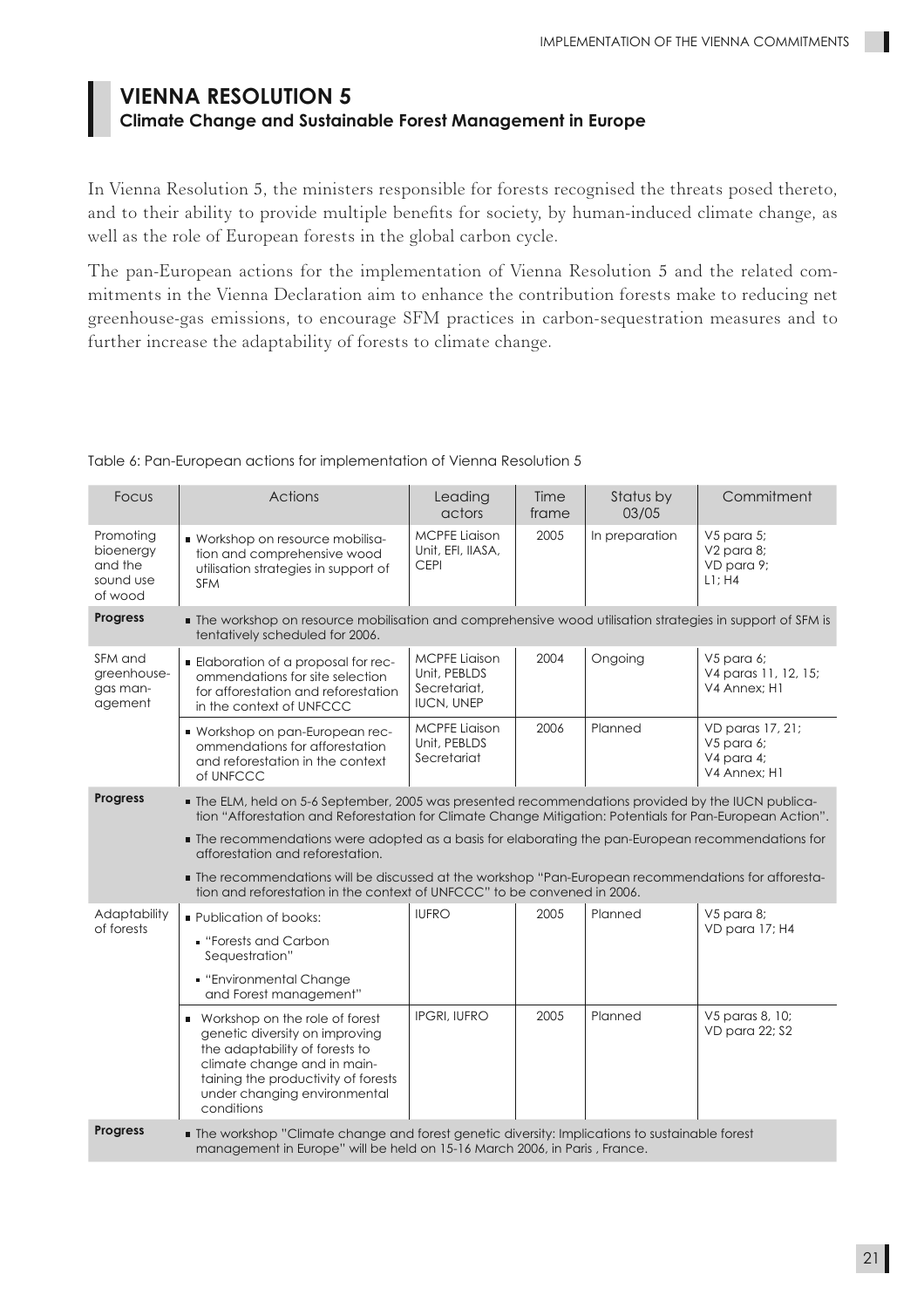# **REGULAR MCPFE WORK**

The pan-European actions outlined above are complemented by a number of ongoing activities which can be characterised as regular work of the MCPFE. The following table highlights these activities, the leading actors involved, and the linkages to the Vienna Resolutions and the Vienna Declaration.

#### Table 7: Regular MCPFE work

| <b>MCPFE Activities</b>                                                                                                                                                                                                                  | Leading actors                                          | Status by<br>03/05 | Commitment                                                         |  |
|------------------------------------------------------------------------------------------------------------------------------------------------------------------------------------------------------------------------------------------|---------------------------------------------------------|--------------------|--------------------------------------------------------------------|--|
| Mutual participation in meetings and close<br>communication and consultation between the<br>respective secretariats                                                                                                                      | MCPFE Liaison Unit,<br>UNECE/FAO, PEBLDS<br>secretariat | Ongoing            | V1 paras 5, 6;<br>VD para 18                                       |  |
| Communication and Public Relations activities                                                                                                                                                                                            | <b>MCPFE</b>                                            | Ongoing            | <b>VD</b>                                                          |  |
| <b>Progress</b><br>Maintenance of the MCPFE website, and existing information channels such as<br>the Forest Europe Newsletter, as well as dissemination of the MCPFE publications.                                                      |                                                         |                    |                                                                    |  |
| <b>Establishment of the MCPFE logo, brochure and new website design including a calendar of upcoming</b><br>meetings and interactive platform called "News from the countries".                                                          |                                                         |                    |                                                                    |  |
| ■ Making available to all signatories for translation an editable version of Forest Europe and the MCPFE<br>brochure.                                                                                                                    |                                                         |                    |                                                                    |  |
| Preparing promotional materials dedicated to the 15th Anniversary of the MCPFE: posters and presentation<br>on the MCPFE achievements (CD).                                                                                              |                                                         |                    |                                                                    |  |
| • Pan-European contribution to the global and<br>regional work of UNFF, CBD, UNFCCC, UNCCD,<br>CoE                                                                                                                                       | <b>MCPFE Liaison Unit</b>                               | Ongoing            | V4 paras 4, 10, 14;<br>V4 Annex; V5 para 9;<br>VD paras 18, 23, 24 |  |
| <b>Progress</b><br>The MCPFE side event "15 years of partnership in responsibility for European forests - MCPFE contribution to<br>the international dialogue" was organized during the UNFF - 5, held on 16-27 May 2005 (New York, USA) |                                                         |                    |                                                                    |  |
| Research & knowledge transfer, mutual participa-<br>tion at meetings                                                                                                                                                                     | MCPFE, IUFRO, EFI, IIASA,<br>UNU, IPGRI,                | Ongoing            | V3 para 11; V4 para 16;<br>VD paras 17, 22;                        |  |
| • Conference to strengthen science/policy<br>interface and analysis in 2005                                                                                                                                                              | EFI                                                     | In preparation     | V5 paras 5c, 7                                                     |  |
| - Preparatory workshop in 2004                                                                                                                                                                                                           |                                                         | Completed          |                                                                    |  |
| <b>Progress</b><br>• The preparatory workshop for the Conference to strengthen the science/policy interface was convened<br>by EFI on 13 October 2004, in Warsaw, Poland.                                                                |                                                         |                    |                                                                    |  |
| The current policy issues and ongoing research were summarized. The state of potentials and policy<br>relevance of research for the MCPFE was presented on the basis of a survey carried out by EFI and other<br>inputs.                 |                                                         |                    |                                                                    |  |
| • The importance of research and knowledge transfer in the implementation of international commitments<br>of the MCPFE was emphasized at the ELM.                                                                                        |                                                         |                    |                                                                    |  |

**The Conference to strengthen science/policy interface and analysis is to be held in 2006.**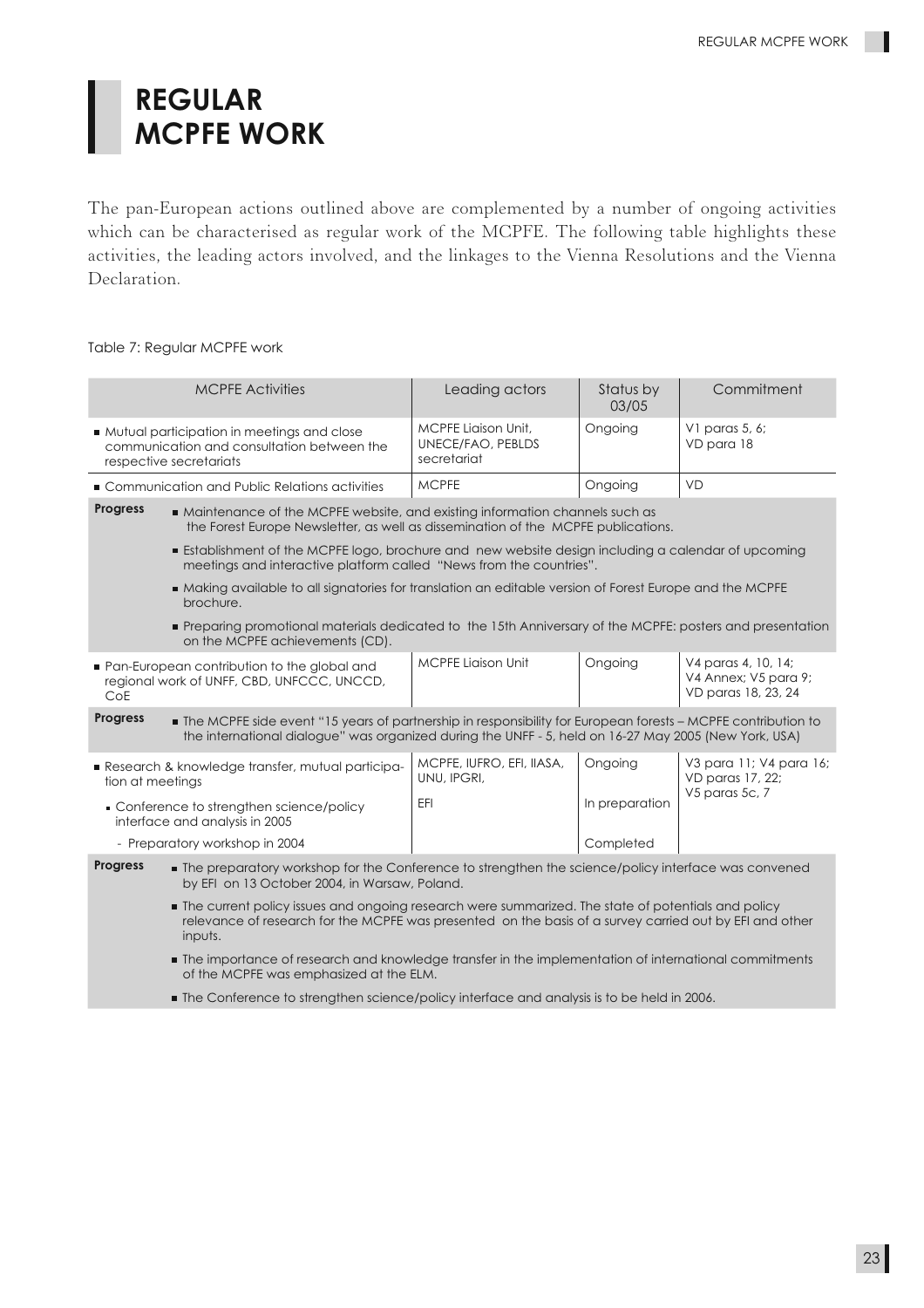П

| ■ SFM-related monitoring, assessment and reporting<br>through C&I PEOLG update; co-ordination with<br>other C&I processes                                                                                                                                                                                                                                                                                                                                                                                                                         |                                                                                                                                                                                                                                                                                                                                                                                                                                                                                        | <b>MCPFE Liaison Unit,</b><br>UNECE/FAO                                                       | Ongoing | VD para 25; L2                |  |  |  |
|---------------------------------------------------------------------------------------------------------------------------------------------------------------------------------------------------------------------------------------------------------------------------------------------------------------------------------------------------------------------------------------------------------------------------------------------------------------------------------------------------------------------------------------------------|----------------------------------------------------------------------------------------------------------------------------------------------------------------------------------------------------------------------------------------------------------------------------------------------------------------------------------------------------------------------------------------------------------------------------------------------------------------------------------------|-----------------------------------------------------------------------------------------------|---------|-------------------------------|--|--|--|
| • Working group on data collection and availabil-<br>ity for social indicators                                                                                                                                                                                                                                                                                                                                                                                                                                                                    |                                                                                                                                                                                                                                                                                                                                                                                                                                                                                        | MCPFE, ENFE, IFBWW,<br>Poland                                                                 |         |                               |  |  |  |
| <b>Progress</b>                                                                                                                                                                                                                                                                                                                                                                                                                                                                                                                                   | launched:                                                                                                                                                                                                                                                                                                                                                                                                                                                                              | The process of elaboration of the report on SFM in Europe for the MCPFE Warsaw Conference was |         |                               |  |  |  |
|                                                                                                                                                                                                                                                                                                                                                                                                                                                                                                                                                   | • both qualitative and quantitative indicators are to be taken into account in the report;                                                                                                                                                                                                                                                                                                                                                                                             |                                                                                               |         |                               |  |  |  |
|                                                                                                                                                                                                                                                                                                                                                                                                                                                                                                                                                   | • the reporting will be performed by the Liaison Unit in co-operation with the Secretariat of UNECE/FAO;                                                                                                                                                                                                                                                                                                                                                                               |                                                                                               |         |                               |  |  |  |
|                                                                                                                                                                                                                                                                                                                                                                                                                                                                                                                                                   | • the reporting should be harmonized with all relevant international processes.                                                                                                                                                                                                                                                                                                                                                                                                        |                                                                                               |         |                               |  |  |  |
|                                                                                                                                                                                                                                                                                                                                                                                                                                                                                                                                                   | Omprehensive preparatory works have been undertaken by coordinating units (LUW and UNECE/FAO Sec-<br>retariat). Two meetings were held: the UNECE Team of Specialists(ToS) on "Monitoring forest resources for<br>sustainable forest management in the UNECE Region", (25-27 April 2005, Geneva, Switzerland) and the First<br>Meeting of the AG on the elaboration of the report "State of Forests and SFM in Europe 2007" (14-15 July 2005<br>Warsaw, Poland).                       |                                                                                               |         |                               |  |  |  |
|                                                                                                                                                                                                                                                                                                                                                                                                                                                                                                                                                   | The bilateral co-operation between the LUW and the UNECE Secretariat, the advice obtained from both<br>the UNECE ToS and the AG resulted in elaboration of detailed and comprehensive modalities for the MCPFE<br>reporting as well as of advanced version of an Enquiry for National Reporting (Questionnaire). Enquiry is ex-<br>pected to be the main instrument (structure and guidelines) for the countries' reporting on SFM to the next<br>pan-European Ministerial Conference. |                                                                                               |         |                               |  |  |  |
|                                                                                                                                                                                                                                                                                                                                                                                                                                                                                                                                                   | ■ Co-operation with the Montreal Process, ITTO, FAO and UNECE was established in regard to the preparation<br>of the joint workshop. The ELM, held on 5-6 September 2005 gave a mandate to the LUW to participate in<br>preparatory works. The workshop is tentatively scheduled for May, 2006 in Bialowieza (Poland).                                                                                                                                                                 |                                                                                               |         |                               |  |  |  |
| Planned<br>V4 paras 9, 20<br><b>MCPFE Liaison Unit,</b><br>Further develop the comparability of the MCPFE<br><b>IUCN</b> secretariat<br>Assessment Guidelines for Protected and Protec-<br>tive Forests and OWL in Europe with the IUCN<br>Protected Area Management Categories                                                                                                                                                                                                                                                                   |                                                                                                                                                                                                                                                                                                                                                                                                                                                                                        |                                                                                               |         |                               |  |  |  |
| <b>Progress</b><br>• The MCPFE GCC considered the outcome of the COST Action 27 as a valuable input for the implementa-<br>tion of the MCPFE Work Programme. Following, the ELM on 5-6 September, 2005 has supported this recom-<br>mendation and gave mandate to the Liaison Unit Warsaw to conduct and coordinate the work on produc-<br>ing the Explanatory Note on application of "The MCPFE Assessment Guidelines for Protected and Protective<br>Forest and Other Wooded Land in Europe", which will contribute to the MCPFE Report on SFM. |                                                                                                                                                                                                                                                                                                                                                                                                                                                                                        |                                                                                               |         |                               |  |  |  |
|                                                                                                                                                                                                                                                                                                                                                                                                                                                                                                                                                   | ■ Operationalisation of Framework for Co-opera-<br>tion between MCPFE and EfE/PEBLDS, including<br>definition of joint actions in the respective work-<br>programmes of the MCPFE and PEBLDS                                                                                                                                                                                                                                                                                           | MCPFE, PEBLDS                                                                                 | Ongoing | V4 paras 4, 18,<br>VD para 24 |  |  |  |
| <b>Progress</b>                                                                                                                                                                                                                                                                                                                                                                                                                                                                                                                                   | Elaboration of the "Joint position of the MCPFE and PEBLDS/EfE on the Pan-European understanding<br>of the linkage between the Ecosystem Approach and Sustainable Forest Management".                                                                                                                                                                                                                                                                                                  |                                                                                               |         |                               |  |  |  |
|                                                                                                                                                                                                                                                                                                                                                                                                                                                                                                                                                   | • Cooperation in relation to workshop on illegal harvesting.                                                                                                                                                                                                                                                                                                                                                                                                                           |                                                                                               |         |                               |  |  |  |
|                                                                                                                                                                                                                                                                                                                                                                                                                                                                                                                                                   | ■ Participation in the Streamlining European 2010 Biodiversity Indicators process (SEBI2010).                                                                                                                                                                                                                                                                                                                                                                                          |                                                                                               |         |                               |  |  |  |
|                                                                                                                                                                                                                                                                                                                                                                                                                                                                                                                                                   | ■ Co-operation with the 6. SEBI2010 Expert Group: Sustainable Use Indicators in the works on indicator on<br>"Area of forests under sustainable management".                                                                                                                                                                                                                                                                                                                           |                                                                                               |         |                               |  |  |  |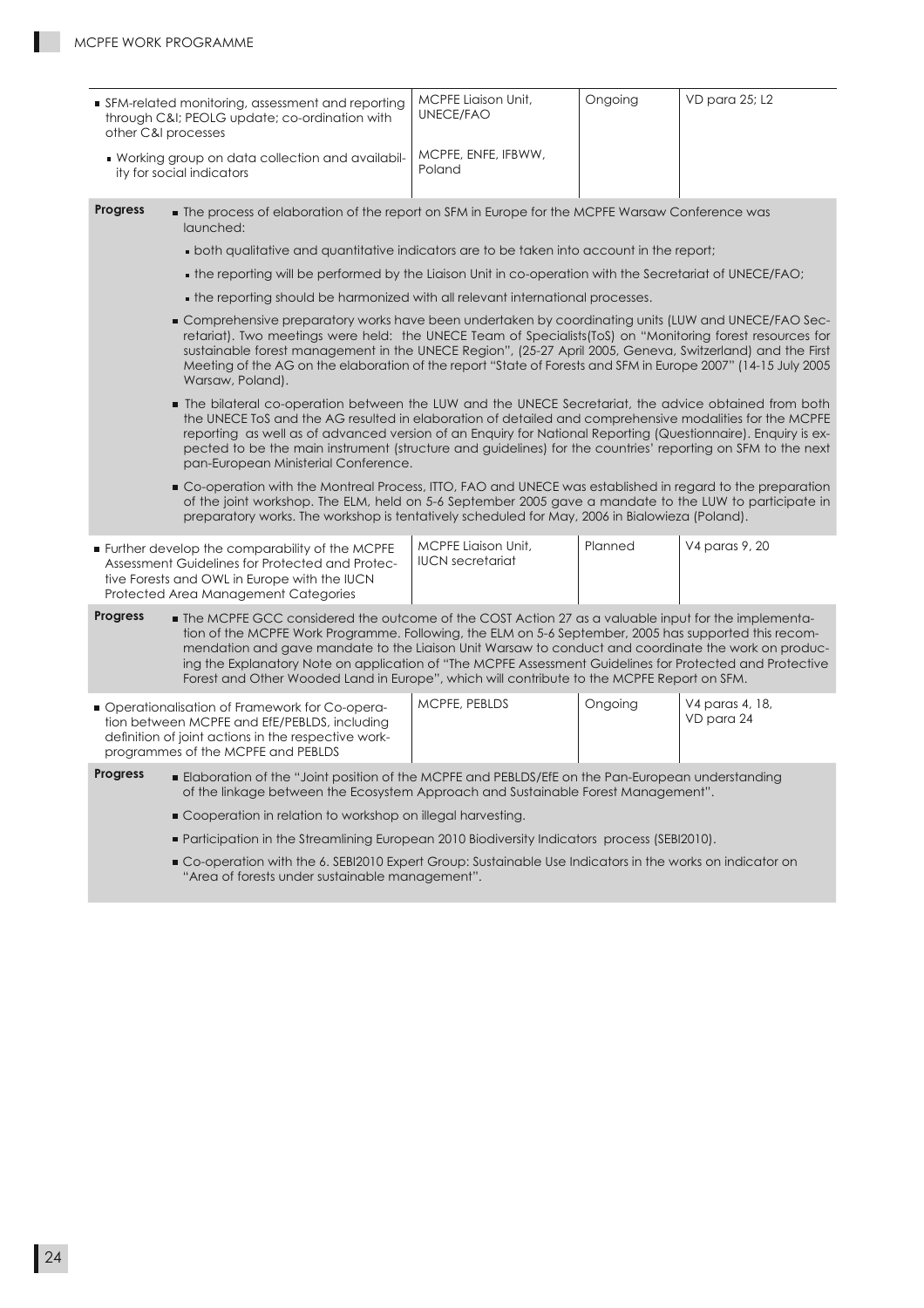ш

# **LIST OF ABBREVIATIONS**

| C&I                | Criteria and Indicators                                                                               |
|--------------------|-------------------------------------------------------------------------------------------------------|
| <b>CBD</b>         | Convention on Biological Diversity                                                                    |
| <b>CEC</b>         | European Commission (Commission of the European Community)                                            |
| <b>CEPF</b>        | Confederation of European Forest Owners                                                               |
| <b>CEPI</b>        | Confederation of European Paper Industries                                                            |
| <b>CITES</b>       | Convention on International Trade in Endangered Species of Wild Fauna and Flora                       |
| CoE                | Council of Europe                                                                                     |
| <b>COST</b>        | European Co-operation in the Field of Scientific and Technical Research                               |
| EA                 | Ecosystem Approach                                                                                    |
| ECE                | Economic Commission for Europe [of the UN]                                                            |
| EEA                | European Environment Agency                                                                           |
| EfE                | Environment for Europe                                                                                |
| EFI                | European Forest Institute                                                                             |
| EFSOS              | European Forest Sector Outlook Studies                                                                |
| <b>ENFE</b>        | European Network of Forest Entrepreneurs                                                              |
| <b>EOMF</b>        | European Observatory of Mountain Forests                                                              |
| <b>EUFORGEN</b>    | European Forest Genetic Resources Programme                                                           |
| <b>FAO</b>         | Food and Agriculture Organization of the United Nations                                               |
| <b>FCN</b>         | <b>Forest Communicators Network</b>                                                                   |
| H1                 | Helsinki Resolution 1                                                                                 |
| H2                 | Helsinki Resolution 2                                                                                 |
| H <sub>3</sub>     | Helsinki Resolution 3                                                                                 |
| H4                 | Helsinki Resolution 4                                                                                 |
| <b>ICP</b> Forests | International Co-operative Programme on Assessment and Monitoring of Air Pollution Effects on Forests |
| <b>IIASA</b>       | International Institute for Applied Systems Analysis                                                  |
| ILO                | International Labour Organization                                                                     |
| <b>IPGRI</b>       | International Plant Genetic Resources Institute                                                       |
| <b>IUCN</b>        | The World Conservation Union                                                                          |
| <b>IUFRO</b>       | International Union of Forest Research Organizations                                                  |
| L1                 | Lisbon Resolution 1                                                                                   |
| L2                 | Lisbon Resolution 2                                                                                   |
| <b>MCPFE</b>       | Ministerial Conference on the Protection of Forests in Europe                                         |
| <b>MSD</b>         | Multi-stakeholder Dialogue                                                                            |
| npf(s)             | national forest programme(s)                                                                          |
| OWL                | other wooded land                                                                                     |
| PEBLDS             | Pan-European Biological and Landscape Diversity Strategy                                              |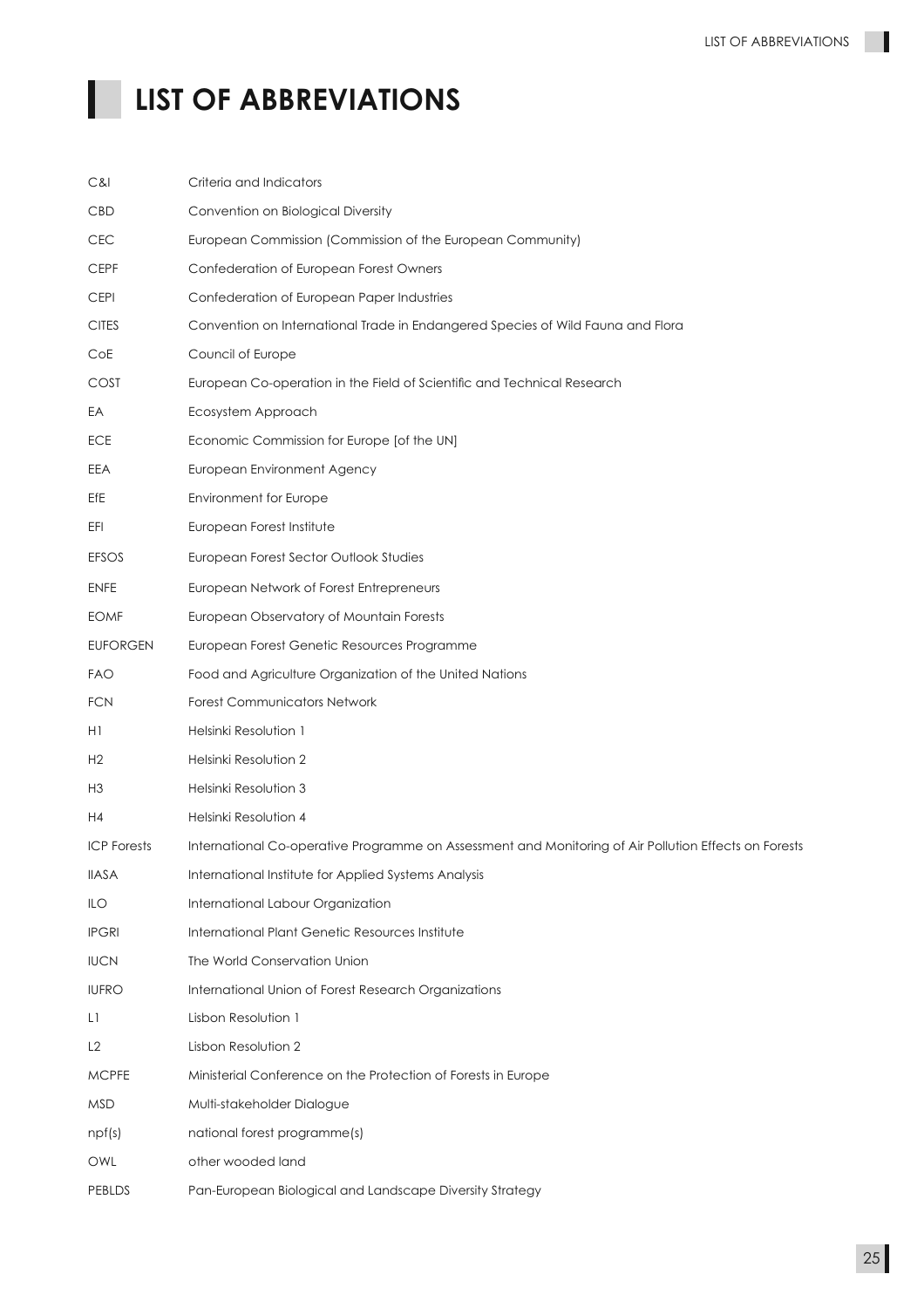П

| <b>PEOLG</b>   | Pan-European Operational-Level Guidelines                        |
|----------------|------------------------------------------------------------------|
| <b>PR</b>      | public relations                                                 |
| S <sub>1</sub> | Strasbourg Resolution 1                                          |
| S <sub>2</sub> | Strasbourg Resolution 2                                          |
| S <sub>3</sub> | Strasbourg Resolution 3                                          |
| S4             | Strasbourg Resolution 4                                          |
| S <sub>5</sub> | Strasbourg Resolution 5                                          |
| S6             | Strasbourg Resolution 6                                          |
| <b>SFM</b>     | sustainable forest management                                    |
| <b>SMEs</b>    | small and medium-sized enterprises                               |
| <b>UNCCD</b>   | United Nations Convention to Combat Desertification              |
| <b>UNECE</b>   | United Nations Economic Commission for Europe                    |
| <b>UNEP</b>    | United Nations Environment Programme                             |
| <b>UNESCO</b>  | United Nations Educational, Scientific and Cultural Organization |
| <b>UNFCCC</b>  | United Nations Framework Convention on Climate Change            |
| <b>UNFF</b>    | United Nations Forum on Forests                                  |
| <b>UNU</b>     | <b>United Nations University</b>                                 |
| <b>USSE</b>    | l'Union des Sylviculteurs du Sud de l'Europe                     |
| VI             | Vienna Resolution 1                                              |
| V <sub>2</sub> | Vienna Resolution 2                                              |
| V3             | Vienna Resolution 3                                              |
| V <sub>4</sub> | Vienna Resolution 4                                              |
| V5             | Vienna Resolution 5                                              |
| <b>VD</b>      | Vienna Declaration                                               |
| WSSD           | World Summit on Sustainable Development                          |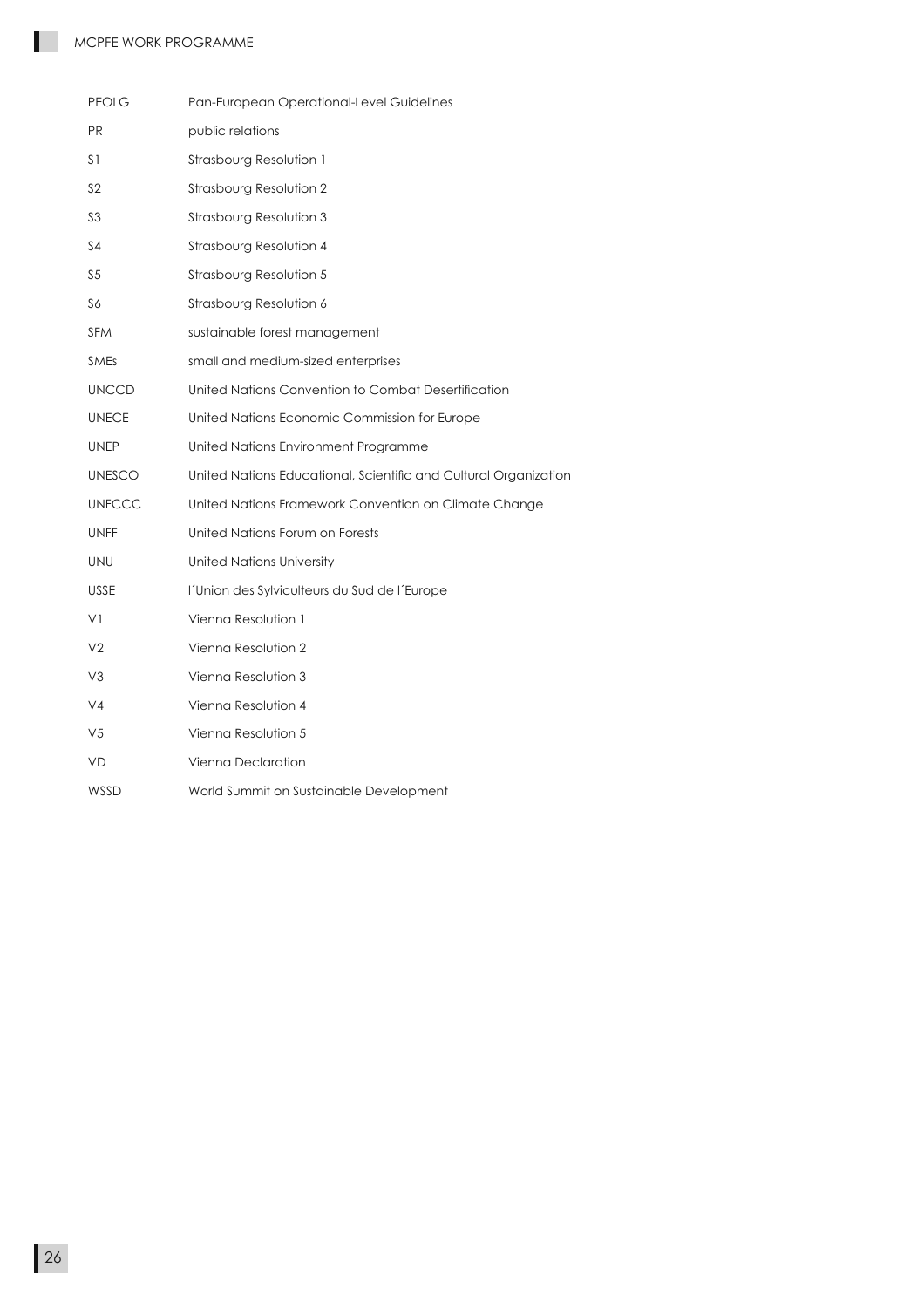ш

# **LIST OF WEBSITES**

| http//www.biodiv.org                                      |
|-----------------------------------------------------------|
| http://europa.eu.int                                      |
| http://www.cepf-eu.org                                    |
| http://www.cepi.be                                        |
| http://www.coe.int                                        |
| http://www.unece.org                                      |
| http://www.eea.eu.int                                     |
| www.unece.org/env                                         |
| http://www.efi.fi                                         |
| http://www.unece.org/trade/timber/efsos                   |
| http://www.enfe.net                                       |
| http://www.eomf.org                                       |
| http://www.ipgri.cgiar.org/networks/euforgen              |
| http://www.fao.org                                        |
| http://www.unece.org/trade/timber/pr/publist/pubslist.htm |
| http://www.icp-forests.org                                |
| http://www.iiasa.ac.at                                    |
| http://www.us.ilo.org                                     |
| http://www.ipgri.cgiar.org                                |
| http://www.iucn.org                                       |
| http://www.iufro.org                                      |
| http://www.mcpfe.org                                      |
| http://biodiversity-chm.eea.eu.int/information/indicator  |
| http://www.slu.se                                         |
| http://www.unccd.int                                      |
| http://www.unece.org                                      |
| http://www.unep.org                                       |
| http://portal.unesco.org                                  |
| http://unfccc.int                                         |
| http://www.un.org/esa/forests                             |
| http://www.oulu.fi                                        |
| http://www.unu.edu                                        |
| http://www.usse.es/home.html                              |
| http://www.johannesburgsummit.org                         |
|                                                           |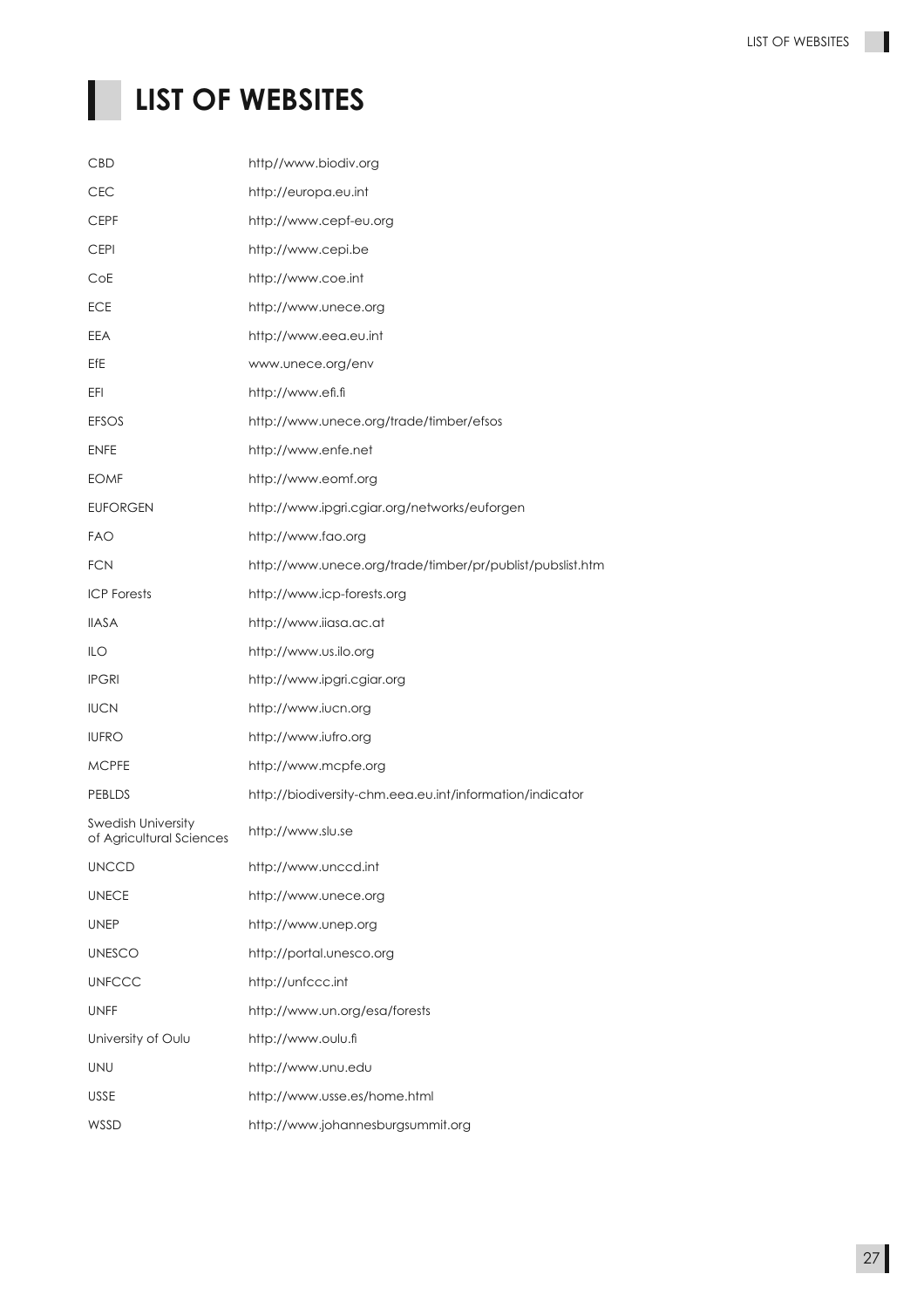# **REFERENCES**

- 1. MCPFE. 2003. Fourth Ministerial Conference on the Protection of Forests in Europe Conference Proceedings, 28 - 30 April 2003, Vienna, Austria. Available at the MCPFE Liaison Unit Warsaw. http://www.mcpfe.org
- 2. MCPFE. 2000. General Declarations and Resolutions Adopted at the Ministerial Conferences on the Protection of Forests in Europe. Strasbourg 1990 - Helsinki 1993 - Lisbon 1998 Available the MCPFE Liaison Unit Warsaw. http://www.mcpfe.org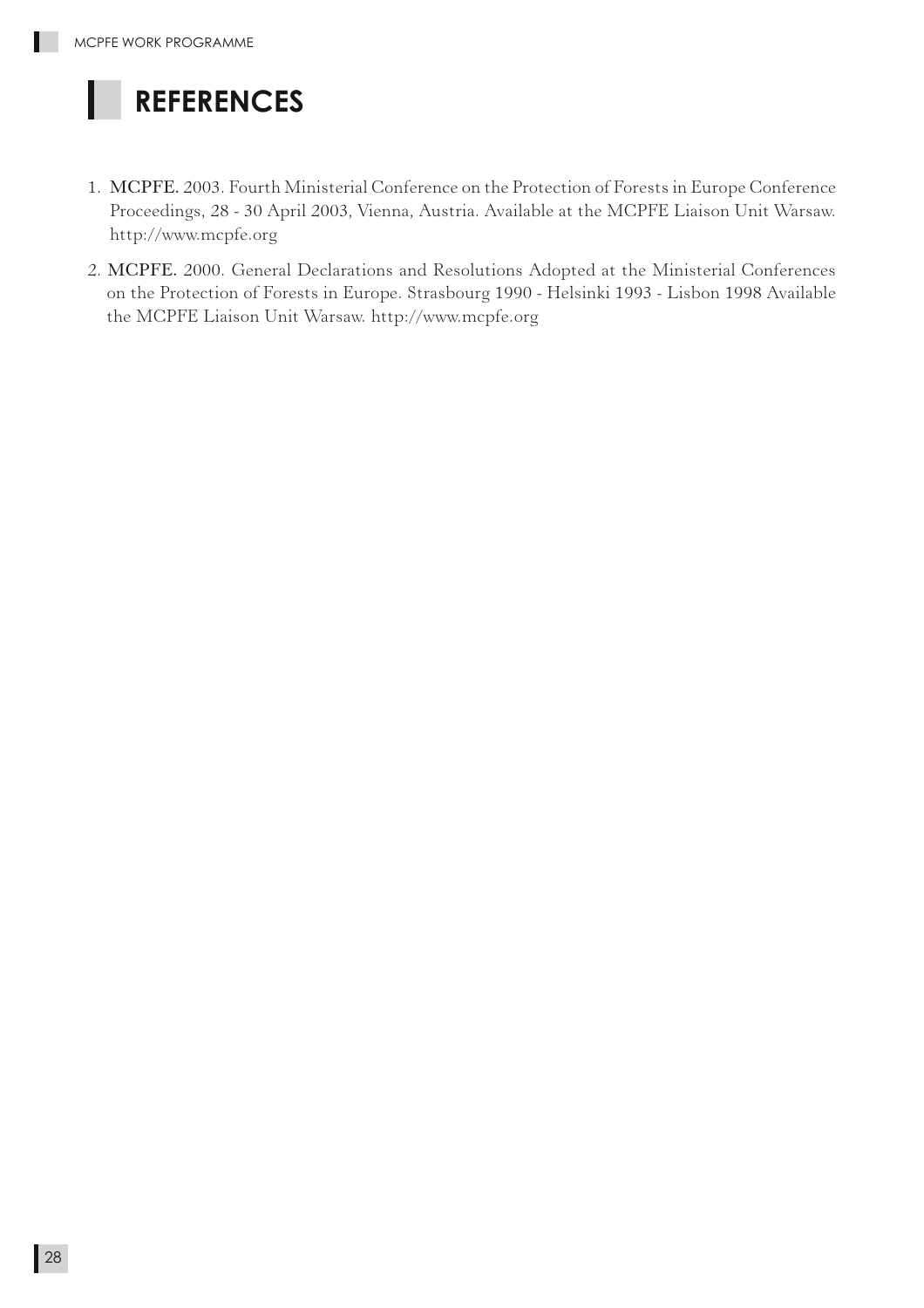## **ANNEX 1 VIENNA DECLARATION AND VIENNA RESOLUTIONS**

### **VIENNA LIVING FOREST SUMMIT DECLARATION European Forests – Common Benefits, Shared Responsibilities**

- 1. Living forests are a basis of life on Earth. By sustaining forests, we sustain life.
- 2. Forests create multiple benefits: they provide the raw material for renewable and environmentally friendly products and play an important role for economic welfare, biological diversity, the global carbon cycle and water balance. They are essential for providing environmental, protective, social and recreational services, especially in the light of an increasingly urbanised society. Forests are an important resource for rural development providing livelihoods for a diverse workforce, local communities, millions of forest owners as well as forest related enterprises. We, as policy makers, are responsible for achieving, in the forest sector and pro-actively with other sectors, a balance between the economic, ecological, social and cultural roles of forests in the context of sustainable development.
- 3. Forest sector policies contribute to sustainable development as a whole and are themselves often influenced by major cross-sectoral decisions. We are convinced that co-ordination and partnerships are crucial to further promote all benefits of forests in Europe and for the sustainable development of our societies.
- 4. The Ministerial Conference on the Protection of Forests in Europe (MCPFE), as a regional policy process, has pursued the protection of forests by further strengthening the sustainable management of European forests since 1990. Being aware of the continuous process of implementing previous MCPFE commitments and the emerging new challenges, we commit ourselves to continue our efforts to that end and further contribute to the achievement of sustainable development.
- 5. Global commitments, most recently those of the WSSD<sup>1</sup>, need to be translated for and implemented at the regional, national, and sub-national level. In this respect we underline the role of the MCPFE and other regional forest-related processes and agreements in implementing global commitments on the management, conservation and sustainable development of forests.
- 6. We also recognise our role in contributing to the development of forest-related commitments at a global scale.

*As representatives of the Signatory States and the European Community, we commit ourselves to*

#### Benefiting rural livelihood and urban societies

- 7. strengthen conditions for the economic viability of sustainable forest management and support the role of forests, forestry and forest-based industries in maintaining and developing rural livelihoods as well as in meeting the demands of urbanised societies,
- 8. promote incentives for the protection and sustainable management of forests, and remove incentives with a negative impact on forests and their biodiversity,

<sup>1</sup> World Summit on Sustainable Development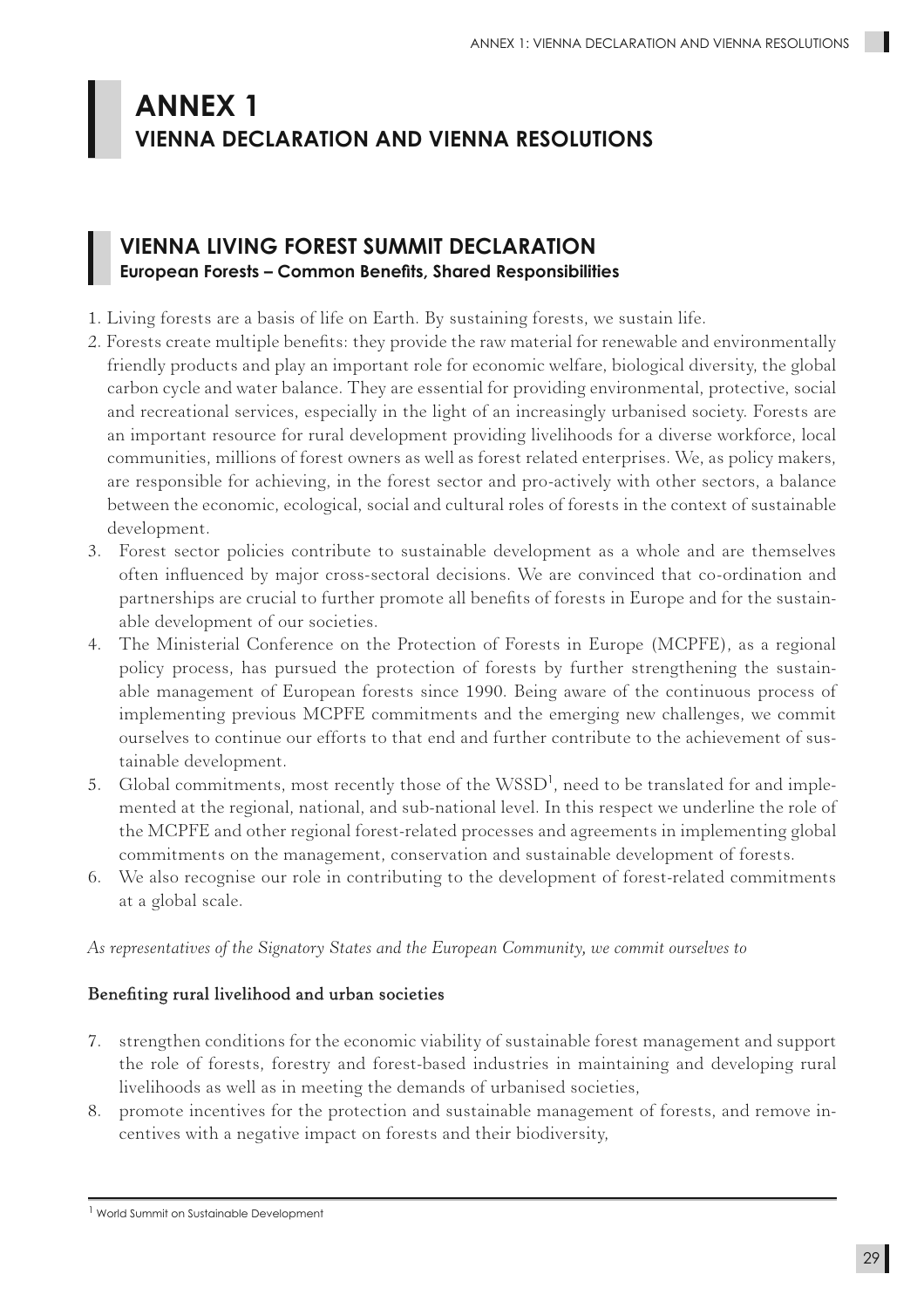- 9. take measures to increase the sound use of wood from sustainably managed forests as a renewable and environmentally friendly resource,
- 10. take measures to maintain and strengthen the services of forests in providing protection from natural hazards,
- 11. fully reflect the social and cultural dimensions of sustainable forest management in forest-related policies,
- 12. address the challenges that forest owners are facing in Central and Eastern European Countries, especially those related to changes in forest ownership,

#### Building strong partnerships

- 13. improve understanding of how policies and strategies developed in other sectors strongly influence the forest sector and vice versa,
- 14. identify key cross-sectoral issues, actors and interactions and, on this basis, establish a dialogue to seek joint solutions; the resulting policy choices should both further sustainable forest management and sustainable development as a whole,
- 15. develop new and strengthen existing partnerships at the international and national level between governments, governmental organisations, civil society including non-governmental organisations and the private sector,
- 16. use national and sub-national forest programmes as a means for effective inter-sectoral co-ordination, reflecting a balanced decision making process,
- 17. take forest-related decisions based on science, take measures that support and strengthen research and increase interdisciplinary research,
- 18. continue the fruitful pan-European co-operation with all partners, especially with UNECE/ FAO<sup>2</sup> and Environment for Europe/PEBLDS<sup>3</sup>, and increase co-operation with other regional forest processes,
- 19. further develop co-operation among countries with different socio-economic situations, especially with regard to Central and Eastern Europe,

#### Tackling global challenges

- 20. take effective measures to promote good governance and forest law enforcement, and to combat illegal harvesting of forest products and related trade, and contribute to international efforts to this end,
- 21. take concrete measures to contribute to the overall reduction of greenhouse gas concentrations in the atmosphere and promote the concept of sustainable forest management in relation to UNFCCC<sup>4</sup> and its Kyoto Protocol,
- 22. take further steps to maintain, conserve, restore and enhance biological diversity of forests, including their genetic resources, in Europe and also on a global scale,
- 23. further support the United Nations Forum on Forests, with the assistance of the Collaborative Partnership on Forests, as key intergovernmental mechanisms to facilitate and co-ordinate the implementation of sustainable forest management at all levels,

<sup>2</sup> United Nations Economic Commission for Europe / Food and Agriculture Organization

<sup>3</sup> Pan-European Biological and Landscape Diversity Strategy

<sup>4</sup> United Nations Framework Convention on Climate Change

<sup>5</sup> Intergovernmental Panel on Forests / Intergovernmental Forum on Forests

<sup>6</sup> United Nations Forum on Forests

<sup>7</sup> Convention on Biological Diversity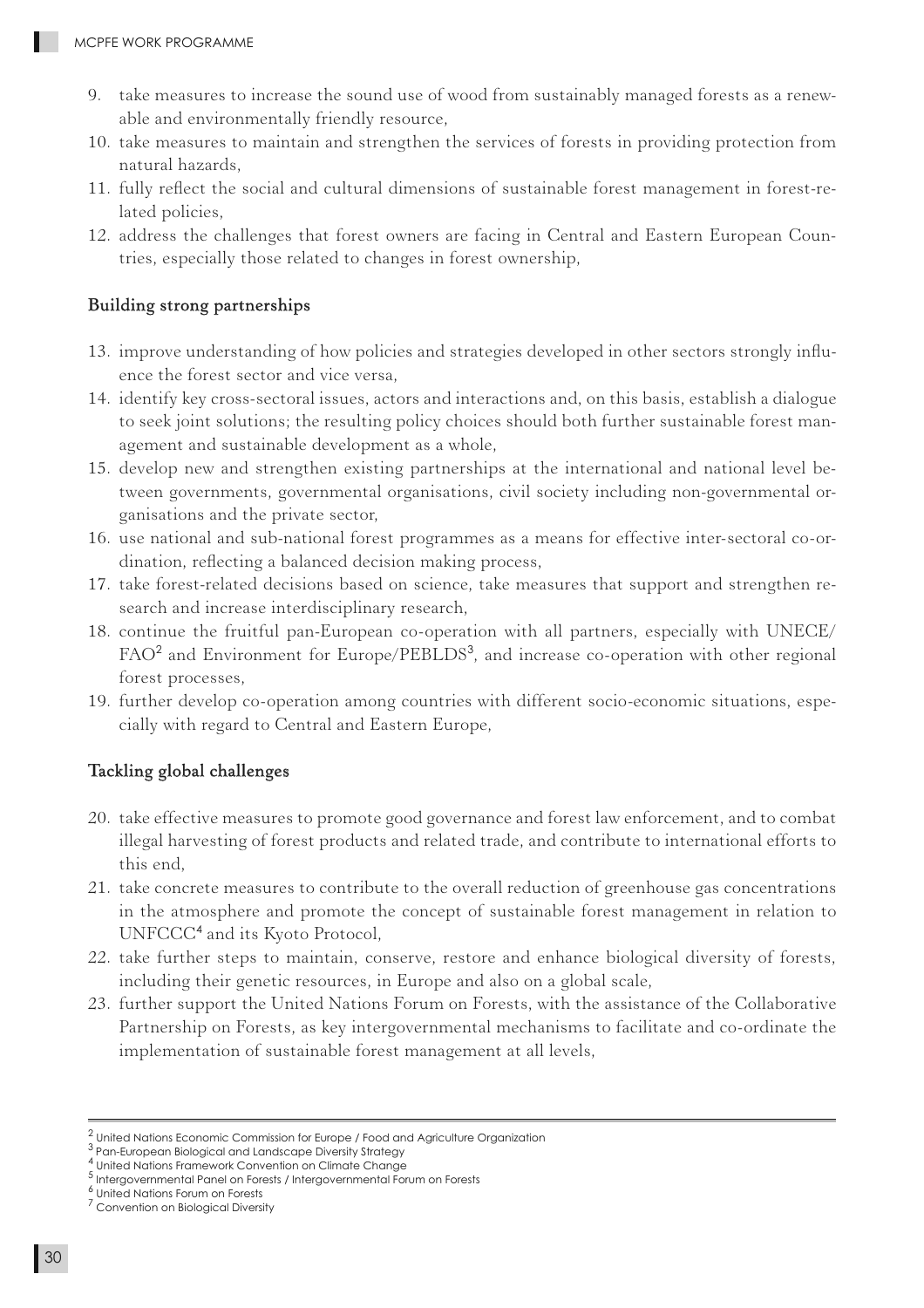24. further promote and contribute to the full implementation of the IPF/IFF<sup>5</sup> proposals for action, the Multi Year Programme of Work of UNFF<sup>6</sup> and its Plan of Action, as well as the  $\mathrm{CBD}^7$ Expanded Programme of Work on Forest Biological Diversity and other global forest-related commitments,

#### Putting MCPFE commitments into action

- 25. promote sustainable forest management by further implementing, applying, and if necessary improving, criteria and indicators for monitoring, assessing and reporting progress on sustainable forest management; in this regard we endorse the use of the "Improved Pan-European Indicators for Sustainable Forest Management as adopted by the MCPFE Expert Level Meeting, 7-8 October 2002, Vienna, Austria",
- 26. develop a work programme for the implementation of the commitments of this Fourth Ministerial Conference on the Protection of Forests in Europe and the reinforced implementation of previous commitments, in co-operation with all relevant organisations, institutions and processes.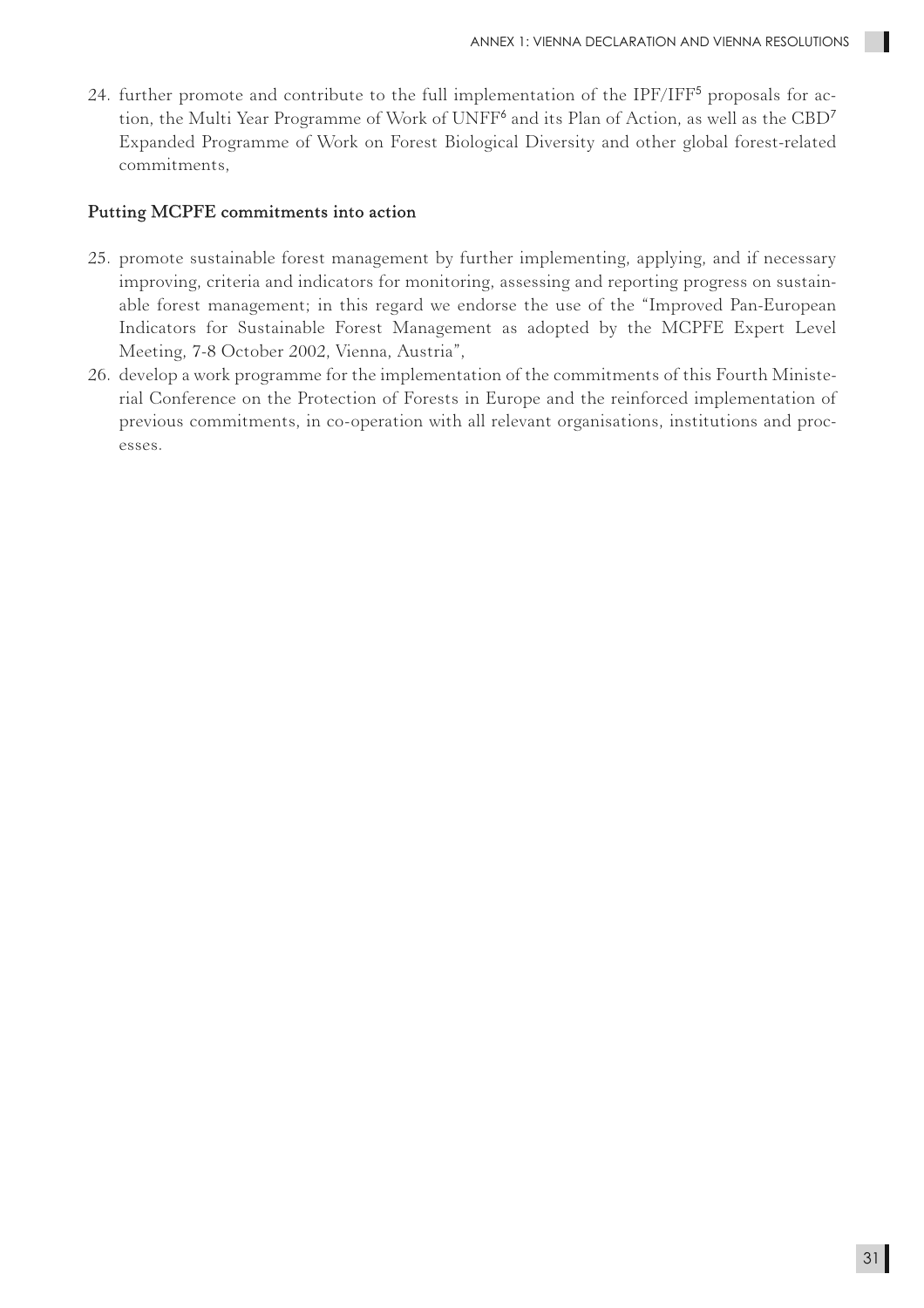## **VIENNA RESOLUTION 1**

### **Strengthen Synergies for Sustainable Forest Management in Europe Through Cross-sectoral Co-operation and National Forest Programmes**

- 1. Recognising the need to strengthen coherence and synergies between policies aimed at sustainable forest management and other relevant policies, programmes and strategies through adequate approaches aimed at integration and co-ordination,
- 2. building on the consensus achieved by the IPF<sup>8</sup>, we agree that, as developed in the MCPFE Approach to National Forest Programmes in Europe, a national forest programme (nfp) constitutes a participatory, holistic, inter-sectoral and iterative process of policy planning, implementation, monitoring and evaluation at the national and/or sub-national level in order to proceed towards the further improvement of sustainable forest management as defined in Helsinki Resolution H1, and to contribute to sustainable development,
- 3. noting that nfp processes are an important means to strengthen coherence and synergies within the forest sector as well as between the forest sector and other sectors in order to facilitate work on forest relevant cross-sectoral issues through inter-sectoral co-ordination,
- 4. aiming to further the concept of national forest programmes in Europe to address the national needs and contribute to the implementation of forest-related global commitments and internationally agreed actions,

#### *the Signatory States and the European Community commit themselves to*

- 5. work towards an improved understanding of cross-sectoral issues at the pan-European level, identify key issues, actors and interaction to be considered in the regional context and enhance co-operation and dialogue to pro-actively seek solutions,
- 6. enhance inter-sectoral policy co-ordination by establishing or improving mechanisms
	- a) for regular communication between the forest sector and other relevant sectors to increase the exchange of information and consultation,
	- b) to strengthen collaboration with these sectors and to develop inter-sectoral agreement on common priorities,
- 7. develop and implement national forest programmes, applying, as far as possible, the MCPFE Approach to National Forest Programmes in Europe,
- 8. using nfp processes among other tools to
	- a) identify and address key cross-sectoral issues of relevance to forests and sustainable forest management,
	- b) assess gaps and inconsistencies in forest-relevant policies, programmes, strategies and legislation and take action to minimise them,
- 9. encourage the full consideration of the outcomes of nfp processes in overall national sustainable development strategies and other relevant processes and strategies,
- 10. continuously exchange country experiences gained in the nfp process, in particular the practical application of the MCPFE Approach to National Forest Programmes in Europe, and the use of criteria and indicators for sustainable forest management as a component of the nfp process,
- 11. make best use of information on mechanisms for implementation and financing of national forest programmes, of research, education as well as national and international programmes, such as the National Forest Programme Facility and PROFOR<sup>9</sup> .

In this context the Signatory States and the European Community adopt the "MCPFE Approach to National Forest Programmes in Europe" (Annex).

<sup>8</sup> Intergovernmental Panel on Forests: Document E/CN.17/1997/12

<sup>9</sup> Programme on Forests (hosted at the World Bank)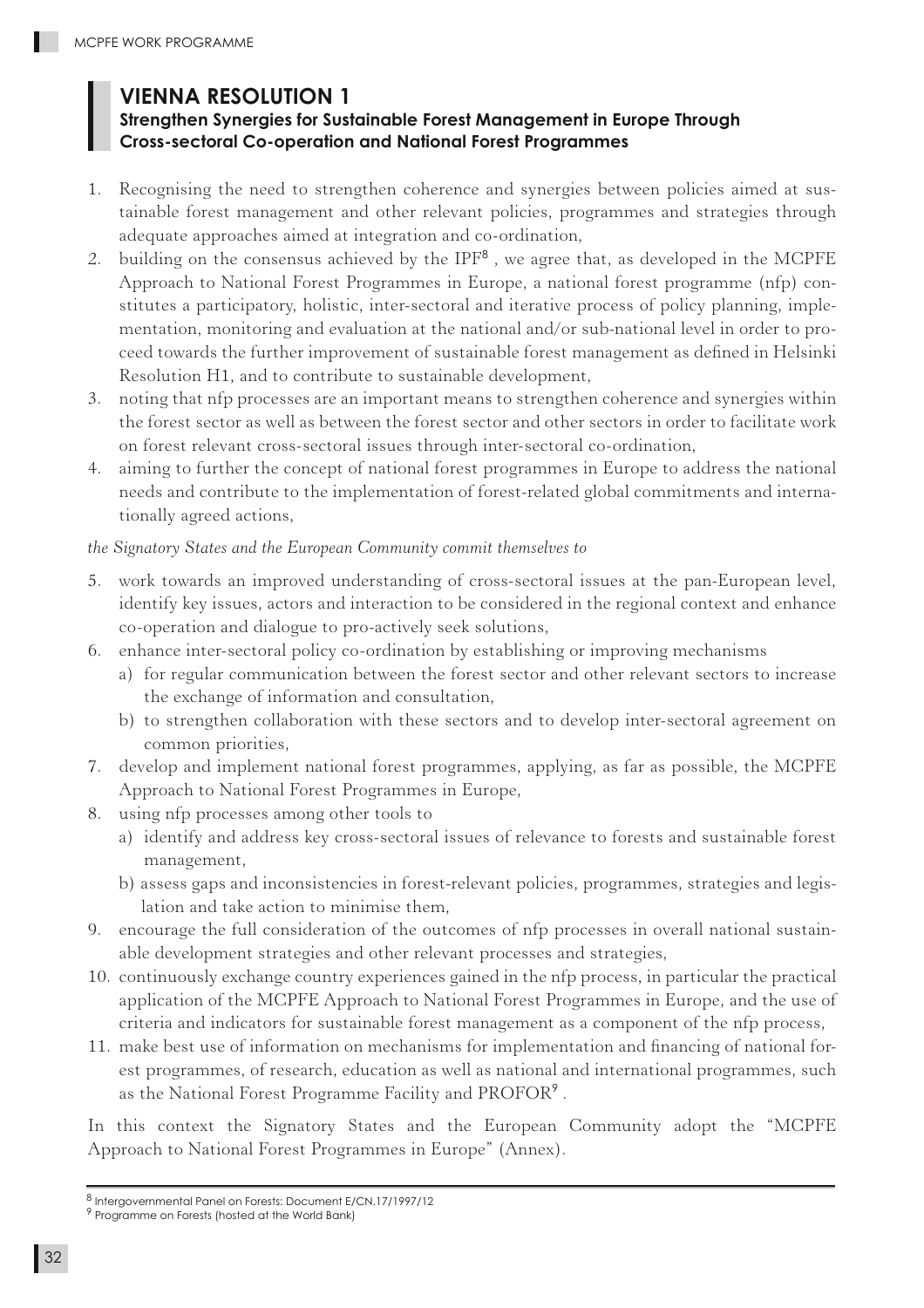### **ANNEX TO VIENNA RESOLUTION 1 MCPFE Approach to National Forest Programmes in Europe**

Building on the consensus achieved on national forest programmes (nfps) by the Intergovernmental Panel on Forests (IPF) and its successor, the Intergovernmental Forum on Forests (IFF), the MCPFE shares the following MCPFE approach to national forest programmes in Europe:

"A national forest programme constitutes a participatory, holistic, inter-sectoral and iterative process of policy planning, implementation, monitoring and evaluation at the national and/or sub-national level in order to proceed towards the further improvement of sustainable forest management as defined in Helsinki Resolution H1, and to contribute to sustainable development. It

- is based on national sovereignty and country leadership and on long-term high level political commitment,
- makes best use of existing capacities and is supportive to the development of intellectual, human and institutional capacity in the field of sustainable forest management, and is characterised by the following principles":

|                          | Principles of nfps in Europe:                                    |
|--------------------------|------------------------------------------------------------------|
| $\overline{a}$           | Participation                                                    |
| $\sim$                   | Holistic and inter-sectoral approach                             |
|                          | Iterative process with long-term commitment                      |
| $\overline{\phantom{0}}$ | Capacity building                                                |
| $\sim$                   | Consistency with national legislation and policies               |
| -                        | Integration with national sustainable development strategies     |
| $-$                      | Consistency with international commitments recognising synergies |
|                          | between international forest related initiatives and conventions |
| $\overline{\phantom{a}}$ | Institutional and policy reform                                  |
| $\overline{\phantom{a}}$ | Ecosystem approach                                               |
|                          | Partnership for implementation                                   |
|                          | Raising awareness                                                |

The nfp process could make use of the six pan-European criteria for sustainable forest management (SFM) as a framework which encompasses the ecological, economic and socio-cultural dimensions of sustainable development.

Within the nfp process, policy issues are addressed at the national and/or sub-national level in accordance with the principles of the process as stated below. These issues are derived from various levels, ranging from local to global, and include the national and/or sub-national implementation of relevant international forest related commitments. These include commitments made at the pan-European level and the global level, such as the outcomes of the UNFF, CBD, UNFCCC and  $CCD<sup>10</sup>$ .

As a tool to periodically monitor, assess and report on the state of and changes in SFM, criteria and indicators for SFM could constitute a component of the nfp process. They can help to evaluate the output of an nfp process with regard to SFM.

<sup>&</sup>lt;sup>10</sup> At the global level, these commitments notably include the outcomes of the United Nations Forum on Forests, the Intergovernmental Panel on Forests/Intergovernmental Forum on Forests process, as well as the Non-legally Binding Authoritative Statement of Principles for a Global Consensus on the Management, Conservation and Sustainable Development of All Types of Forests (Forest Principles) and chapter 11 of Agenda 21, the Convention on Biological Diversity, the United Nations Convention on Climate Change and the United Nations Convention to Combat Desertification.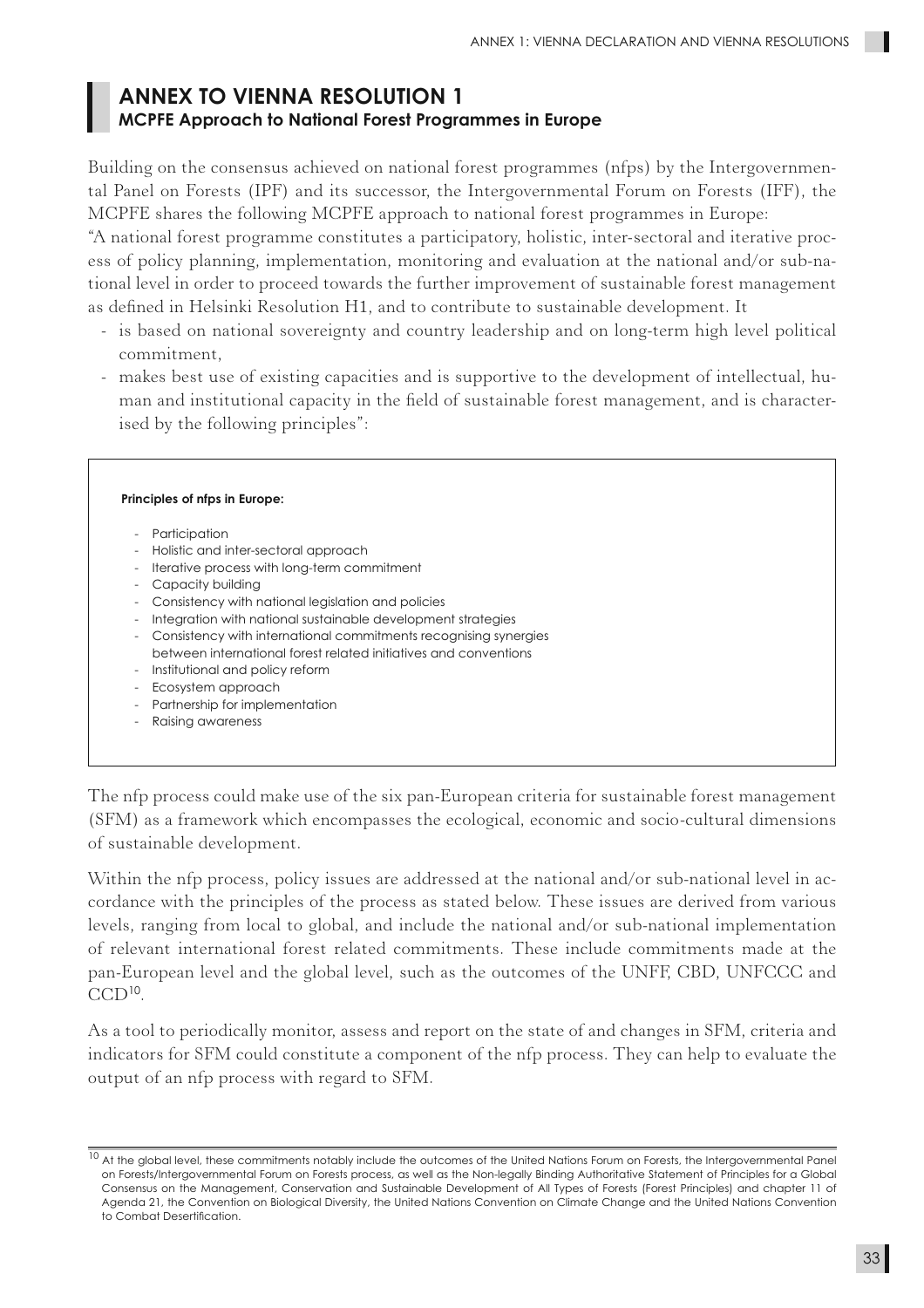#### **Principles of nfps in Europe**

The MCPFE reaffirms that all general elements and principles of national forest programmes (nfps) agreed upon by the Intergovernmental Panel on Forests are generally of relevance in the European context, given the wide scope of national backgrounds in that region.

In the countries participating in the MCPFE process, the following principles of nfps should be considered as a basis which further specifies the global consensus in the European context. (The principles are not presented in any order of importance.)

#### Participation<sup>11</sup>

Nfps are characterised by participation. Building on the findings of the FAO/ECE/ILO Joint Committee's Team of Specialists on Participation in Forestry (ToS) participation can be described as a "voluntary process whereby people, individually or through organised groups, can exchange information, express opinions and articulate interests, and have the potential to influence decisions or the outcome of the matter at hand". The process of participation can be characterised as a process which is inclusive with respect to interests, voluntary with respect to participation, may be a complement to legal requirements, should be fair and transparent to all participants, should be based on participants acting in good faith and sharing benefits and responsibilities, and does not guarantee – or predetermine – what the outcome will be. Sound information, inter alia derived from research, and adequate access to it is an important aspect of effective participation. Decentralisation as well as the development of human and institutional capacity constitute important aspects that are closely linked to participation.

The type or intensity of participation varies from deliberation/consultation to more elaborate forms of collaborative decision-making. Conflict resolution schemes should be applied as appropriate in this respect. The type or intensity of participation can be different in individual phases of the nfp process (formulation, implementation, evaluation) and at different levels (national, sub-national, local).

Furthermore, different models of participation can be applied, spanning from models involving representatives of interest groups or experts to broad public participation. The selection of appropriate models of participation, inter alia, depends on the issues addressed, the nature of the interest groups and the phase of the nfp process, and can vary according to country's specific cultural, social and economic conditions.

#### Holistic and inter-sectoral approach<sup>12</sup>

Nfps adopt a holistic and inter-sectoral approach that considers the impact of the forest sector on other sectors and the impact of other sectors on the forest sector. Nfps are a comprehensive policy framework for activities in the forest sector. They help to guide policies, strategies and programmes in other relevant sectors at national and sub-national levels, thus creating coherence and consistency of national policies and with international commitments. Raising awareness of forest sector policies and goals to other sectors, participation and developing human and institutional capacity are important aspects closely linked to this holistic and inter-sectoral approach.

Suitable co-ordination mechanisms and instruments, established at sub-national and/or national levels, will allow links to be created both horizontally with other sectors, institutions and stakeholder groups and vertically, between the different levels.

<sup>&</sup>lt;sup>11</sup> Ref. E/CN.17/1997/12, paragraphs 9, 10 as well as 17 lit.(a), (e) and (f) <sup>12</sup> Ref. E/CN.17/1997/12, paragraphs 8, 9, 10 as well as 17 lit.(a)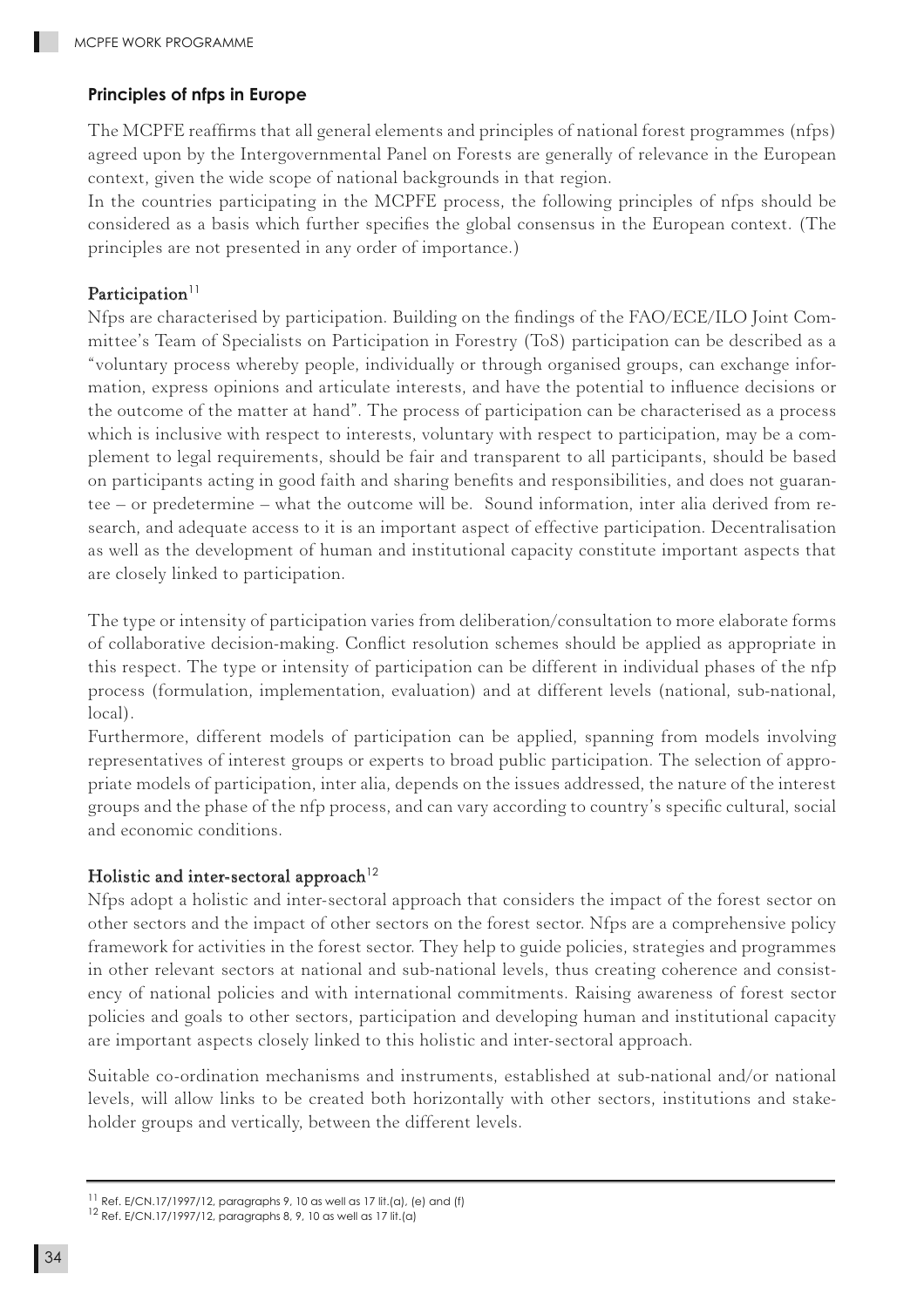#### Iterative process with long-term commitment<sup>13</sup>

Nfps are long-term iterative processes that are continuously adapted to reflect new knowledge and changes in the natural, economic and socio-political environment. To ensure consistency and continuity, nfps are based on long-term high level political commitment and long-term engagement of stakeholders.

Acknowledging the long-term nature of forests and forestry, suitable monitoring and evaluation procedures are developed, appropriate information collection systems established and appropriate evaluation periods determined. Different approaches and intervals could be chosen for evaluating general (strategic) goals and for evaluating specific targets, measures, activities and topics.

Furthermore, in a holistic, inter-sectoral approach, evaluation procedures for nfps also take into account periods of other sectoral strategies, programmes or plans at national, regional and international levels touching upon forests and the forest sector.

As an instrument for monitoring, assessment and reporting on the state of sustainable forest management (SFM), national and sub-national criteria and indicators for SFM could constitute a component of an nfp. The Pan-European Criteria and Indicators for SFM are a basis for the development of national indicators<sup>14</sup>.

#### Capacity building<sup>15</sup>

An nfp process can profit from adequate competencies and skills of the actors involved provided that appropriate participatory models and techniques are applied. Therefore, nfps aim to further develop the intellectual, human and institutional capacity and an enabling environment for sustainable forest management. The importance of building new capacities by means of training, education and research, and making best use of existing capacities is emphasised in particular with regard to Central and Eastern European Countries.

Building capacity and knowledge at all levels also supports and facilitates a holistic and inter-sectoral approach.

#### Consistency with national legislation and policies<sup>16</sup>

Nfps reflect national and/or sub-national needs and priorities and ensure consistency with national, sub-national or local legislation, policies and strategies.

#### Integration with national sustainable development strategies<sup>17</sup>

In the nfp process, SFM in all its dimensions is considered in the context of overall sustainable development. Accordingly, nfps are integrated with national sustainable development strategies.

#### Consistency with international commitments recognising synergies between international forest related initiatives and conventions

Forests are addressed by various international and regional initiatives and conventions<sup>18</sup>. Co-ordination needs in the framework of forest-related initiatives and conventions can be identified at three levels, the national, regional and international level. Nfps aim to strengthen consistency with and

<sup>&</sup>lt;sup>13</sup> Ref. E/CN.17/1997/12, paragraphs 10, 17 lit.(a) as well as E/CN.17/2000/14, paragraph 9 lit(e) <sup>14</sup> Ref. E/CN.17/1997/12, paragraph 17 lit.(d) <sup>15</sup> Ref. E/CN.17/1997/12, paragraphs 14, 17 lit.(g)

<sup>16</sup> Ref. E/CN.17/1997/12, paragraphs 10, 17 lit.(a) <sup>17</sup> Ref. E/CN.17/1997/12, paragraph 10

<sup>&</sup>lt;sup>18</sup> At the global level, these forest related initiatives and conventions notably include the outcomes of the United Nations Forum on Forests, the Intergovernmental Panel on Forests/Intergovernmental Forum on Forests process, as well as the Non-legally Binding Authoritative Statement of Principles for a Global Consensus on the Management, Conservation and Sustainable Development of All Types of Forests (Forest Principles) and chapter 11 of Agenda 21, the Convention on Biological Diversity, the United Nations Convention on Climate Change and the United Nations Convention to Combat Desertification.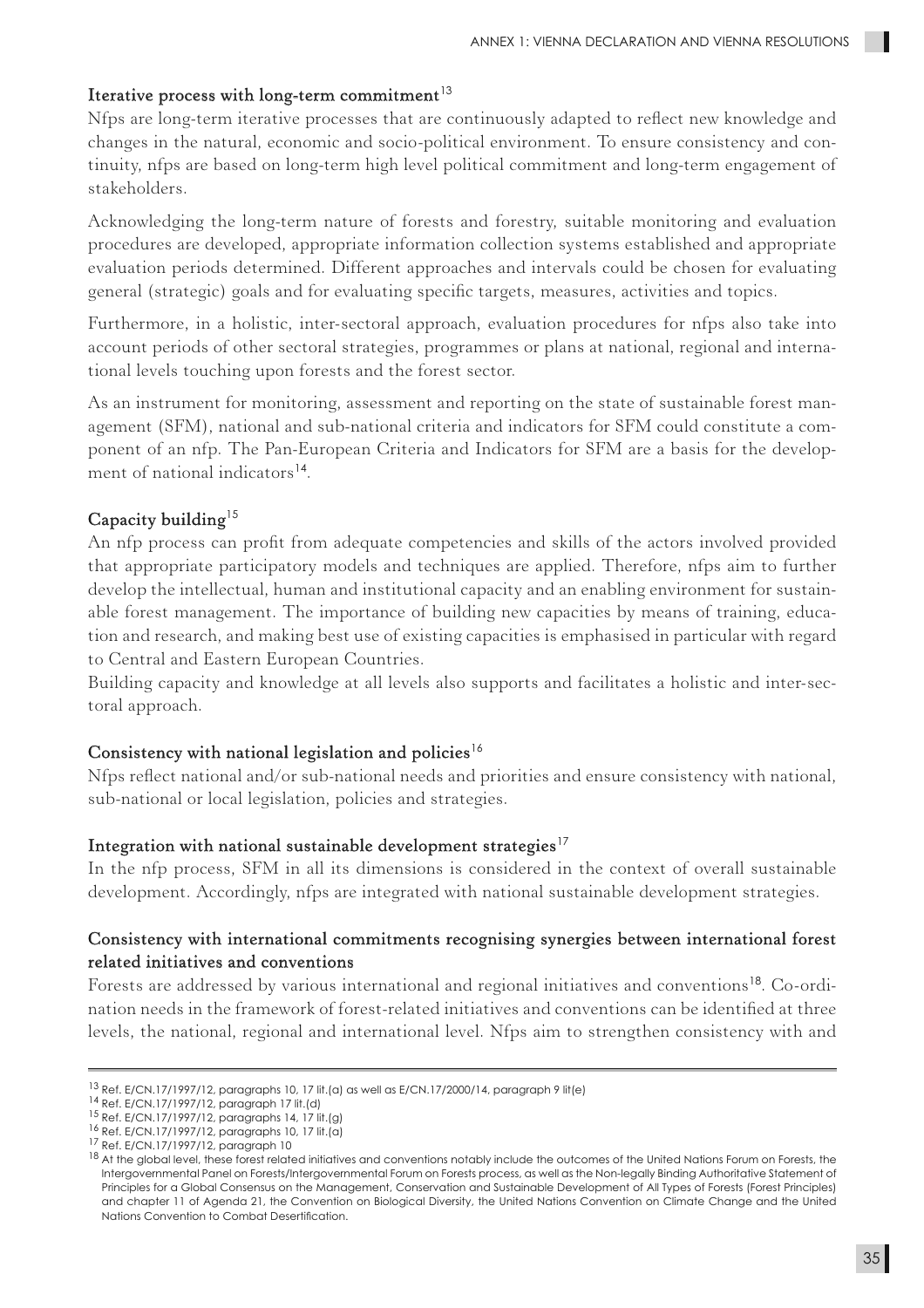synergies between relevant initiatives and conventions in each country and identify the appropriate levels and requirements for co-operative efforts and activities.

#### Institutional and policy reform<sup>19</sup>

Developing suitable conditions for SFM might also require institutional and forest/non-forest policy reform, including decentralisation and issues of land tenure arrangements as well as conflict resolution schemes.

#### Ecosystem approach<sup>20</sup>

Developing, implementing, monitoring and evaluating national forest programmes takes into consideration the ecosystem approach<sup>21</sup>. However, the relation between the ecosystem approach and sustainable forest management needs to be further explored, taking into account the outcome of the conceptual analysis by the CBD Secretariat.

#### Partnership for implementation<sup>22</sup>

The implementation of forest policies in the framework of nfps can benefit from co-operation between governments, businesses and civil society. In order to improve the effectiveness of an nfp, it makes best use of partnerships and shared resources.

#### Raising awareness

Forests contribute significantly to the overall well-being of society in rural as well as in urban areas. Nfps are important instruments to raise the visibility of the forest sector and to enhance public awareness and understanding of the multiple benefits of forests for society. Nfps give particular importance to the role of sound information to strengthen public confidence in forest policy and forest management.

Raising awareness of forest sector policies and goals constitutes an important prerequisite to achieve mutual consistency and coherence between the forest policy and other relevant sectoral policies.

<sup>&</sup>lt;sup>19</sup> Ref. E/CN.17/1997/12, paragraphs 9, 14, 17 lit.(a)<br><sup>20</sup> Ref. E/CN.17/1997/12, paragraph 17 lit.(a)

<sup>&</sup>lt;sup>21</sup> Compare IPF Proposal for action 17 (a) which states that the Panel "encouraged countries (...) to develop, implement, monitor and evaluate national forest programmes, taking into consideration the following: (...), ecosystem approaches that integrate the conservation of biological diversity and sustainable use of biological resources; (...)."

<sup>22</sup> Ref. E/CN.17/1997/12, paragraph 17 lit.(i)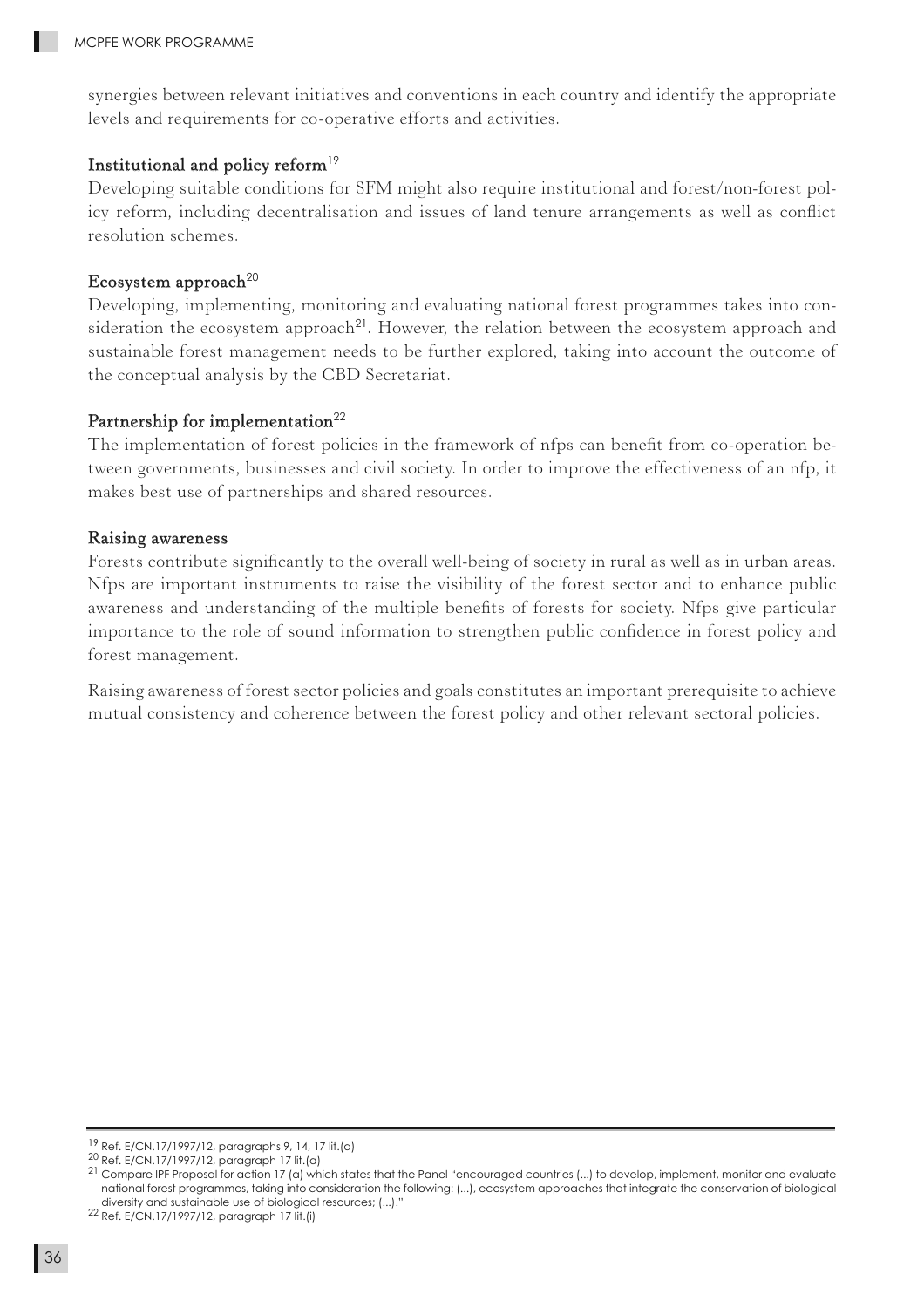#### **VIENNA RESOLUTION 2 Enhancing Economic Viability of Sustainable Forest Management in Europe**

- 1. Noting that economic viability is a key pillar of sustainable forest management and of crucial importance for maintaining forests and their multiple benefits for society, contributing to sustainable development and to human livelihood especially in rural areas,
- 2. being aware that sustainable forest management in Europe relies on millions of private owners, forest-related enterprises, public bodies as well as on a highly qualified workforce, and being aware that forests provide raw material, goods and services for a range of sectors and are a basis for income and employment,
- 3. concerned that conditions for sustainable forest management have led to economic challenges for the forest sector in many regions of Europe,
- 4. recognising that forests provide a broad range of social, cultural and environmental values to society, striving to improve the economic viability of sustainable forest management through income generated from marketable goods and services as well as, where appropriate, from revenues from currently non-marketed values,
- 5. building on the related Resolution L1 "People, Forests and Forestry Enhancement of Socio-Economic Aspects of Sustainable Forest Management" and its follow-up as well as the relevant decisions taken by the UNFF<sup>23</sup>, the WSSD<sup>24</sup> and the CBD<sup>25</sup>,
- 6. aiming to enhance the contribution of European forests and forestry to sustainable development and to human livelihood, especially in rural areas, through encouraging new perspectives and approaches to secure economic viability,

#### *the Signatory States and the European Community commit themselves to*

- 7. adjust policy and legal frameworks and instruments to support sound enabling conditions for sustainable forest management that encourage investment and economic activity in the forest sector, including effective measures for forest law enforcement and for combating illegal harvesting of forest products and related trade,
- 8. promote the use of wood from sustainably managed forests as an environmentally friendly, renewable and reusable raw material, and thereby contribute to sustainable production and consumption patterns,
- 9. improve enabling conditions for the market-based provision of a diversified range of non-wood goods and services from sustainably managed forests, inter alia, through identifying and removing unintended impediments and setting appropriate incentives,
- 10. work towards common approaches to the practical application of the valuation of the full range of goods and services provided by forests and contribute to existing information systems, in cooperation with relevant organisations; incorporate the outcome of these valuations in relevant policies and programmes,
- 11. enhance the competitiveness of the forest sector by promoting innovation and entrepreneurship among all relevant stakeholders, notably for the efficient provision of new and improved wood and non-wood goods and services,
- 12. support research as well as mechanisms for the dissemination of generated knowledge,
- 13. enhance the quality of education, training, extension and skills conducive to the sustainable and competitive development of the forest sector; encourage stakeholders to continuously improve the working environment as well as the safety conditions of forest owners and the forest workforce,

 $^{23}$  United Nations Forum on Forests  $^{24}$  World Summit on Sustainable Development

<sup>25</sup> Convention on Biological Diversity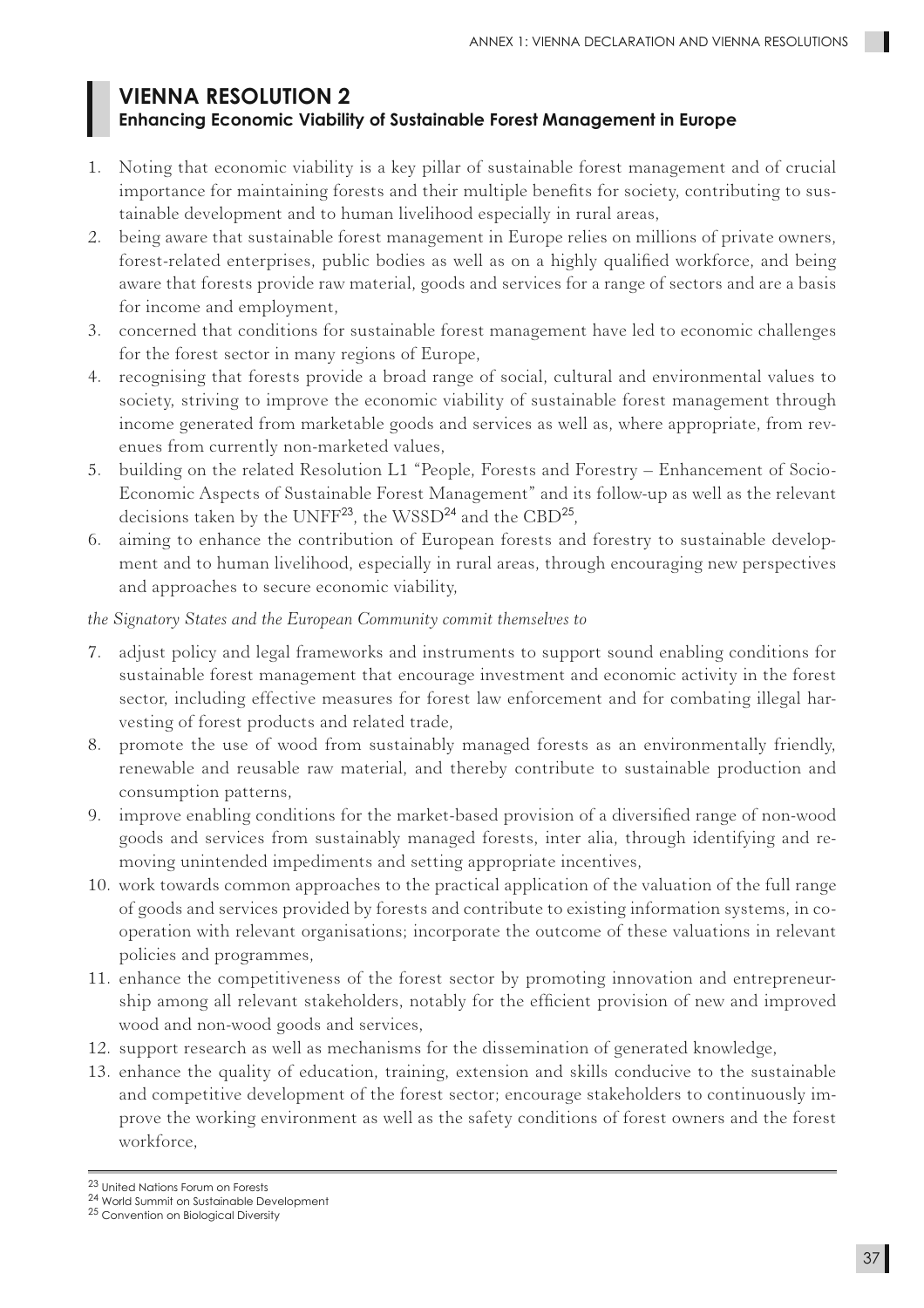- 14. strengthen the support of institutions concerned with workforce safety and education as well as related research, thus contributing to the future availability of a highly qualified staff and workforce,
- 15. enhance inter-sectoral co-ordination and collaboration of all sectors relevant for an economically viable management of forests,
- 16. promote the incorporation of the maintenance and enhancement of the economic viability of sustainable forest management into rural development policies and strategies,
- 17. promote the use of innovative economic instruments for achieving forest related goals and targets,
- 18. encourage the voluntary co-operation of forest owners to develop opportunities for improving the economic viability, in particular of small-scale forest holdings,
- 19. promote the development of and encourage the participation in associations of forest owners, of the forest workforce and of forest entrepreneurs, in particular in Central and Eastern European countries.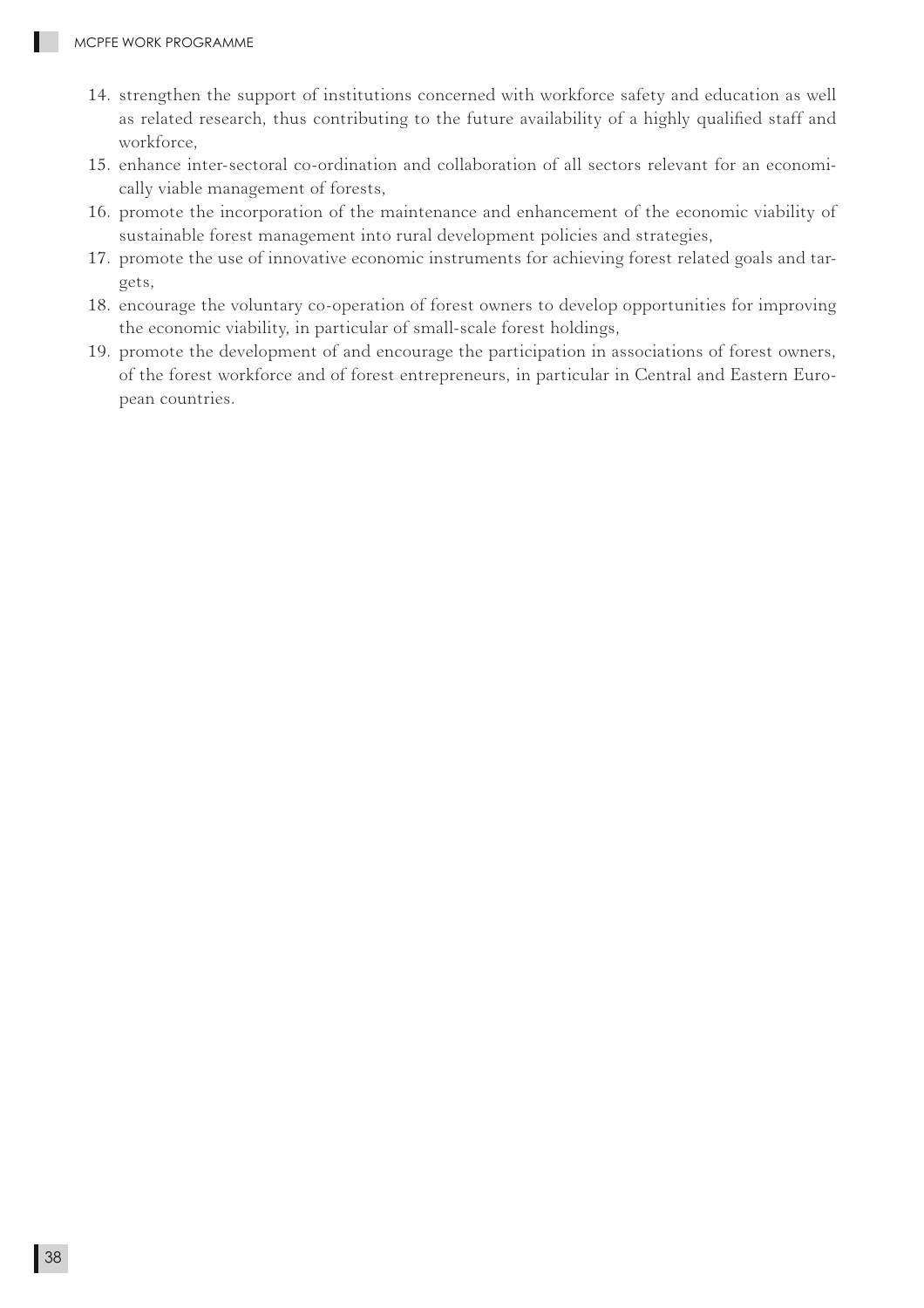### **VIENNA RESOLUTION 3 Preserving and Enhancing the Social and Cultural Dimensions of Sustainable Forest Management in Europe**

- 1. Recognising the relationship between people and forests and that the social and cultural dimensions of sustainable forest management are reflected in landscapes, historical sites and monuments, artistic, traditional or linguistic knowledge, values, experiences and traditional practices related to forests and uses of wood, non-wood goods and services,
- 2. based on the understanding that social and cultural values change over time as societies develop, and recognising that globalisation and urbanisation have an effect on forestry,
- 3. taking into account the decisions of the UNFF26 and the CBD27, related to the social and cultural dimensions of sustainable forest management, and the work done by UNESCO<sup>28</sup>,
- 4. aiming to further promote and raise awareness of the social and cultural dimensions of sustainable forest management as an important asset to the education, recreation, environment, rural development and economy of society,

*the Signatory States and the European Community, commit themselves to*

- 5. address the social and cultural dimensions of sustainable forest management in national forest programmes and other relevant policies,
- 6. encourage the identification, expression and communication of the social and cultural dimensions of sustainable forest management inter alia by including them in education and rural development programmes,
- 7. secure the property rights and land tenure arrangements of forest owners, local and indigenous communities taking into account their economic interests as well as their various social and cultural values, making sure that their land use is in line with sustainable forest management in accordance with relevant national legislation,
- 8. maintain and further develop both the material (e.g. wood in architecture, medicinal plants) and the non-material (e.g. recreation, well-being, health) social and cultural aspects and benefits of sustainable forest management,
- 9. maintain and increase the attractiveness of the landscape by, inter alia, enhancing and preserving traditional elements of the cultural landscape; raise awareness of the contribution of traditional knowledge and practices in sustainable forest management for the protection of landscapes, the conservation of biological diversity as well as for protection against natural hazards,
- 10. identify, assess and encourage the conservation and management of significant historical and cultural objects and sites in forests and related to forests in collaboration with relevant institutions,
- 11. encourage multi-disciplinary research into the role of the social and cultural aspects of sustainable forest management in the overall goal of sustainable development, including the role of traditional forest-related knowledge.

26 United Nations Forum on Forests

27 Convention on Biological Diversity

<sup>28</sup> United Nations Educational, Scientific and Cultural Organization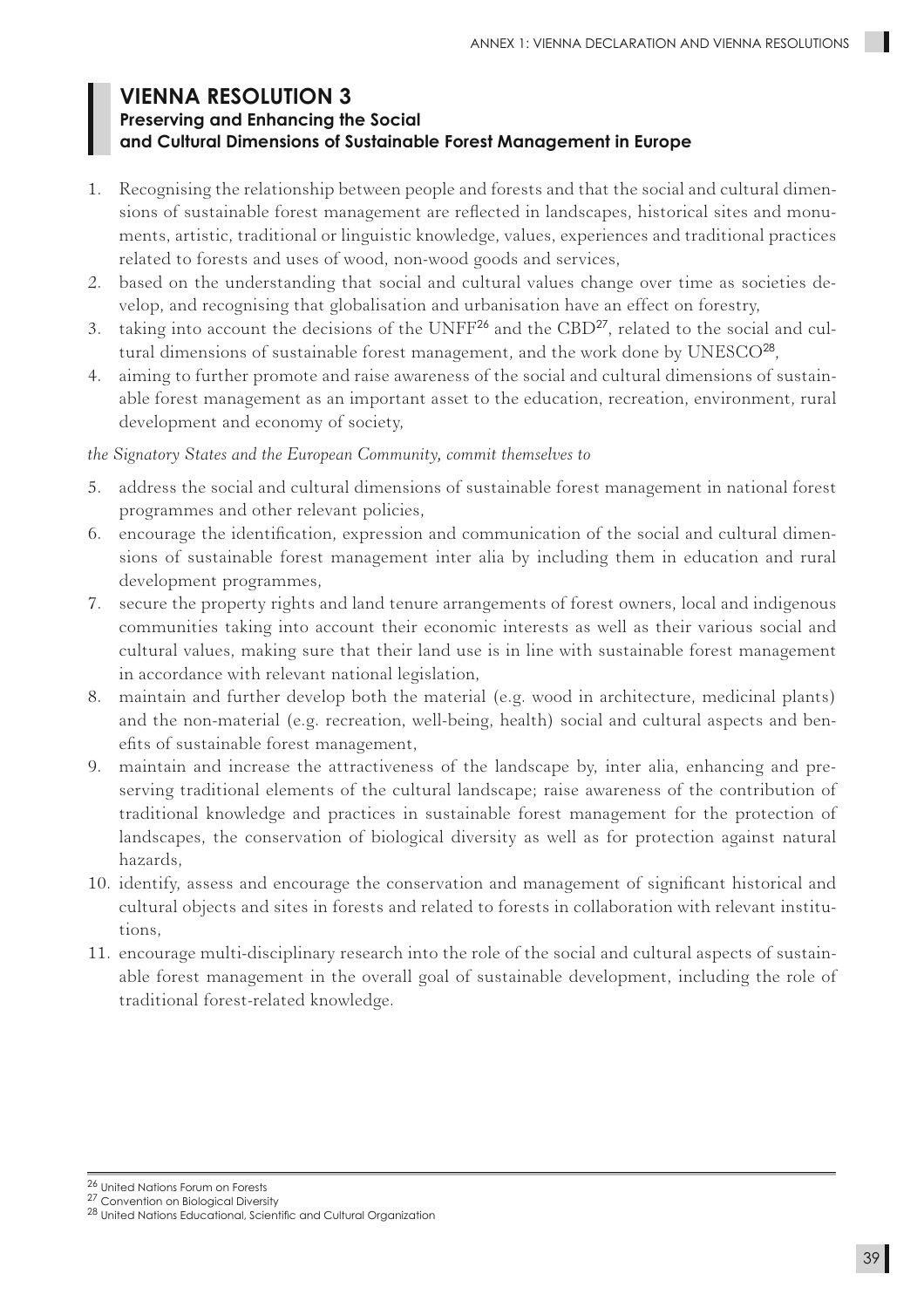## **VIENNA RESOLUTION 4 Conserving and Enhancing Forest Biological Diversity in Europe**

- 1. Recognising the importance of forests for biological diversity and reaffirming that the conservation and appropriate enhancement of biological diversity in all types of forests is an essential element for their sustainable management,
- 2. building on the commitments of Resolution H2 "General Guidelines for the Conservation of the Biodiversity of European Forests", the CBD<sup>29</sup>, including its Expanded Programme of Work on Forest Biological Diversity, the IPF/IFF<sup>30</sup> Proposals for Action, the decisions of the UNFF<sup>31</sup>, as well as the Plan of Implementation of the WSSD<sup>32</sup>,
- 3. aiming to further maintain, conserve, restore and, as appropriate, enhance forest biological diversity,

*the Signatory States and the European Community commit themselves to* 

- 4. strive for co-ordinated implementation of the Expanded Programme of Work on Forest Biological Diversity of the CBD and the Proposals for Action of the IPF/IFF at all levels,
- 5. address the maintenance, conservation, restoration and appropriate enhancement of forest biological diversity in national forest programmes and other relevant policies and programmes, and to set measures to achieve the coherence and mutual supportiveness of these policies,
- 6. assess the impact of relevant policies and programmes on forest biological diversity, collaborate in removing distortions and failures of policies resulting in loss of forest biological diversity, and in promoting the compatibility of trade regulations with forest biodiversity related goals,
- 7. provide and analyse information about the impact and underlying causes of illegal harvesting of forest products and related trade on forest biological diversity; take effective measures to combat illegal harvesting of forest products and related trade, and build capacity to ensure effective forest law enforcement,
- 8. develop a regional understanding of the linkages between the ecosystem approach and sustainable forest management as defined by the MCPFE; share this understanding with the relevant bodies in the assessment of the relation between the ecosystem approach and sustainable forest management at the global level,
- 9. apply the MCPFE Assessment Guidelines for Protected and Protective Forest and Other Wooded Land in Europe (Annex 2) and further develop them, when appropriate,
- 10. analyse and further develop protected forest networks, taking into account existing networks, in terms of their comprehensiveness, representativeness and adequacy relative to forest types and the effectiveness of their management with regard to the conservation goal,
- 11. prevent and mitigate losses of forest biological diversity due to fragmentation and conversion to other land uses and maintain and establish ecological connectivity, where appropriate,
- 12. promote, as appropriate, the restoration of forest biological diversity in degraded forests and forests established on former forestlands or other landscapes, including plantations, and enhance incentives to promote natural regeneration and regeneration with native tree species and provenances,

<sup>29</sup> Convention on Biological Diversity

<sup>30</sup> Intergovernmental Panel on Forests / Intergovernmental Forum on Forests

<sup>31</sup> United Nations Forum on Forests

<sup>32</sup> World Summit on Sustainable Development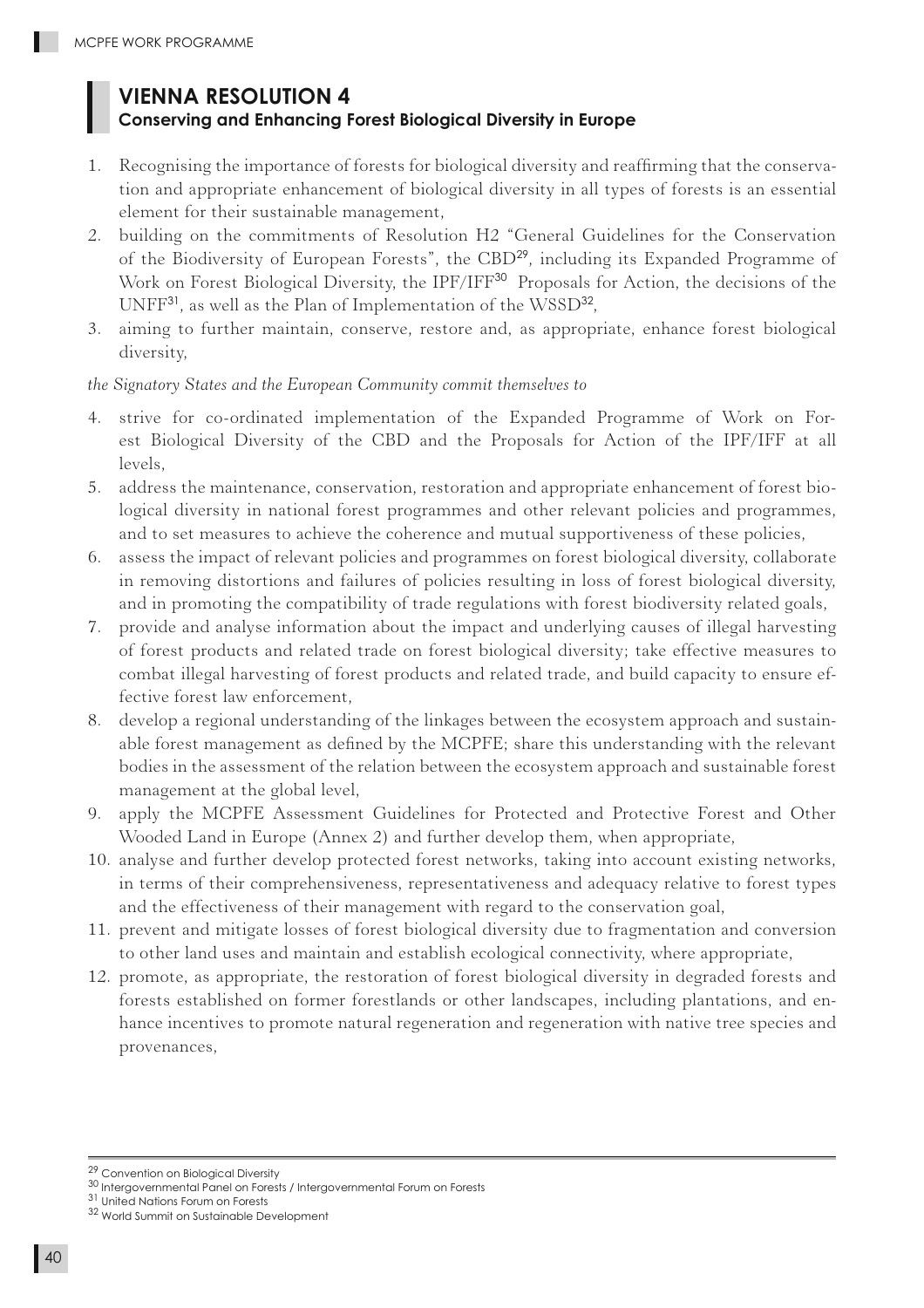- 13. improve the assessment and monitoring of forest biological diversity in Europe, taking into account existing monitoring systems and contribute to harmonised international classification systems through developing a pan-European understanding on forest classification systems including forest types, naturalness and introduced forest species, in line with the Pan-European Criteria and Indicators for Sustainable Forest Management,
- 14. contribute to the development of a pan-European strategy which prevents and mitigates the impacts of invasive alien species that threaten ecosystems, in accordance with the decisions of the CBD,
- 15. promote forest management planning and practices and landscape planning that is specifically suited to maintain, conserve, restore and enhance forest biological diversity, making use of the natural processes of forests,
- 16. promote the conservation of forest genetic resources as an integral part of sustainable forest management and continue the pan-European collaboration in this area,
- 17. encourage and support inter-disciplinary research in order to take knowledge-based decisions on sustainable forest management aiming at maintenance, conservation, restoration and enhancement of forest biological diversity
- 18. continue the fruitful collaboration with the ministerial process "Environment for Europe"/ PEBLDS<sup>33</sup>, and put into action the "Framework for Co-operation" (Annex 1) by identifying common objectives and activities, especially through the co-operation of the MCPFE Liaison Unit and the Joint Secretariat of the PEBLDS,

#### and adopt

- 19. the "Framework for Co-operation" (Annex 1) between the MCPFE and the ministerial process "Environment for Europe"/PEBLDS,
- 20. the "MCPFE Assessment Guidelines for Protected and Protective Forest and Other Wooded Land in Europe" (Annex 2) whilst proceeding to further co-operate with IUCN<sup>34</sup> and its World Commission on Protected Areas to aim at full comparability with their Protected Area Management Categories.

<sup>33</sup> Pan-European Biological and Landscape Diversity Strategy 34 IUCN The World Conservation Union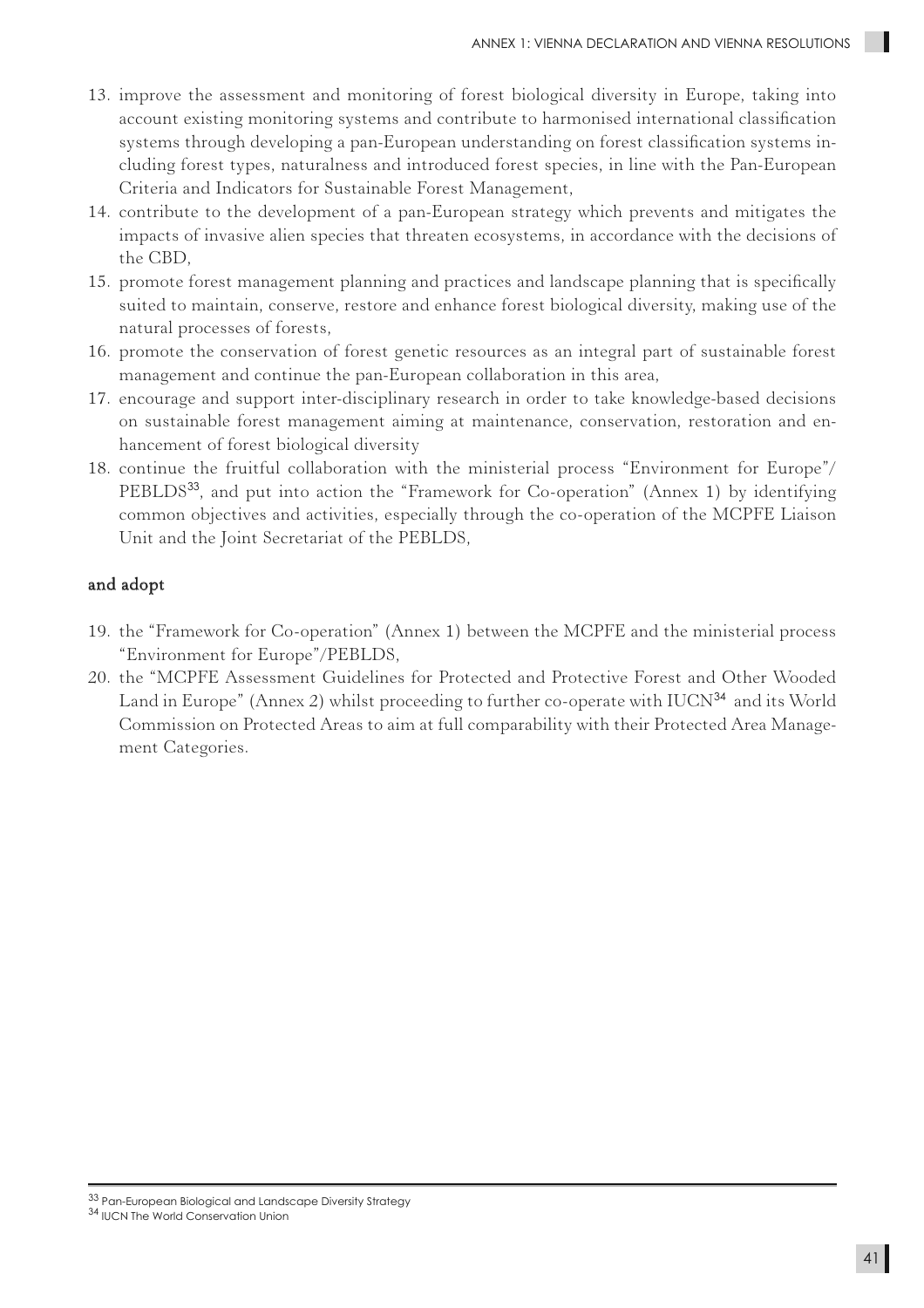### **ANNEX 1 TO VIENNA RESOLUTION 4 Framework for Co-operation Between MCPFE and Environment for Europe / PEBLDS**

The Ministerial Conference on the Protection of Forests in Europe (MCPFE) constitutes the highlevel process for forest policy dialogue and co-operation in Europe, including forest biodiversity issues. "Environment for Europe" is the high-level process for environment related co-operation in Europe. Within the ministerial process "Environment for Europe", the Pan-European Biological and Landscape Diversity Strategy (PEBLDS) constitutes the co-ordinating framework for efforts to conserve biological and landscape diversity in Europe<sup>35</sup>, including forest biodiversity.

PEBLDS has incorporated activities related to forest biodiversity in its first Action Plan (1996 – 2000) under Action Theme "Forest Ecosystems". PEBLDS also addresses the issue in its current Rolling Work Programme, which is now structured in line with the Strategic Plan of the CBD<sup>36</sup>, with focus on the European situation through the co-operation of relevant European instruments and processes. The PEBLDS Joint Secretariat collaborates with the CBD Secretariat in the frame of a Memorandum of Co-operation to promote a consistent approach and common objectives for national and regional action to implement the CBD in Europe.

The European ministers responsible for forests have taken regard to the fact that the conservation and appropriate enhancement of biological diversity in all types of forests is an essential element in sustainable forest management. The MCPFE has therefore tackled the subject since its beginnings in 1990 through commitments at the Ministerial Conferences and subsequently in the follow-up processes. The 2nd Ministerial Conference in 1993 in Helsinki explicitly adopted General Guidelines for the Conservation of the Biodiversity of European Forests in Resolution H2 in response to the forests related outcomes of the UNCED 1992<sup>37</sup>, especially the CBD. In addition biodiversity conservation was explicitly included in the Guidelines for Sustainable Management of Forests in Europe, adopted by the Ministers as Resolution H1. The MCPFE is co-operating with the CBD to contribute to the regional implementation of the decisions on forest biological diversity.

The joint "Work Programme on the Conservation and Enhancement of Biological and Landscape Diversity in Forest Ecosystems 1997–2000", endorsed by both the Ministerial Conference on the Protection of Forests in Europe (MCPFE) and "Environment for Europe" at their ministerial meetings in Lisbon and Aarhus in 1998, proved to be a useful tool for the collaboration on forest biodiversity issues between the pan-European forest and environment processes. Based on these experiences, the decision-making bodies of the MCPFE and "Environment for Europe"/PEBLDS underlined the benefit of a continued co-operation. Building on the work done so far and considering the synergies and complementarities to be enhanced by the two processes in relation to forest biodiversity, and the importance of regional approaches in contributing to global fora, the MCPFE and Environment for Europe/PEBLDS agree on the following:

#### Areas for co-operation

The respective priorities of both processes in the conservation of biological diversity in European forests should be considered as areas for co-operation. Recalling the regional contribution of the MCPFE to global level initiatives and the Memorandum of Co-operation between the PEBLDS Joint Secretariat and the CBD Secretariat, the work under this Framework for Co-operation should also contribute to the deliberation on and implementation of forest biodiversity related global activities.

<sup>35</sup> The PEBLDS was endorsed by the ministers of the environment in Sofia in 1995.

<sup>36</sup> Convention on Biological Diversity

<sup>37</sup> United Nations Conference on Environment and Development in Rio de Janeiro 1992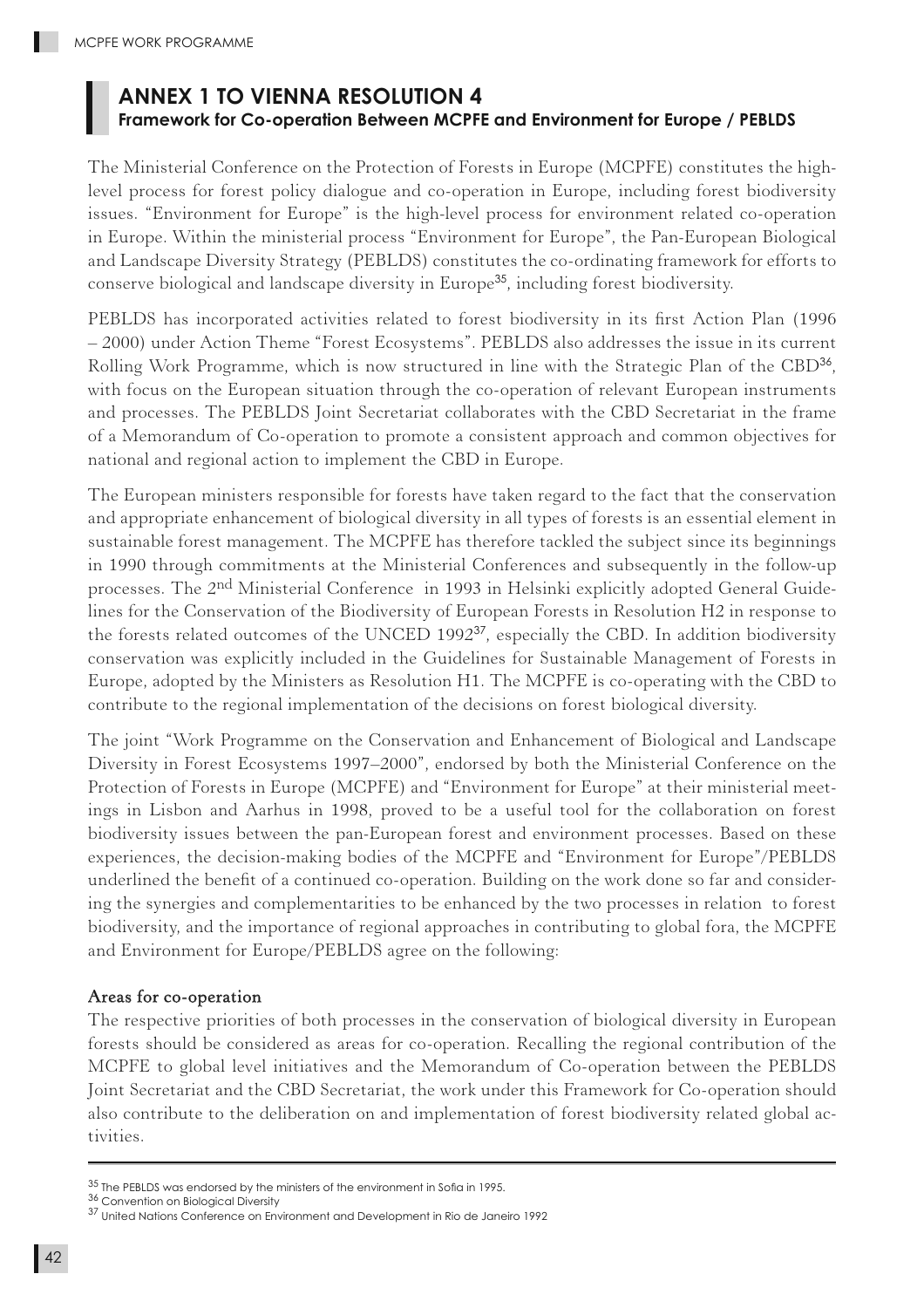In this context the collaborative work should focus on pan-European priorities in forest biodiversity conservation in the implementation of the Expanded Work-Programme of the CBD and the UNFF Multi-year Programme of Work and Plan of Action. The forest biodiversity related commitments of the Fourth Ministerial Conference on the Protection of Forests in Europe should be an important basis for the selection of common themes and related tasks for co-operation. The specific themes and related tasks to be selected should especially contribute to creating synergies between the two ministerial processes and to facilitate a joint regional contribution to ongoing global processes.

The co-operation between the MCPFE and "Environment for Europe"/PEBLDS should also serve as a stimulus for co-operation at global level (UNFF-CBD/other CPF partners) and for other regions.

#### Modalities of co-operation

The selection of common themes and related tasks for co-operation should be undertaken by both the MCPFE Expert Level Meetings and PEBLDS Council Meetings. The results should be reflected in the respective work programmes, indicating the joint activities. Along the same lines, the results of the common pan-European activities should be reported regularly to MCPFE Expert Level Meetings and PEBLDS Council Meetings. A joint presentation of results and/or proposals to the ministerial conferences of the MCPFE and "Environment for Europe" and to global fora such as CBD and UNFF should take place when appropriate.

The Framework for Co-operation between MCPFE and EfE/PEBLDS does not have a specific time limit. Priorities for co-operation will, however, change over time. The priority themes for co-operation for the first period after the endorsement of the Framework for Co-operation are reflected in the annex to this document.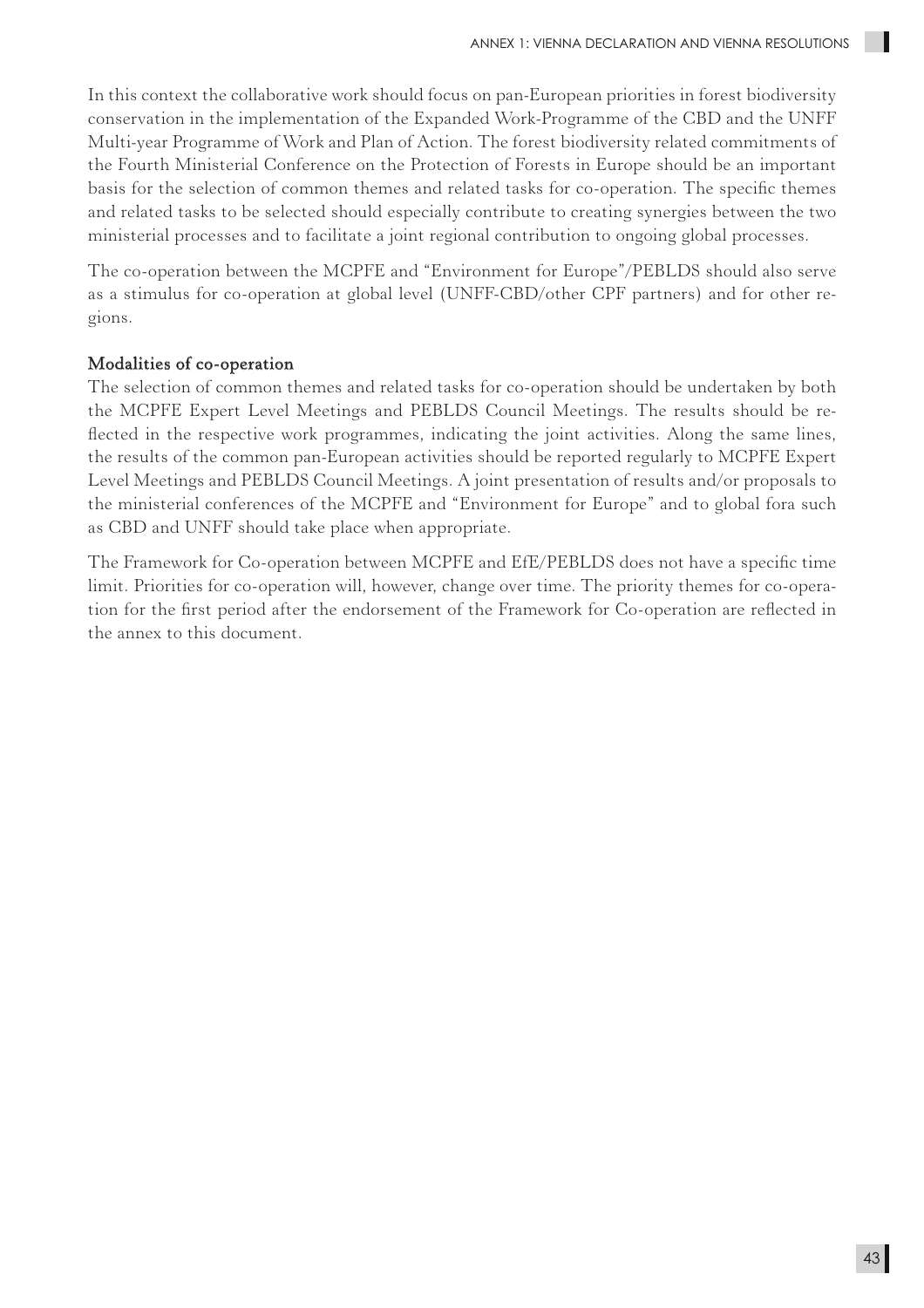### **ANNEX TO FRAMEWORK FOR CO-OPERATION Priority Themes for Co-operation Between MCPFE and EFE/PEBLDS for the Period 2003-2005**

This annex presents priority themes and tasks for co-operation, which were selected for the period 2003-2005 as a rolling work programme, which will be updated, as required.

#### Themes for co-operation

Pan-European contributions to the four following themes, which are global and pan-European priorities at the same time, are considered suitable areas for co-operation between PEBLDS and MCPFE. All these themes refer to commitments made at the 4th Ministerial Conference on the Protection of Forests in Europe:

- The theme "Ecosystem approach" will contribute to the clarification of the relationship between the Ecosystem Approach and Sustainable Forest Management (SFM), building on the work achieved so far by MCPFE on SFM.
- The theme "Protected forest areas" will contribute to the global work on protected forest areas and simultaneously contribute to the general work on protected areas for CBD-COP7 (2004) by making a link between the concepts of protected forest areas and protected areas in general. In the pan-European context, the work will build on existing work on protected areas of the MCPFE and current work on ecological networks.
- The theme "Forest law enforcement with regard to biodiversity conservation" is a global crosscutting issue, which is also of pan-European relevance and refers to the impacts of illegal harvesting and related trade and institutional capacity building.
- The elaboration of "Recommendations for site selection for afforestation" in the context of the decisions of the UNFCCC and its Kyoto Protocol, taking account of biodiversity interests, was identified as a fourth area of co-operation. This work will build on recent work by IUCN and UNEP, adapted to the European situation.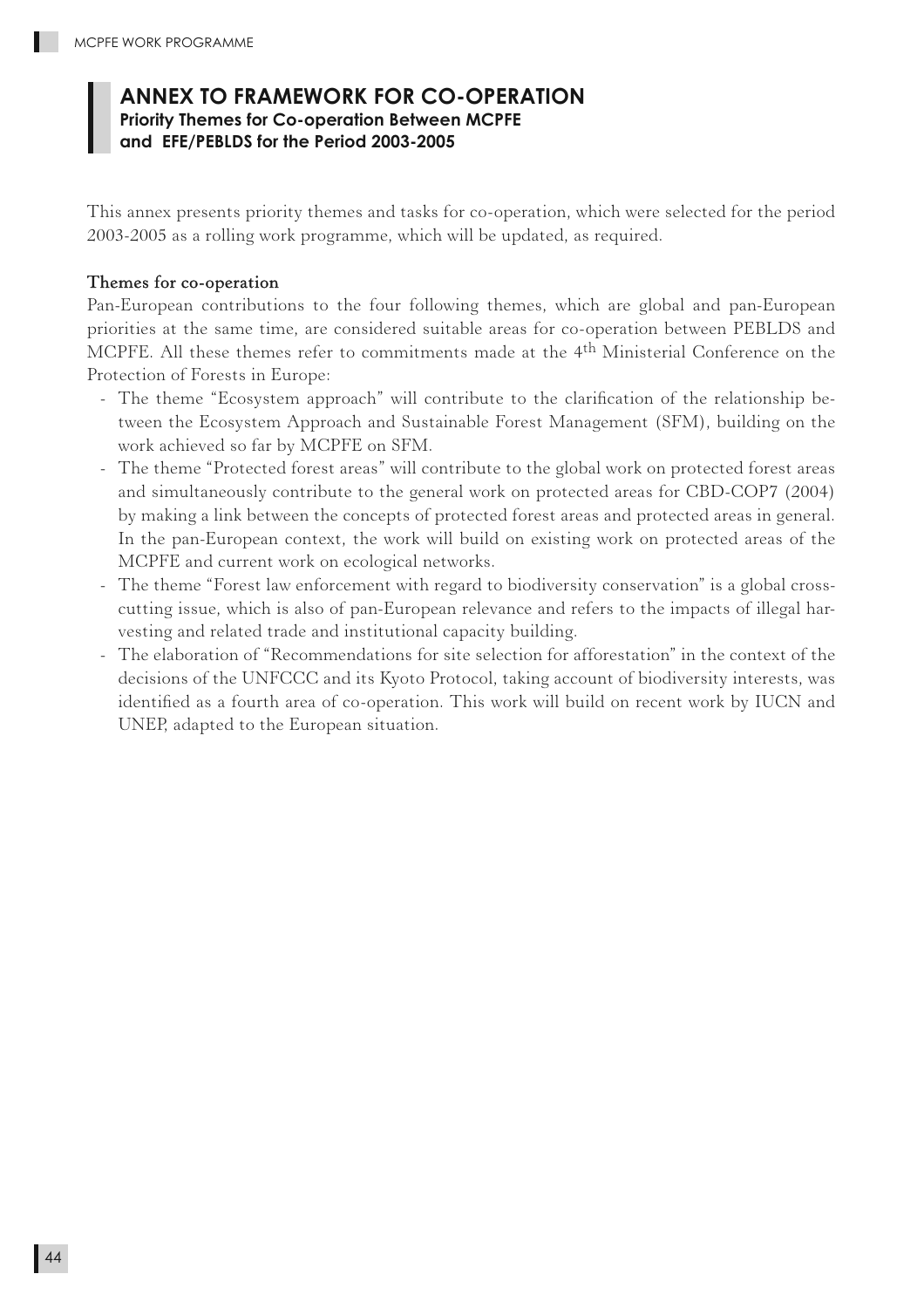### **ANNEX 2 TO VIENNA RESOLUTION 4 MCPFE Assessment Guidelines for Protected and Protective Forest and Other Wooded Land in Europe**

#### 1. Introduction

The MCPFE Assessment Guidelines for Protected and Protective Forest and Other Wooded Land in Europe are an outcome of the implementation of the joint "Work-Programme on the Conservation and Enhancement of Biological and Landscape Diversity in Forest Ecosystems 1997 – 2000" of the MCPFE and "Environment for Europe"<sup>38</sup>. They are based on the analysis of national data on protected and protective forest and other wooded land in the European countries, which has been collected in the frame of a supplementary TBFRA<sup>39</sup> enquiry in 2000. The MCPFE Assessment Guidelines were elaborated in a consultative process in preparatory groups, working groups and workshops, involving the countries and organisations participating in the MCPFE.

The MCPFE Assessment Guidelines aim to give a comprehensive picture of protected and protective forest and other wooded land in Europe, while keeping links to international classification systems used for all kinds of protected areas<sup>40</sup>. As comparability at the international level is a goal of the MCPFE Assessment Guidelines, terms and definitions used are in compliance with the TBFRA terminology.

The MCPFE Assessment Guidelines for Protected and Protective Forest and Other Wooded Land in Europe should thus provide an important tool for further MCPFE work on the conservation of all types of forest and other wooded land.

#### 2. General Principles

Protected and protective forest and other wooded land have to comply to the following general principles in order to be assigned according to the MCPFE Assessment Guidelines:

- **Existence of legal basis**
- Long term commitment (minimum 20 years)
- Explicit designation for the protection of biodiversity, landscapes and specific natural elements or protective functions of forest and other wooded land

"Explicit designation" in the context of these guidelines comprises both:

- Designations defining forest and other wooded land within fixed geographical boundaries delineating a specific area
- Designations defining forest and other wooded land not within fixed geographical boundaries, but as specific forest types or vertical and horizontal zones in the landscape

 Data on forest and other wooded land according to these two designation types should be distinguished in the reporting.

In addition to the regimes complying to these principles, the MCPFE takes account of protected and protective forest and other wooded land based on voluntary contributions without legal basis. As far as possible these forests and other wooded lands should be assigned to the same classes as used for the legally based regimes. However, data on these forests and other wooded lands should be compiled separately.

<sup>38</sup> The pan-European ministerial process of the ministers for the Environment

<sup>39</sup> Temperate and Boreal Forest Resource Assessment of UNECE/FAO

<sup>40</sup> There is a clear distinction between protected forests and protective forests, as the first are especially dedicated to the conservation of forest biodiversity, while protective forests are mainly managed for the protection of other natural resources, infrastructure and people.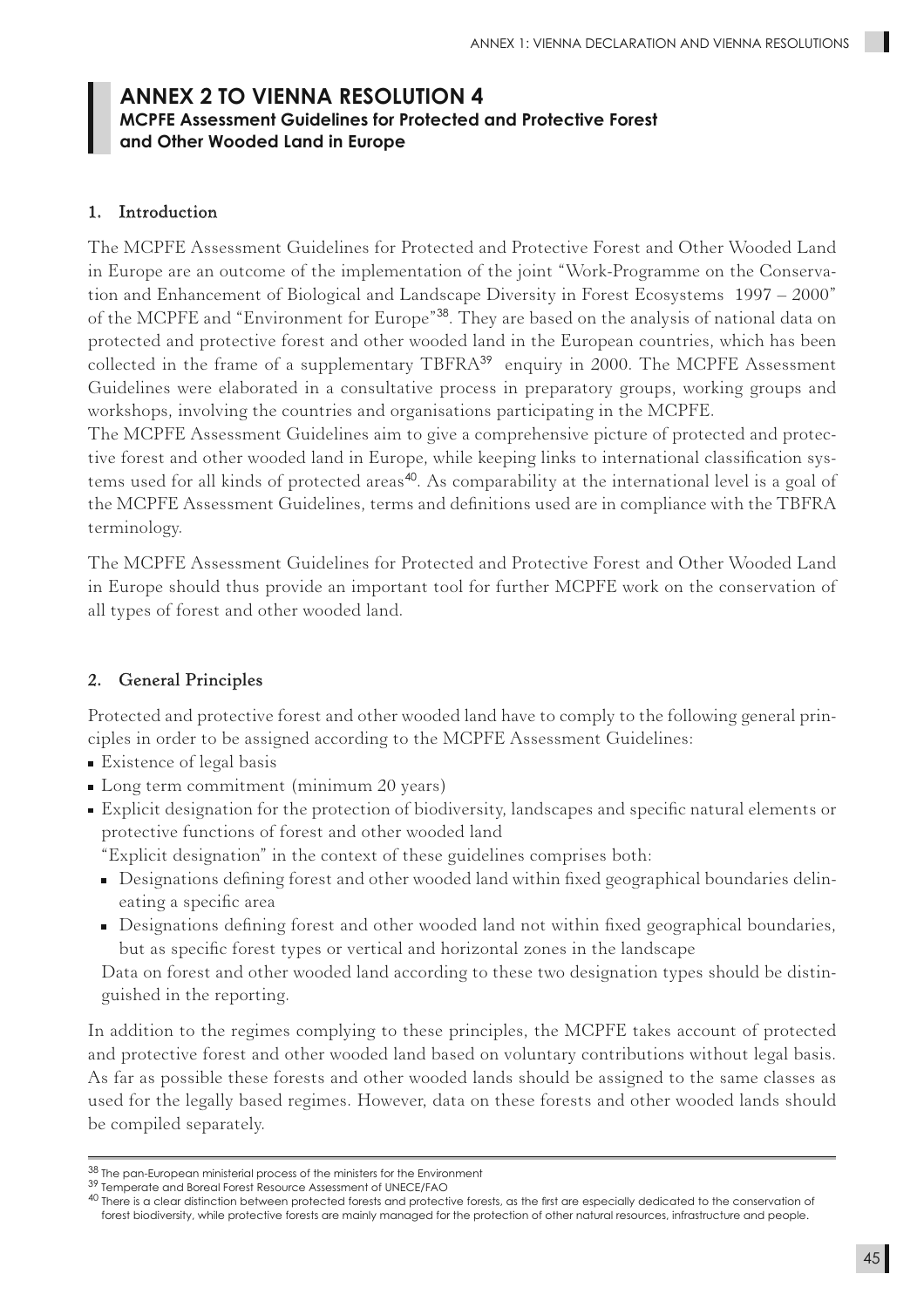#### 3. Structure

Protected and protective forests and other wooded lands are grouped according to their main management objective. In addition, restrictions to interventions are used as distinguishing factors. As a result, five classes of protected and protective forest and other wooded land in Europe are defined. As far as possible these classes are associated to the respective Protected Area Management Categories of IUCN – The World Conservation Union<sup>41</sup>. In addition, they are linked to the designation types used by EEA<sup>42</sup> in its Data Base on Designated Areas. The intention is to establish proper linkages between the MCPFE Assessment Guidelines for Protected and Protective Forest and Other Wooded Land in Europe and these systems, which are used for all kinds of protected areas. The references are agreed with IUCN and EEA as indicated in the table below.

|    |                                                                                       | $FFA*$                                        | $IUCN**$   |    |
|----|---------------------------------------------------------------------------------------|-----------------------------------------------|------------|----|
|    | Main Management                                                                       | 1.1: "No Active Intervention"                 | A          |    |
|    | Objective "Biodiversity"                                                              | 1.2: "Minimum Intervention"                   | Α          |    |
|    |                                                                                       | 1.3: "Conservation Through Active Management" |            | IV |
| 2: | Main Management Objective "Protection of Landscapes and Specific Natural<br>Elements" |                                               | III. V. VI |    |
| 3: | Main Management Objective "Protective Functions"                                      | (B)                                           | n.a.       |    |

References as identified in the Standard Data Form of the Natura 2000 and Emerald networks, and used in the same way in the framework of the Common Database on Designated Areas (CDDA), managed by the EEA on behalf of two other organisations (Council of Europe and UNEP-WCMC). The groups (A, B or C) are related to designation types and not to individual sites.

\*\* Indicative reference:

- The equivalence of IUCN Categories may vary according to the specific management objective (of the forested part) of each individual protected area. A technical consultation process with IUCN and its World Commission on Protected Areas (WCPA) is underway to ensure full comparability between the MCPFE and IUCN systems.
- IUCN Categories III, V and VI have biodiversity conservation as their primary management objective. However, they fit more easily under MCPFE Class 2 than 1

The area of forest and other wooded land assigned to the classes 1 and 2 should not be summed up with the data collected under class 3 to avoid double counting.

#### 4. Definition of Classes

The individual classes of protected and protective forest and other wooded land are defined by the management objective and restrictions to interventions as follows:

Class 1: Main Management Objective "Biodiversity"

Class 1.1: "No Active Intervention"

- The main management objective is biodiversity
- No active, direct human intervention is taking place
- Activities other than limited public access and non-destructive research not detrimental to the management objective are prevented in the protected area

Class 1.2: "Minimum Intervention"

- The main management objective is biodiversity
- Human intervention is limited to a minimum

<sup>41</sup> World Conservation Union 42 European Environment Agency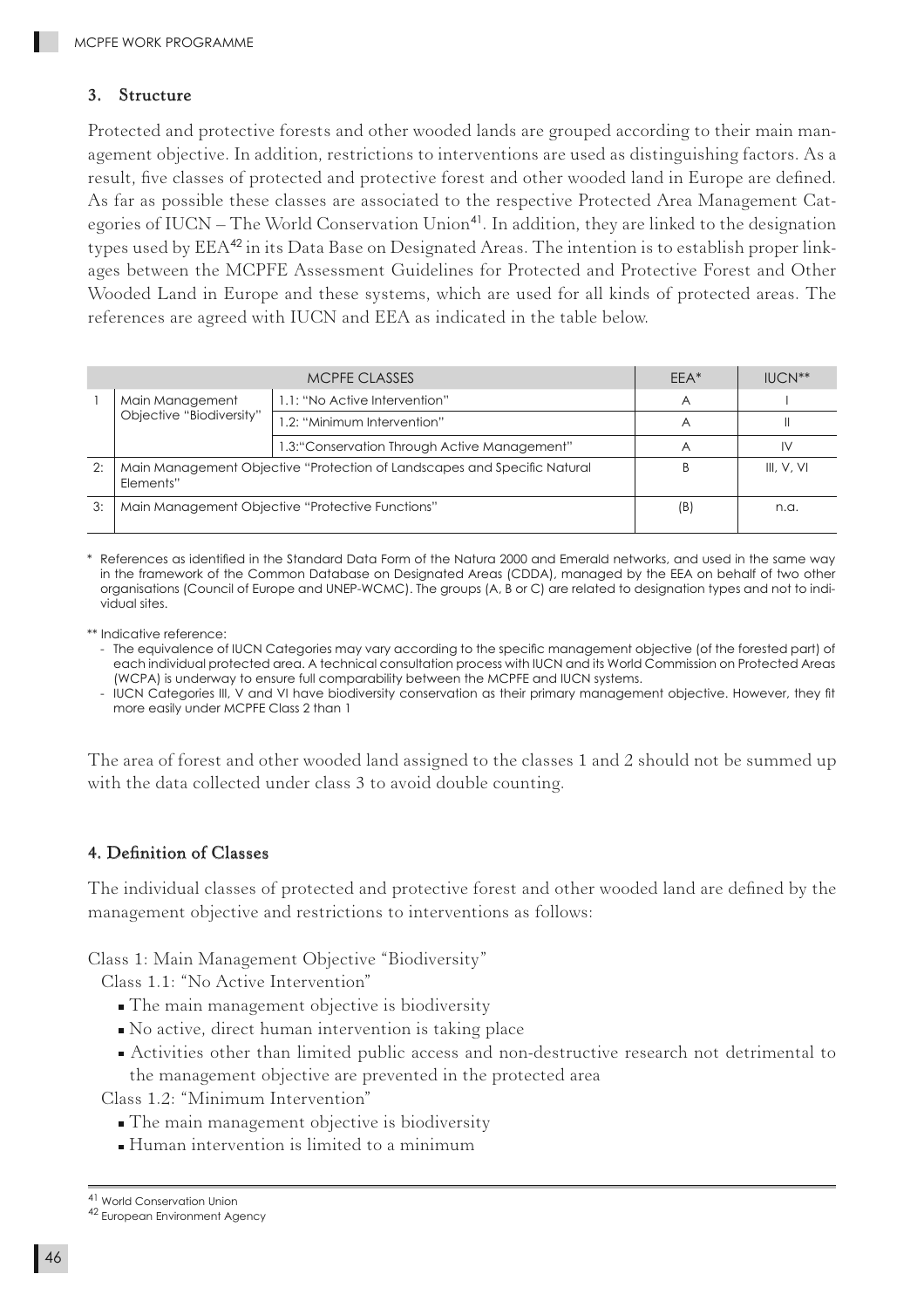- Activities other than listed below are prevented in the protected area:
	- Ungulate/game control
	- Control of diseases/insect outbreaks
	- Public access
	- Fire intervention
	- Non-destructive research not detrimental to the management objective
	- Subsistence resource use
	- In case of expected large diseases/insect outbreaks control measures using biological methods are allowed provided that no other adequate control possibilities in buffer zones are feasible.
	- Subsistence resource use to cover the needs of indigenous people and local communities, in so far as it will not adversely affect the objectives of management.

Class 1.3: "Conservation Through Active Management"

- The main management objective is biodiversity
- A management with active interventions directed to achieve the specific conservation goal of the protected area is taking place
- Any resource extraction, harvesting, silvicultural measures detrimental to the management objective as well as other activities negatively affecting the conservation goal are prevented in the protected area

Class 2: Main Management Objective "Protection of Landscapes and Specific Natural Elements"

- Interventions are clearly directed to achieve the management goals landscape diversity, cultural, aesthetic, spiritual and historical values, recreation, specific natural elements
- The use of forest resources is restricted
- A clear long-term commitment and an explicit designation as specific protection regime defining a limited area is existing
- Activities negatively affecting characteristics of landscapes or/and specific natural elements mentioned are prevented in the protected area

Class 3: Main Management Objective "Protective Functions"

- The management is clearly directed to protect soil and its properties or water quality and quantity or other forest ecosystem functions, or to protect infrastructure and managed natural resources against natural hazards
- Forests and other wooded lands are explicitly designated to fulfil protective functions in management plans or other legally authorised equivalents
- Any operation negatively affecting soil or water or the ability to protect other ecosystem functions, or the ability to protect infrastructure and managed natural resources against natural hazards is prevented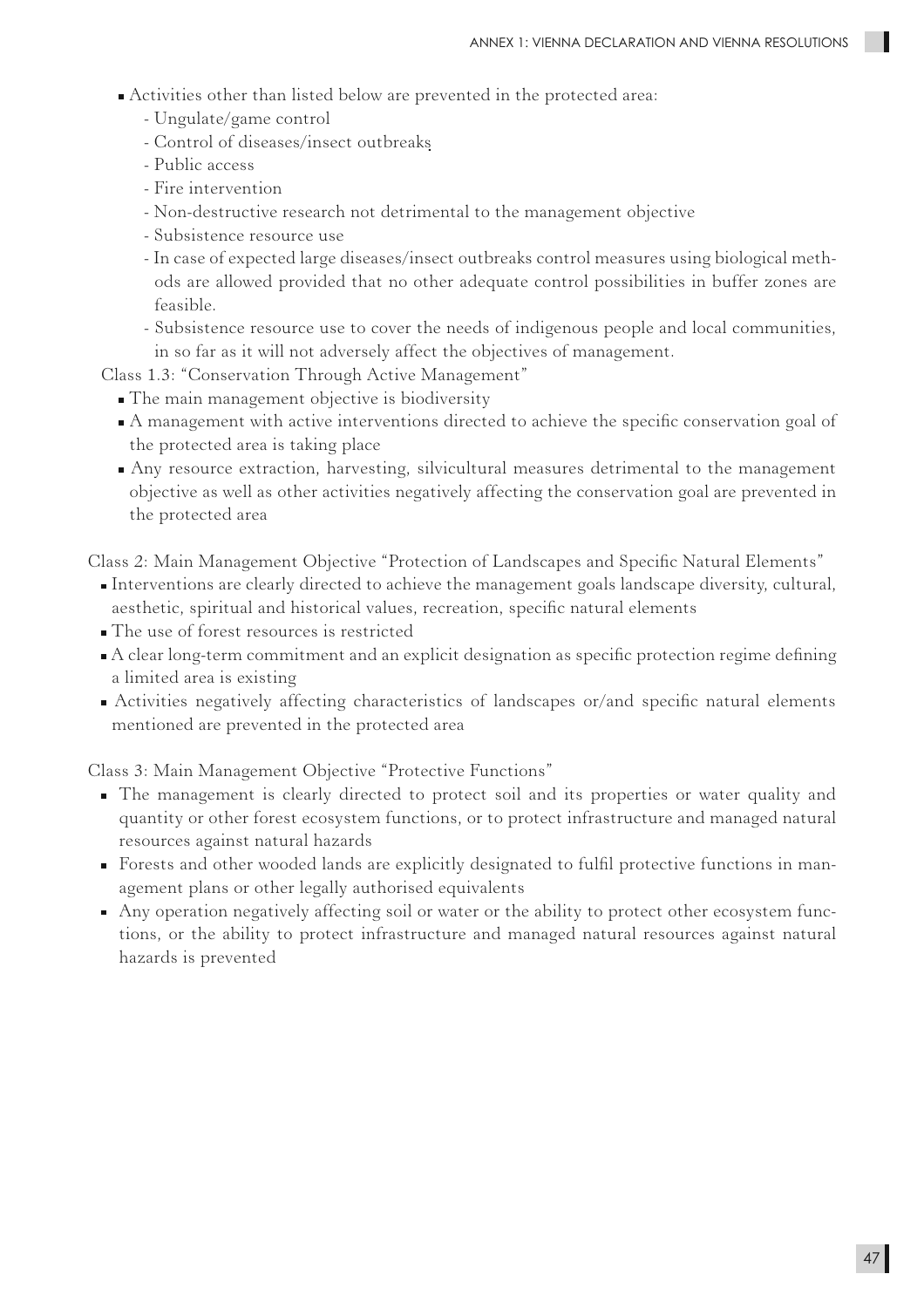## **VIENNA RESOLUTION 5**

#### **Climate Change and Sustainable Forest Management in Europe**

- 1. Recognising the threats posed to forests by human induced climate change, including their ability to provide multiple benefits for society, and being aware of the role of European forests in the global carbon cycle,
- 2. taking into account Resolution H4 "Strategies for a Process of Long-term Adaptation of Forests in Europe to Climate Change"<sup>43</sup> the decisions in the follow-up to the UNFCCC<sup>44</sup>, its Kyoto Protocol and the Marrakech Accords, as well as the decisions taken at the WSSD<sup>45</sup>.
- 3. underlining that the main emphasis should be put on the reduction of greenhouse gas emissions,
- 4. aiming to ensure the sustainable management of European forests and the sustained provision of their multiple benefits whilst enhancing their contribution to the overall reduction of greenhouse gas concentrations in the atmosphere,

*the Signatory States and the European Community commit themselves to*

- 5. contribute to the reduction of greenhouse gas net emissions, inter alia from burning fossil fuels through
	- a) promoting the efficient and sound use of wood in order to replace non-renewable resources and energy intensive production techniques,
	- b) promoting a significant increase in the efficient generation and use of bio-energy from sustainably managed forest resources as well as wood residues,
- 6. contribute to the implementation of the UNFCCC and the Kyoto Protocol by maintaining the carbon stock and enhancing carbon sequestration of forests in Europe through
	- a) encouraging sustainable forest management practices, taking into account the possible implementation of forestry activities under the Kyoto Protocol,
	- b) national forest programmes or plans that provide appropriate guidance so that afforestation and reforestation takes due regard of environmental, in particular biodiversity, economic and social values, with a view to mitigating potential negative effects of large scale afforestation,
	- c) supporting research and analysis on the potential scope and methods of carbon sequestration in forests and of carbon storing in forest products, of related benefits and costs as well as ways and means to share them,
- 7. support research and, as appropriate, monitoring activities to better understand the possible impact of climate change on forests and on their goods and services, and on their ability to reduce the impact of disasters, such as extreme weather events, including floods, and other calamities,
- 8. enhance policies and measures and develop forestry for a better adaptability of forests to climate change,
- 9. further contribute to the on-going work under the UNFCCC on the elaboration of methods to estimate, measure, monitor and report changes in carbon stocks in forest ecosystems and forest products, based on existing systems and in co-operation with relevant organisations,
- 10. share experiences at the pan-European level on forest-related national and regional strategies for mitigation of and adaptation to climate change and contribute to develop related policies; contribute actively to the further deliberations of the UNFCCC and its Kyoto Protocol in order to ensure that decisions on forest-related measures as well as their implementation are taken in line with sustainable forest management

<sup>43</sup> This reference applies only to those MCPFE countries that have signed Resolution H4.<br><sup>44</sup> United Nations Framework Convention on Climate Change

<sup>45</sup> World Summit on Sustainable Development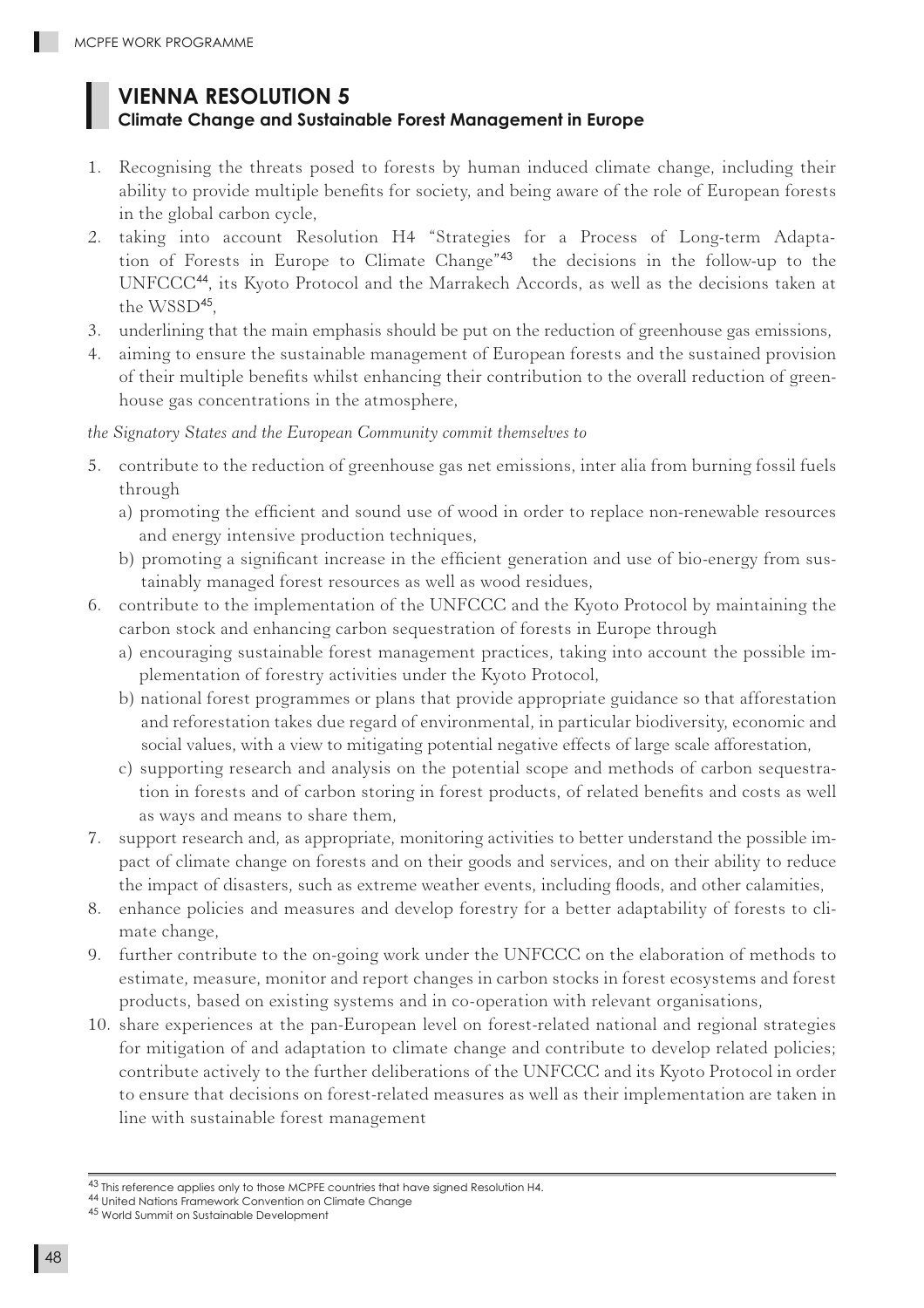## **ANNEX 2 IMPROVED PAN-EUROPEAN INDICATORS FOR SUSTAINABLE FOREST MANAGEMENT**

## **INTRODUCTION**

Since the first set of Pan-European Indicators for Sustainable Forest Management (SFM) had been developed in the early 90s, experience has shown that criteria and indicators are a very important tool for European forest policy. In the meantime knowledge and data collection systems as well as information needs have gradually developed further. Thus, initiated through the Lisbon Conference in 1998, the Ministerial Conference on the Protection of Forests in Europe (MCPFE) decided to improve the existing set of Pan-European Indicators for SFM.

This document contains the improved set of quantitative and qualitative Pan-European Indicators for Sustainable Forest Management.

An Advisory Group<sup>1</sup>, representing relevant organisations in Europe, was formed to ensure that best use is made of the existing knowledge on indicators and data collection aspects in Europe and to assist the MCPFE during the improvement process. The Advisory Group consulted with a wide range of experts through a series of four workshops. These workshops ensured that the diversity of national situations and experiences as well as the work undertaken by various bodies in Europe were adequately reflected. The first MCPFE Workshop on the Improvement of Pan-European Indicators for SFM was held in March 2001 in Triesenberg, Liechtenstein. The second workshop took place in September 2001 in Copenhagen, Denmark, the third one in January 2002 in Budapest, Hungary. The fourth and final workshop was convened in May 2002 in Camigliatello Silano, Italy.

The indicators under all criteria, as presented in this document, are results of these four workshops and the work of the Advisory Group. The improved Pan-European Indicators for Sustainable Forest Management have been adopted at expert level at the MCPFE Expert Level Meeting, 7-8 October 2002 in Vienna, Austria.

More detailed information on rationales, international data providers, measurement units, current periodicity of data availability as well as underlying definitions is given in the supplementary documents "Background Information for Improved Pan-European Indicators for Sustainable Forest Management" and "Relevant Definitions Used for the Improved Pan-European Indicators for Sustainable Forest Management".

 $^1$  Members of the Advisory Group were: Mr. Michael Köhl (IUFRO/UNECE Team of Specialists TBFRA 2000), Mr. Thomas Haußmann (ICP Forests), Mr. Tor-Björn Larsson (European Environment Agency), Mr. Risto Päivinen (European Forest Institute), Mr. Derek Peare (IWGFS/Eurostat) and Mr. Christopher Prins (UNECE/FAO).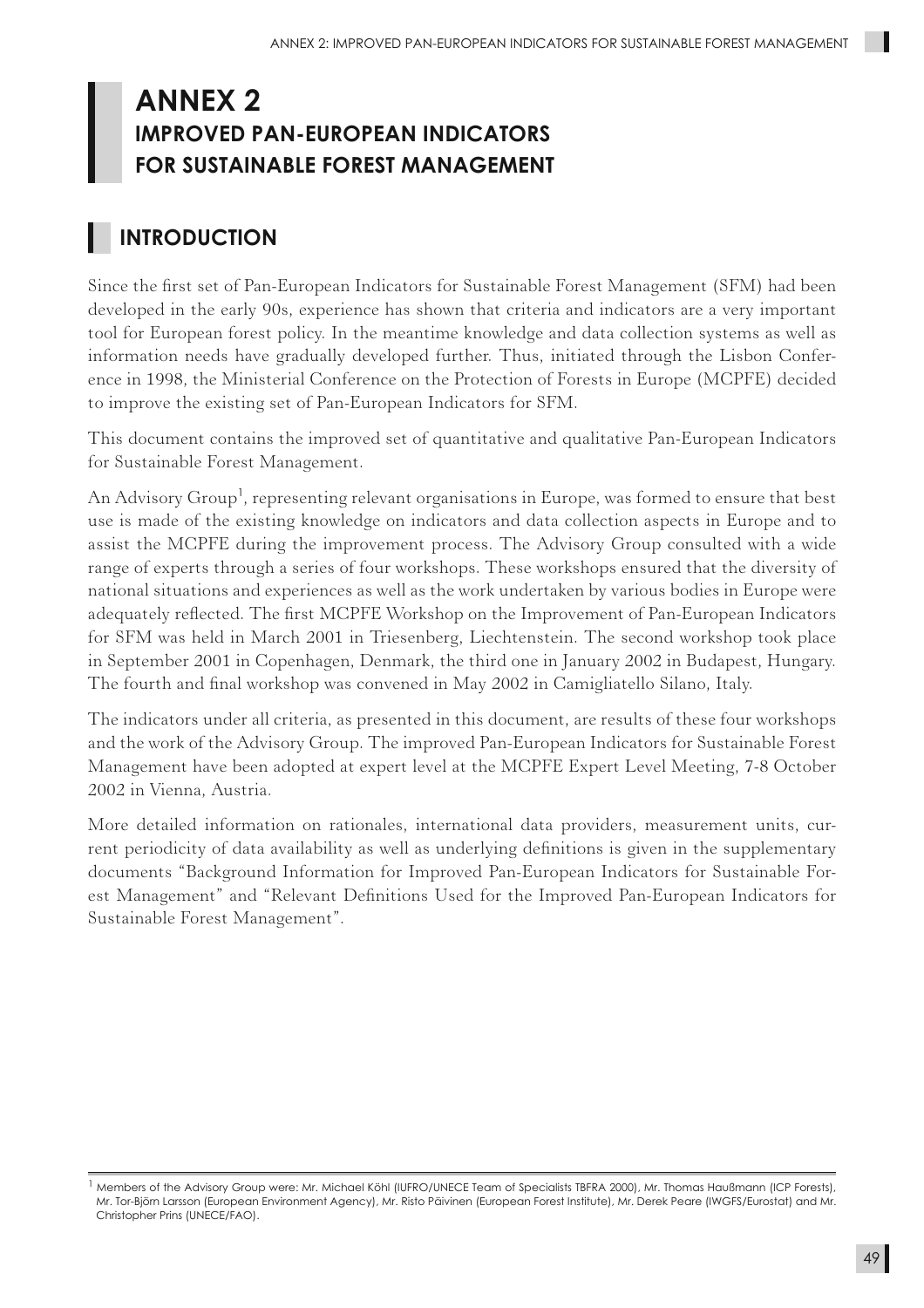.

## **QUANTITATIVE INDICATORS**

| Criteria                                                                                                                   |     | Indicator                                          | Full text                                                                                                                                                                                |
|----------------------------------------------------------------------------------------------------------------------------|-----|----------------------------------------------------|------------------------------------------------------------------------------------------------------------------------------------------------------------------------------------------|
| C 1: Maintenance and Appropriate En-<br>hancement of Forest Resources and<br>their Contribution to Global Carbon<br>Cycles | 1.1 | Forest area                                        | Area of forest and other wooded land, classified by<br>forest type and by availability for wood supply, and<br>share of forest and other wooded land in total land<br>area               |
|                                                                                                                            | 1.2 | Growing stock                                      | Growing stock on forest and other wooded land, clas-<br>sified by forest type and by availability for wood sup-<br>ply                                                                   |
|                                                                                                                            | 1.3 | Age structure<br>and/or diam-<br>eter distribution | Age structure and/or diameter distribution of forest<br>and other wooded land, classified by forest type and<br>by availability for wood supply                                          |
|                                                                                                                            | 1.4 | Carbon stock                                       | Carbon stock of woody biomass and of soils on forest<br>and other wooded land                                                                                                            |
| C 2: Maintenance of Forest Ecosystem<br><b>Health and Vitality</b>                                                         | 2.1 | Deposition of<br>air pollutants                    | Deposition of air pollutants on forest and other wood-<br>ed land, classified by N, S and base cations                                                                                   |
|                                                                                                                            | 2.2 | Soil condition                                     | Chemical soil properties (pH, CEC, C/N, organic C,<br>base saturation) on forest and other wooded land re-<br>lated to soil acidity and eutrophication, classified by<br>main soil types |
|                                                                                                                            | 2.3 | Defoliation                                        | Defoliation of one or more main tree species on for-<br>est and other wooded land in each of the defoliation<br>classes "moderate", "severe" and "dead"                                  |
|                                                                                                                            | 2.4 | Forest damage                                      | Forest and other wooded land with damage, classi-<br>fied by primary damaging agent (abiotic, biotic and<br>human induced) and by forest type                                            |
| C 3: Maintenance and Encouragement<br>of Productive Functions of Forests                                                   | 3.1 | Increment and<br>fellings                          | Balance between net annual increment and annual<br>fellings of wood on forest available for wood supply                                                                                  |
| (Wood and Non-Wood)                                                                                                        | 3.2 | Roundwood                                          | Value and quantity of marketed roundwood                                                                                                                                                 |
|                                                                                                                            | 3.3 | Non-wood<br>goods                                  | Value and quantity of marketed non-wood goods<br>from forest and other wooded land                                                                                                       |
|                                                                                                                            | 3.4 | Services                                           | Value of marketed services on forest and other wood-<br>ed land                                                                                                                          |
|                                                                                                                            | 3.5 | Forests under<br>management<br>plans               | Proportion of forest and other wooded land under a<br>management plan or equivalent                                                                                                      |
| C 4: Maintenance, Conservation and Ap-<br>propriate Enhancement of Biological                                              | 4.1 | Tree species<br>composition                        | Area of forest and other wooded land, classified by<br>number of tree species occurring and by forest type                                                                               |
| Diversity in Forest Ecosystems                                                                                             | 4.2 | Regeneration                                       | Area of regeneration within even-aged stands and<br>uneven-aged stands, classified by regeneration type                                                                                  |
|                                                                                                                            | 4.3 | Naturalness                                        | Area of forest and other wooded land, classified by<br>"undisturbed by man", by "semi-natural" or by "plan-<br>tations", each by forest type                                             |
|                                                                                                                            | 4.4 | Introduced tree<br>species                         | Area of forest and other wooded land dominated by<br>introduced tree species                                                                                                             |
|                                                                                                                            | 4.5 | Deadwood                                           | Volume of standing deadwood and of lying dead-<br>wood on forest and other wooded land classified by<br>forest type                                                                      |
|                                                                                                                            | 4.6 | Genetic re-<br>sources                             | Area managed for conservation and utilisation of for-<br>est tree genetic resources (in situ and ex situ gene<br>conservation) and area managed for seed produc-<br>tion                 |
|                                                                                                                            | 4.7 | Landscape<br>pattern                               | Landscape-level spatial pattern of forest cover                                                                                                                                          |
|                                                                                                                            | 4.8 | Threatened for-<br>est species                     | Number of threatened forest species, classified ac-<br>cording to IUCN Red List categories in relation to total<br>number of forest species                                              |
|                                                                                                                            | 4.9 | Protected<br>forests                               | Area of forest and other wooded land protected to<br>conserve biodiversity, landscapes and specific natu-<br>ral elements, according to MCPFE Assessment Guide-<br>lines                 |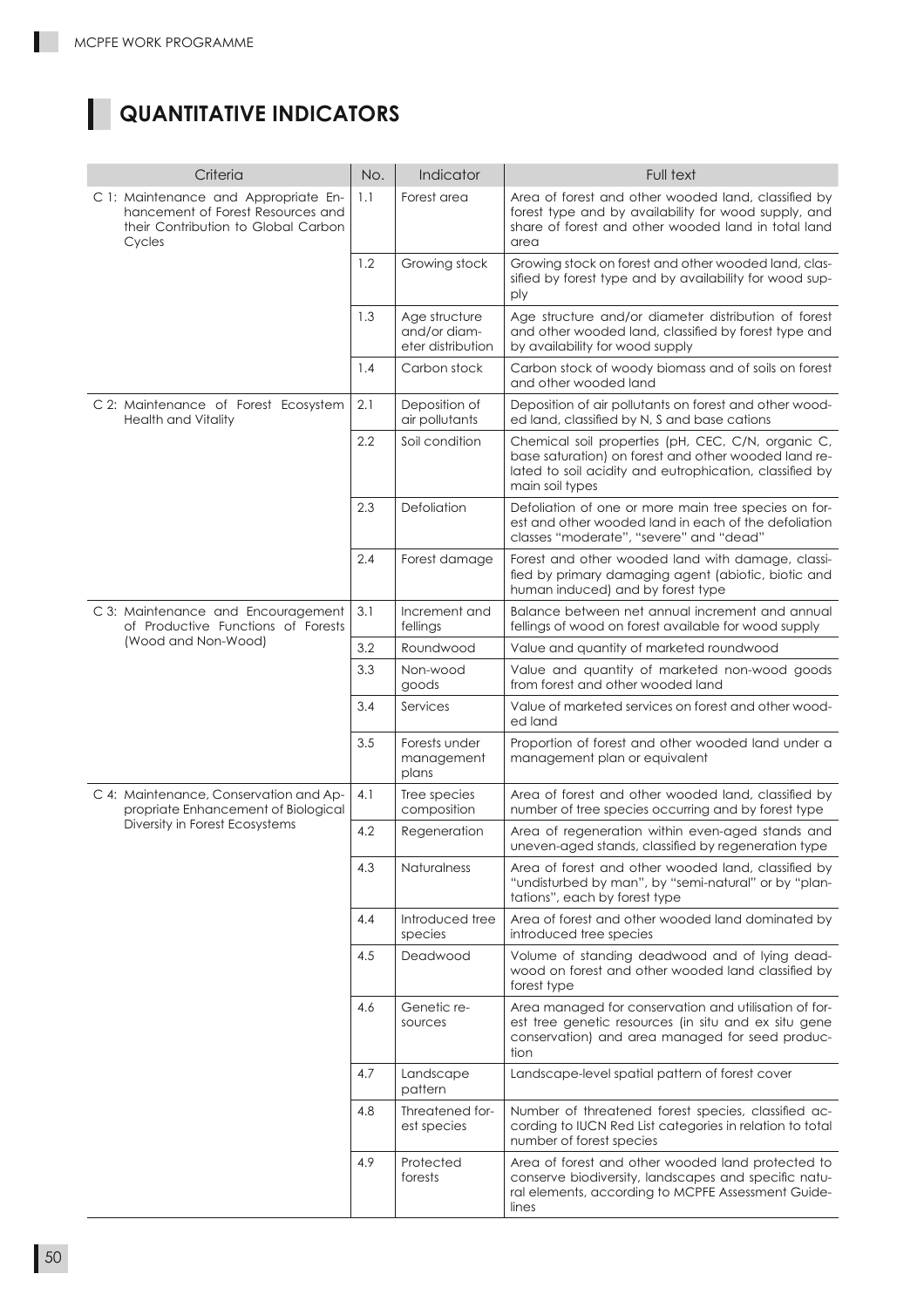| C 5: Maintenance and Appropriate En-<br>hancement of Protective Functions<br>in Forest Management (notably soil<br>and water) |      | Protective for-<br>ests – soil, water<br>and other<br>ecosystem<br>functions        | Area of forest and other wooded land designated to<br>prevent soil erosion, to preserve water resources, or<br>to maintain other forest ecosystem functions, part of<br><b>MCPFE Class "Protective Functions"</b> |  |  |
|-------------------------------------------------------------------------------------------------------------------------------|------|-------------------------------------------------------------------------------------|-------------------------------------------------------------------------------------------------------------------------------------------------------------------------------------------------------------------|--|--|
|                                                                                                                               | 5.2  | Protective<br>$forests - infra-$<br>structure and<br>managed natu-<br>ral resources | Area of forest and other wooded land designated to<br>protect infrastructure and managed natural resources<br>against natural hazards, part of MCPFE Class "Protec-<br>tive Functions"                            |  |  |
| C 6: Maintenance of other socio-eco-<br>nomic functions and conditions                                                        | 6.1  | Forest holdings                                                                     | Number of forest holdings, classified by ownership cat-<br>egories and size classes                                                                                                                               |  |  |
|                                                                                                                               |      | Contribution of<br>forest sector to<br>GDP                                          | Contribution of forestry and manufacturing of wood<br>and paper products to gross domestic product                                                                                                                |  |  |
|                                                                                                                               |      | Net revenue                                                                         | Net revenue of forest enterprises                                                                                                                                                                                 |  |  |
|                                                                                                                               | 6.4  | Expenditures for<br>services                                                        | Total expenditures for long-term sustainable services<br>from forests                                                                                                                                             |  |  |
|                                                                                                                               | 6.5  | Forest sector<br>workforce                                                          | Number of persons employed and labour input in the<br>forest sector, classified by gender and age group,<br>education and job characteristics                                                                     |  |  |
|                                                                                                                               | 6.6  | Occupational<br>safety and<br>health                                                | Frequency of occupational accidents and occupa-<br>tional diseases in forestry                                                                                                                                    |  |  |
|                                                                                                                               | 6.7  | Wood con-<br>sumption                                                               | Consumption per head of wood and products de-<br>rived from wood                                                                                                                                                  |  |  |
|                                                                                                                               | 6.8  | Trade in wood                                                                       | Imports and exports of wood and products derived<br>from wood                                                                                                                                                     |  |  |
|                                                                                                                               | 6.9  | Energy from<br>wood resources                                                       | Share of wood energy in total energy consumption,<br>classified by origin of wood                                                                                                                                 |  |  |
|                                                                                                                               | 6.10 | Accessibility for<br>recreation                                                     | Area of forest and other wooded land where public<br>has a right of access for recreational purposes and<br>indication of intensity of use                                                                        |  |  |
|                                                                                                                               | 6.11 | Cultural and<br>spiritual values                                                    | Number of sites within forest and other wooded land<br>designated as having cultural or spiritual values                                                                                                          |  |  |

 $\Sigma$  = 35 quantitative indicators

 $\blacksquare$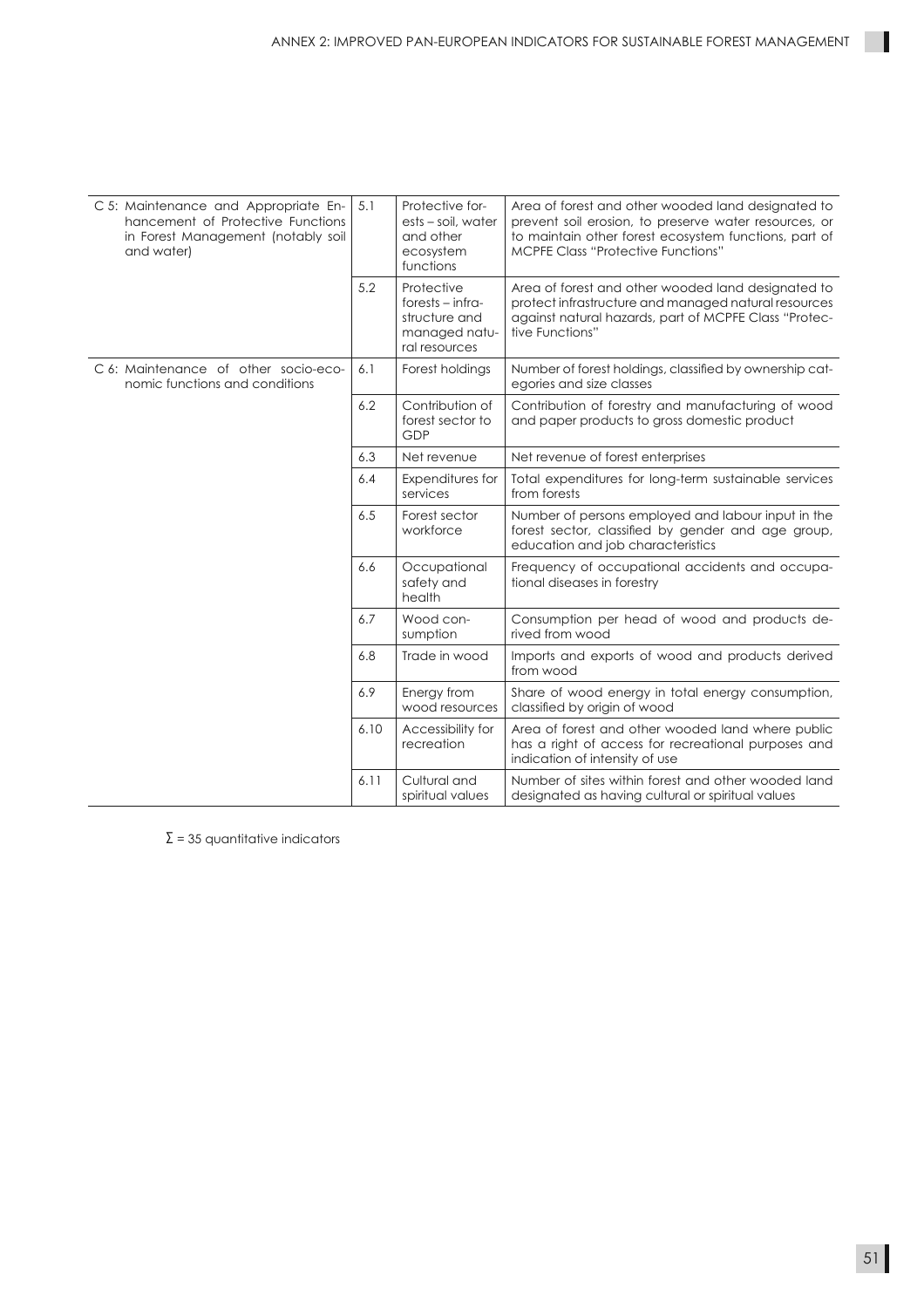ı

## **QUALITATIVE INDICATORS**

A. Overall policies, institutions and instruments for sustainable forest management

- A.1 National forest programmes or similar
- A.2 Institutional frameworks
- A.3 Legal/regulatory frameworks and international commitments
- A.4 Financial instruments/economic policy
- A.5 Informational means
- B. Policies, institutions and instruments by policy area

| Ind.        | Crit.          | Policy area                                                                                       | Main            | Relevant     | Main policy instruments used |                        |                    | Signific.                                          |
|-------------|----------------|---------------------------------------------------------------------------------------------------|-----------------|--------------|------------------------------|------------------------|--------------------|----------------------------------------------------|
| No.         |                |                                                                                                   | objec-<br>tives | institutions | Legal/<br>regulatory         | Financial/<br>economic | Informa-<br>tional | changes<br>since last<br>Ministerial<br>Conference |
| B.1         | C1             | Land use and forest area<br>and OWL *                                                             |                 |              |                              |                        |                    |                                                    |
| B.2         | C1             | Carbon balance                                                                                    |                 |              |                              |                        |                    |                                                    |
| <b>B.3</b>  | C2             | Health and vitality                                                                               |                 |              |                              |                        |                    |                                                    |
| B.4         | C3             | Production and use of<br>wood                                                                     |                 |              |                              |                        |                    |                                                    |
| B.5         | C3             | Production and use of non-<br>wood goods and services,<br>provision of especially rec-<br>reation |                 |              |                              |                        |                    |                                                    |
| <b>B.6</b>  | C <sub>4</sub> | Biodiversity                                                                                      |                 |              |                              |                        |                    |                                                    |
| B.7         | C <sub>5</sub> | Protective forests and OWL                                                                        |                 |              |                              |                        |                    |                                                    |
| <b>B.8</b>  | C6             | Economic viability                                                                                |                 |              |                              |                        |                    |                                                    |
| <b>B.9</b>  | C6             | Employment (incl. safety<br>and health)                                                           |                 |              |                              |                        |                    |                                                    |
| <b>B.10</b> | C6             | Public awareness and par-<br>ticipation                                                           |                 |              |                              |                        |                    |                                                    |
| <b>B.11</b> | C6             | Research, training and<br>education                                                               |                 |              |                              |                        |                    |                                                    |
| <b>B.12</b> | C6             | Cultural and spiritual values                                                                     |                 |              |                              |                        |                    |                                                    |

\*OWL = other wooded land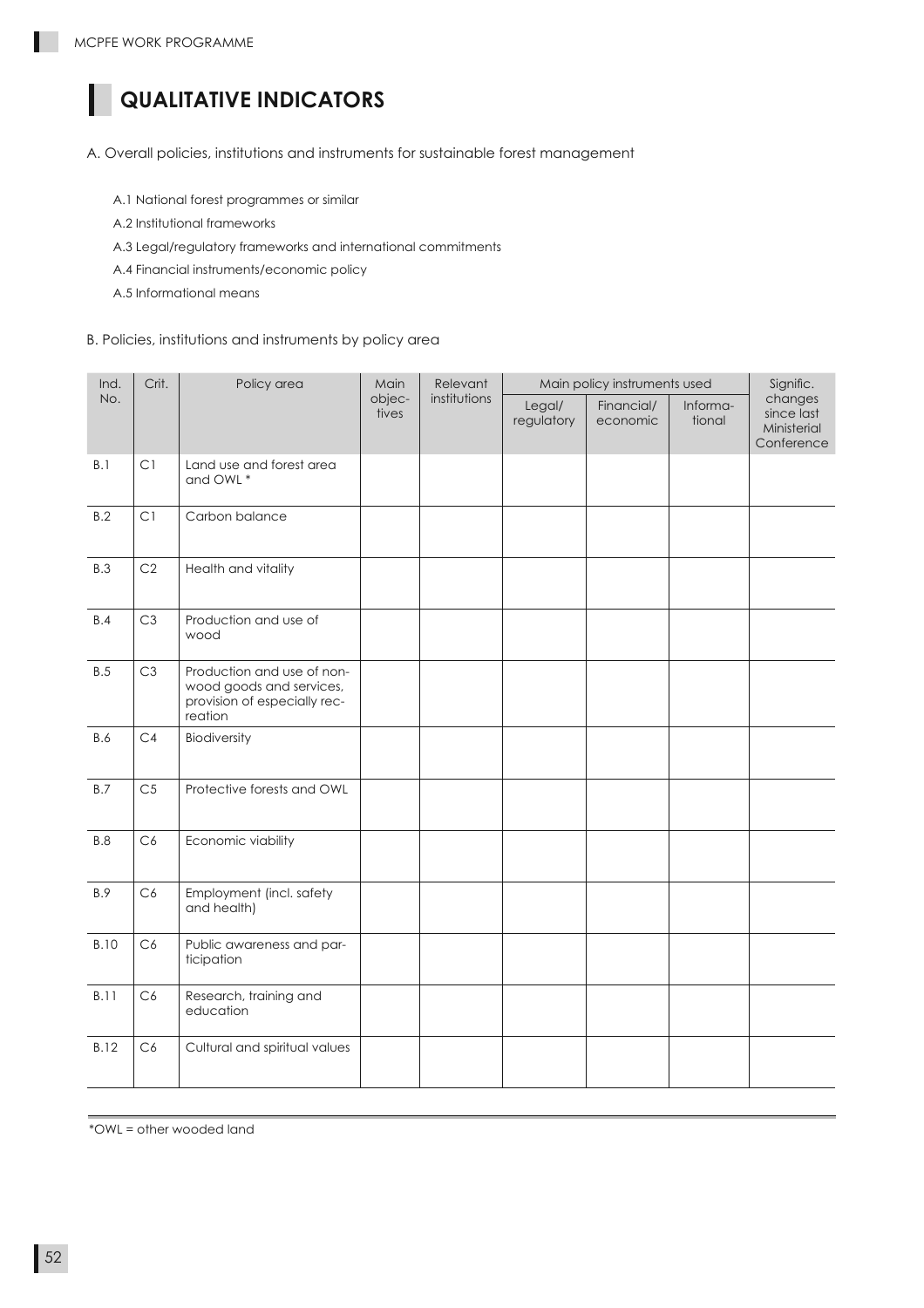## **ANNEX 3 CHAIRMAN'S SUMMARY**<sup>1</sup>  **OF THE MULTI-STAKEHOLDER DIALOGUE**

## **INTRODUCTION**

The Multi-stakeholder Dialogue (MSD) on 28 April 2003, as part of the Fourth Ministerial Conference on the Protection of Forests in Europe – the Living Forest Summit – involved representatives of the five major groups namely, Forest Owners, Forest Industry, Social NGOs, Environmental NGOs and the Scientific Community. These stakeholder groups include all non-governmental and research organisations which participate in the Ministerial Conference on the Protection of Forests in Europe (MCPFE) process (see Annex).

The MSD included statements by the focal points of the five major groups<sup>2</sup>, followed by a dialogue with ministers responsible for forests in Europe $^3$  and with representatives of intergovernmental organisations. This Chairman's Summary reflects the highlights of the first MSD between the major groups, Ministers and intergovernmental organisations.

## **STATEMENTS BY MAJOR GROUPS, MINISTERS AND INTERGOVERNMENTAL ORGANISATIONS**

In their statements, all five major groups stressed the positive role of the MCPFE as an important forum for open dialogue that brings together a wide range of stakeholders to discuss forest related issues of common concern and relevance to Europe. The MCPFE was characterised as a learning process that facilitated the understanding of each other's needs, concerns and challenges. It was further noted that the MCPFE had made a significant contribution towards the achievement of a balance between all dimensions of sustainable forest management (SFM). A number of issues that require political attention, were also identified.

The Forest Owners stressed the importance of: (i) securing property and land tenure rights as a basis for SFM; (ii) the contribution of forest owners as key partners in the implementation of SFM; (iii) the challenges faced by the forest owners in Central and Eastern European Countries; and (iv) voluntary co-operation of family forest owners. SFM requires long-term strategies, visions and action. Within this long-term perspective, forest owners encounter difficulties in accommodating some recent concepts on the forest policy agenda, such as "ecosystem approaches" and "landscape restoration". The conservation of forest biological diversity is considered to be an integral element of SFM. Further efforts would be needed to develop the full market potential and value of non-marketable benefits. To maintain and to enhance the economic viability of SFM there is a need to build on adequate mechanisms for compensating forest owners for the cost of providing non-marketable benefits to society. A more balanced approach is needed to the discussion on climate change, which should focus on the reduction of greenhouse gas emissions instead of the best possible allocation of carbon sinks.

<sup>&</sup>lt;sup>1</sup> The Chairman's Summary, prepared by Mr. Jagmohan Maini, former Head and Co-ordinator of the Secretariat of the United Nations Forum on Forests, will be included in the conference proceedings of the Living Forest Summit.

<sup>2</sup> The focal points were the "Confederation of European Forest Owners" (major group "Forest Owners"), the Confederation of European Paper Industries (major group "Forest Industry"), the European Network of Forest Entrepreneurs (major group "Social NGOs), WWF International (major group "Environmental NGOs") and European Forest Institute (major group "Science Community").

<sup>3</sup> This also includes the high-level representative of the European Community.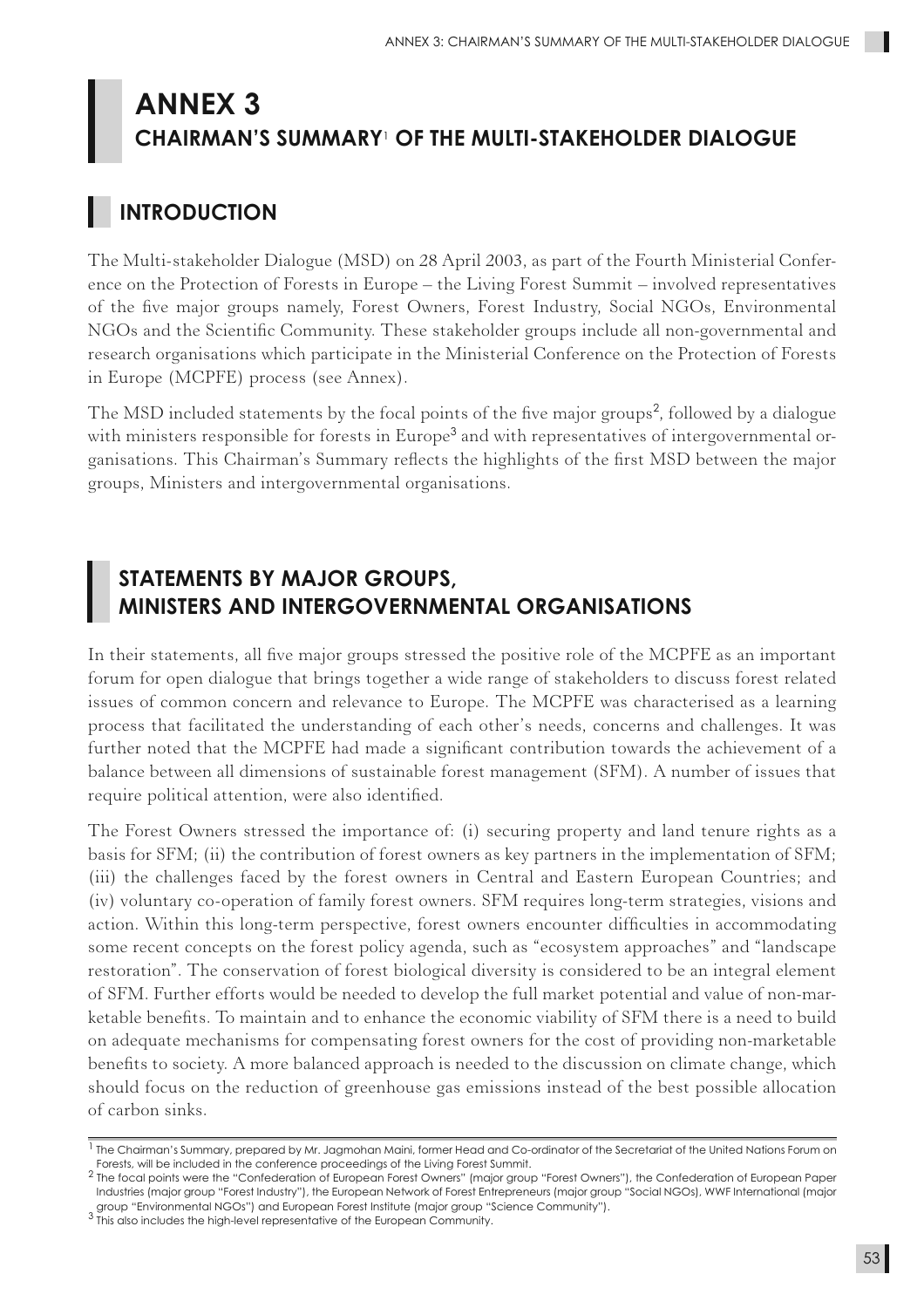The Forest Industry underlined the significant economic and employment contribution by forest industry associated with SFM. The issues of concern included: (i) wood availability constrained by new policy instruments in the field of forest protection, climate change and energy production; (ii) the need to facilitate mutual recognition of certification schemes for SFM with the objective to avoid counterproductive competition among different existing schemes; and (iii) the need to promote the use of wood and wood products to substitute other less sustainable materials and products; this objective can be accomplished through enhanced partnerships between forest owners, policy-makers, industry and environmental organisations.

The Social NGOs emphasised that a qualified forest workforce, including workers, staff and entrepreneurs, play a vital role in SFM. There is concern about the economic viability and social security of the workforce associated with the ageing workforce and the declining number of people employed in forestry. Furthermore, as a result of increasing replacement of direct labour, there is concern about maintenance of qualification, health, safety and core labour standards. Accordingly, it is essential to initiate appropriate action to maintain a viable workforce for their continuing contribution to SFM as well as to support economic viability of all people earning their living from forestry and to maintain their knowledge and traditions. More specifically, there is a need to promote close co-operation by social and economic stakeholders in order to: encourage development of skills and environmental knowledge by means of training; and to implement occupational health and safety standards in national forest programmes (nfps). The Ministers were urged to promote the development of stable employment and to support raising awareness about the role of forestry workforce, staff and entrepreneurs, particularly in rural areas.

The Environmental NGOs called upon the Ministers to give protected forests an equal standing in relation to SFM. While SFM, as defined by the MCPFE within its criteria and indicators, would be one pillar towards the maintenance of high ecological values of forests, it did not adequately reflect the demands of maintaining forest biodiversity. In this context, gaps were seen in existing forest protected area networks at the national level. Furthermore many European protected areas lack adequate protection and may only be paper parks. The MCPFE Assessment Guidelines for Protected and Protective Forest and Other Wooded Land in Europe were welcomed as a step in the right direction.

The Scientific Community stressed the importance of science, research and capacity building for knowledge-based, innovative forest policy formulation and successful implementation in rapidly changing socio-economic and environmental conditions. There is a need to develop appropriate instruments and mechanisms to provide scientific input to MCPFE activities as well as to integrate research in the follow-up work of the Conference. To achieve this objective, consideration should be given to establish a European Network of NGOs modelled after the Stakeholders' Network of the Collaborative Partnership on Forests (CPF) established to support the United Nations Forum on Forests. As a part of the follow-up process to the Living Forest Summit, the scientific community indicated its intention to organise an International Conference with the aim to bring together policy makers and the scientific community and to discuss the contribution of science in the ongoing MCPFE process. Research should also be an integral component in all stages of an nfp process. There is a need to enhance the utilisation of the results of existing research and to undertake further research directed towards the topics addressed in the Vienna Declaration and the Resolutions adopted at the 4<sup>th</sup> Ministerial Conference.

The Ministers and the head of the delegations from Austria, Norway, Poland and the United Kingdom welcomed the views expressed by the major groups and noted that the issues raised by the major groups were included in the Vienna Declaration and the five Resolutions under consideration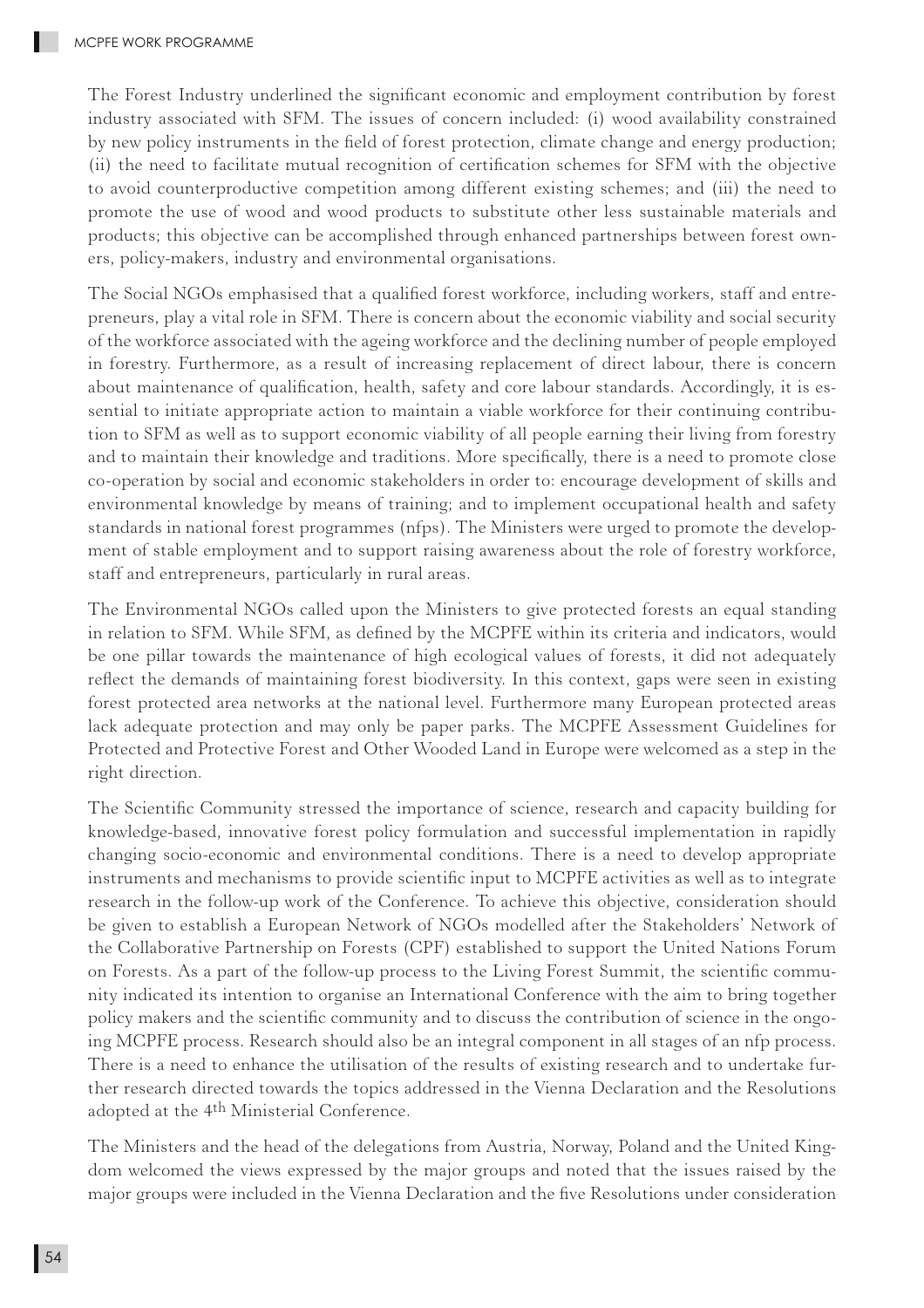at the 4<sup>th</sup> Ministerial Conference. It was emphasised that forest protection is an integral element of SFM. Certification was considered as a market-based instrument. The Pan-European Criteria and Indicators for SFM are a useful reference tool for certification. The positive experience to reconcile two certification systems in the UK was noted. The significance of an economically viable forest sector and the partnership between the public and private sector was emphasised.

The interventions by the Director General, International Plant Genetic Research Institute (IPGRI), Deputy Director General, Department of Forestry, United Nations Food and Agriculture Organization (FAO), and the President, International Union of Forest Research Organization (IUFRO) noted the contributions of their respective organisations to areas of priority concern identified by the MCPFE.

## **OVERVIEW OF THE DISCUSSION**

The first MSD, held at the opening session of the Fourth Ministerial Conference on the Protection of Forests in Europe, provided a unique opportunity to exchange views between the five major groups, Ministers as well as observer countries and intergovernmental organisations. The MSD focused on the formulation and implementation of forest policy and practices in Europe as well as the future strategic directions of MCPFE. Since 1990, the MCPFE process has addressed a wide range of complex and crucial forest issues. It was widely recognised that the MCPFE is very dynamic, responding to changing circumstances and playing a significant role in implementing SFM in Europe as well as helping to shape international forest policy deliberations. Strong ministerial engagement and commitment to SFM was welcomed as a significant aspect of the MCPFE process. It was recognised that forest policy is cross-sectorial, and that SFM involves maintaining economic viability, social security and environmental integrity. Research input to national forest programmes as well as to policy formulation, implementation and monitoring of progress was considered to be essential.

Many participants emphasised the need to:

- encourage strong participation of stakeholders in forest policy deliberations and implementation;
- explore appropriate valuation of all benefits, including environmental services provided by forests;
- clarify: the integration of protected forest areas within the concept of SFM; the relevance of the ecosystem approach; landscape restoration; and compatibility between various certification schemes;
- enhance a viable network of representative protected forest areas;
- assist colleagues in Central and Eastern European Countries as well as in countries with economies in transition in their efforts towards implementation of SFM;
- strengthen implementation and monitoring of progress of the past and current MCPFE commitments.

Finally, the discussion also demonstrated that there is a high awareness of the importance of Europe's forests, and that all stakeholders have a significant role in implementing SFM and they share the responsibility for maintaining Europe's forests and their multiple benefits for the present and future generations.